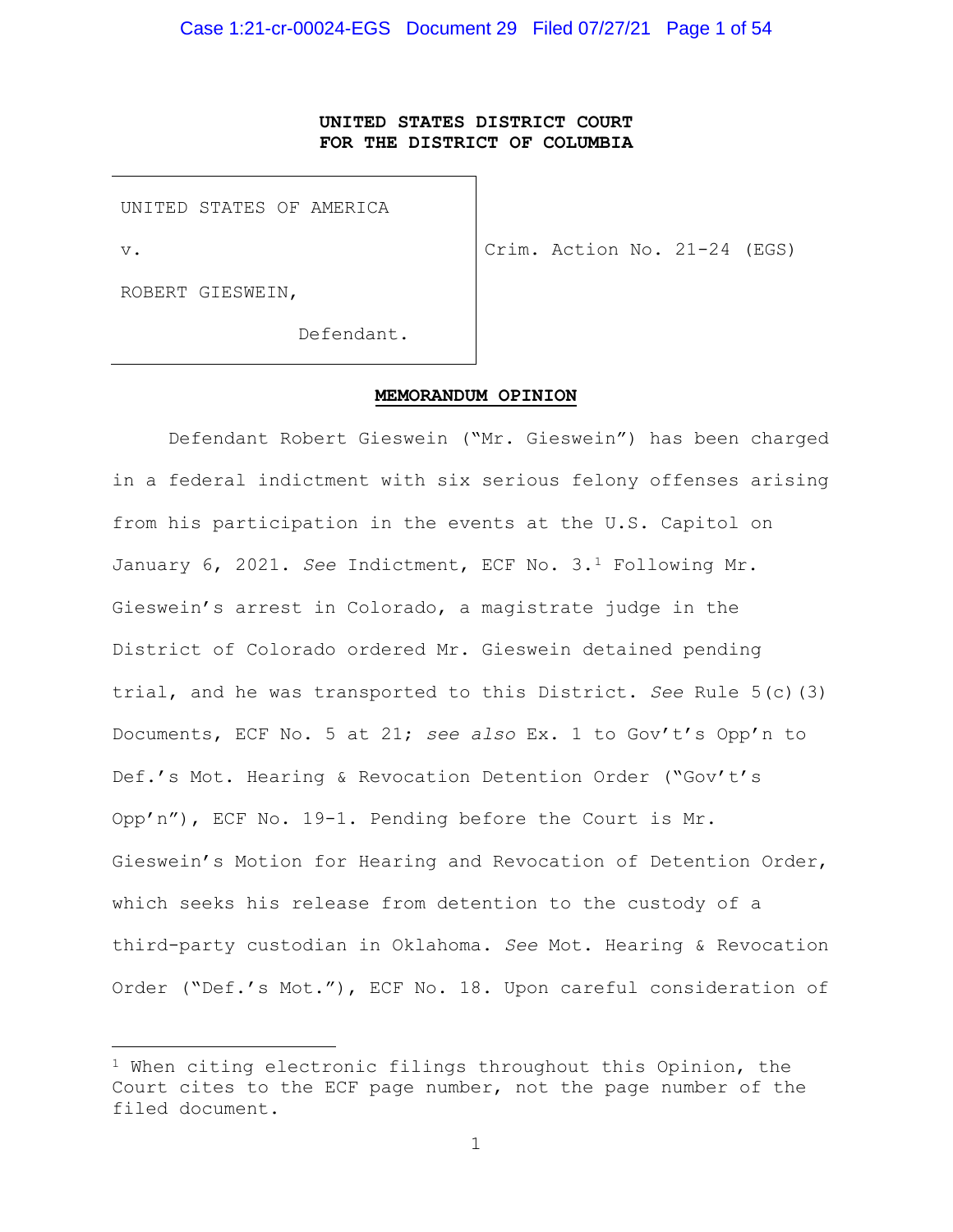## Case 1:21-cr-00024-EGS Document 29 Filed 07/27/21 Page 2 of 54

the motion, opposition, reply, and surreply thereto, the arguments set forth at the July 1, 2021 hearing, the applicable law, and the entire record herein, Mr. Gieswein's motion is **DENIED**.

#### **I. Background**

Mr. Gieswein is alleged to have forcibly assaulted, resisted, opposed, impeded, intimidated, or interfered with U.S. Capitol Police officers attempting to maintain the security of the U.S. Capitol on January 6, 2021. *See* Indictment, ECF No. 3 at 2-3. The six-count indictment, filed January 27, 2021, charges Mr. Gieswein with the following offenses: (1) Obstruction of an Official Proceeding, in violation of 18 U.S.C. § 1512(c)(2); (2) three counts of Assaulting, Resisting, or Impeding Certain Officers Using a Dangerous Weapon, in violation of 18 U.S.C.  $\frac{111(a)}{11}$  and (b); (3) Destruction of Government Property, in violation of 18 U.S.C. §§ 1361, 2; and (4) Entering and Remaining in a Restricted Building or Grounds with a Deadly or Dangerous Weapon, in violation of 18 U.SC. § 1752(a)(1) and (b)(1)(A). Indictment, ECF No. 3 at 1-4.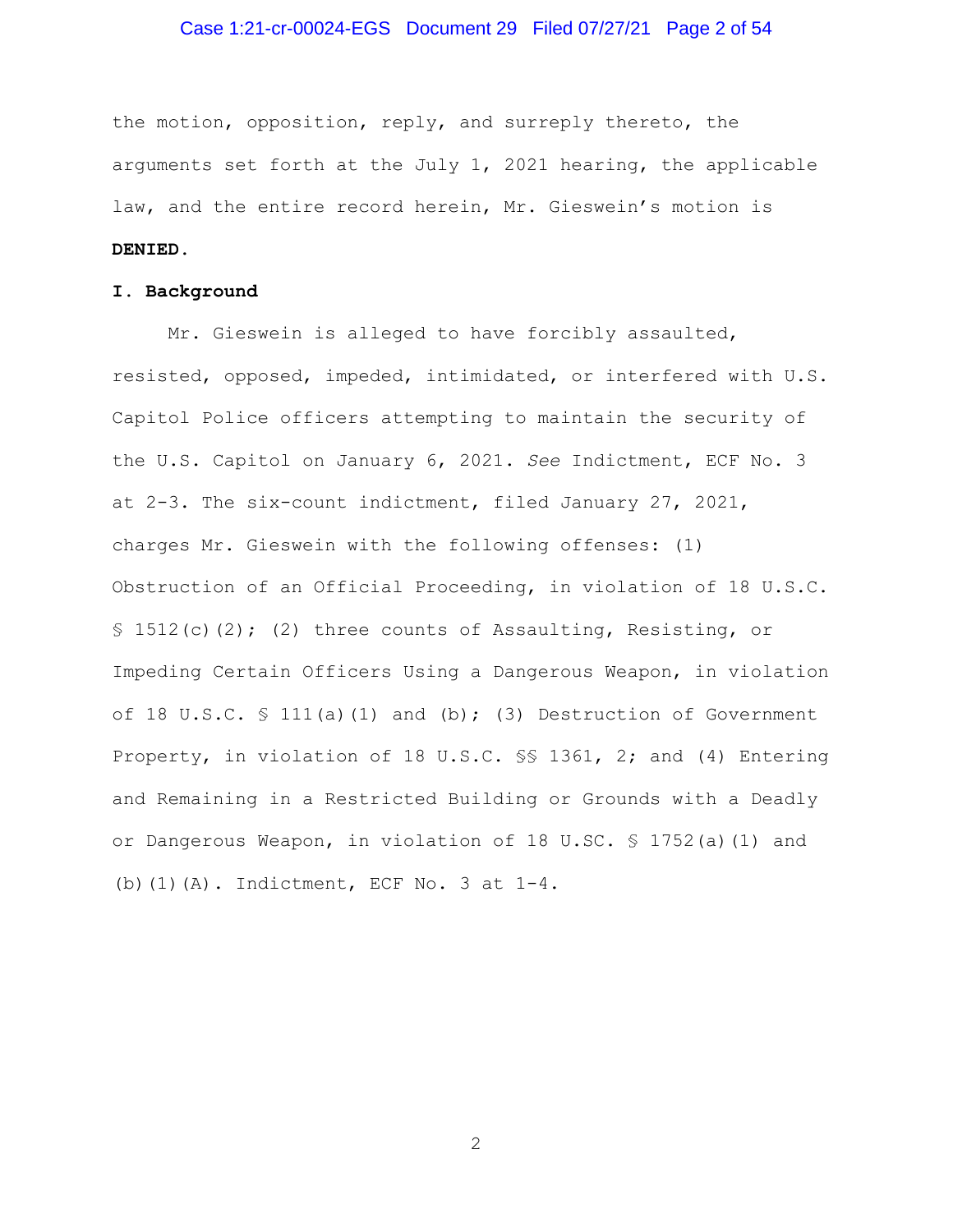#### Case 1:21-cr-00024-EGS Document 29 Filed 07/27/21 Page 3 of 54

The Court sets out below the evidence proffered by the parties in support of their briefing,  $2$  as well as an overview of the procedural history of this case.

#### **A. Mr. Gieswein's Conduct on January 6, 2021**

In the days leading up to January 6, 2021, Mr. Gieswein traveled alone to Washington, D.C. to attend the demonstrations in support of then-President Donald J. Trump. *See* Def.'s Mot., ECF No. 18 at 2. Mr. Gieswein is a 24-year-old resident of Woodland Park, Colorado, and has no criminal record. *See id.* at 1, 3. According to letters submitted by Mr. Gieswein's family and friends, although they were aware that Mr. Gieswein supported then-President Trump, Mr. Gieswein never indicated to them that he intended to engage in any violence or illegal activity during his trip to Washington. *Id.* at 2. However, regardless of Mr. Gieswein's stated intentions regarding his plans in Washington, video and photographic evidence submitted by the government show that Mr. Gieswein's conduct on January 6, 2021 involved violent acts against U.S. Capitol Police during the riot that disrupted the joint session of the U.S. Congress, which was convening to certify the vote count of the Electoral

 $2$  At a detention hearing, both parties may present evidence by way of a proffer. *See* 18 U.S.C. § 3142(f); *United States v. Smith*, 79 F.3d 1208, 1209-10 (D.C. Cir. 1996).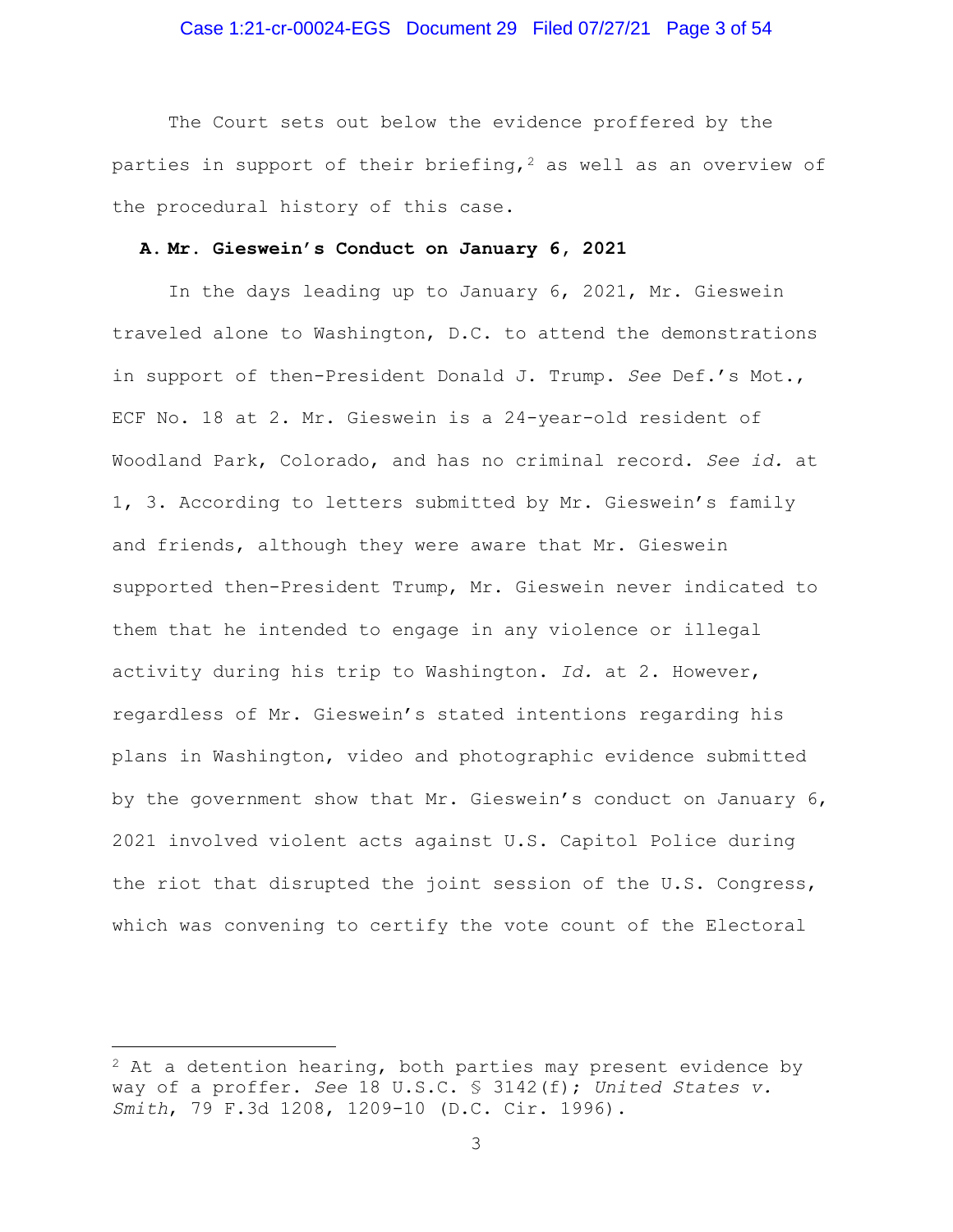#### Case 1:21-cr-00024-EGS Document 29 Filed 07/27/21 Page 4 of 54

College of the 2020 Presidential Election. *See* Gov't's Opp'n, ECF No. 19 at 3-11.

On January 5, 2021, Mr. Gieswein joined supporters of then-President Trump at Freedom Plaza in Washington, D.C. Def.'s Mot., ECF No. 18 at 2. According to Mr. Gieswein, "[h]e had just smoked a significant amount of marijuana, and his intoxication [was] palpable in his dilated pupils and grin, and in the rambling comments that ensued." *Id.* An individual approached Mr. Gieswein and proceeded to ask him questions regarding his presence at the rally. *Id.* During the interview, Mr. Gieswein stated that he was there "to keep President Trump in," though he described no plans to do so, and that he wished for "both sides [to] stay peaceful." *Id.* at 2-3. In addition, Mr. Gieswein stated that he believed that "politicians, including President Biden and Vice President Harris, ha[d] 'completely destroyed our country and sold them to the Rothschilds and the Rockefellers.'"3 Gov't's Opp'n, ECF No. 19 at 27; *see also* Aff. Supp. Crim. Compl. ("Aff."), ECF No. 1-1 at 11 (describing Mr. Gieswein as saying that his message to Congress was "[t]hat they need to get the corrupt politicians out of office. Pelosi, the Clintons, all of . . . every single one of them, Biden, Kamala . . . they have

<sup>3</sup> According to the government, "online and anti-Semitic conspiracy theories hold that shadow forces, including the Rothschild family, secretly control global currency." Gov't's Opp'n, ECF No. 19 at 27 n.11.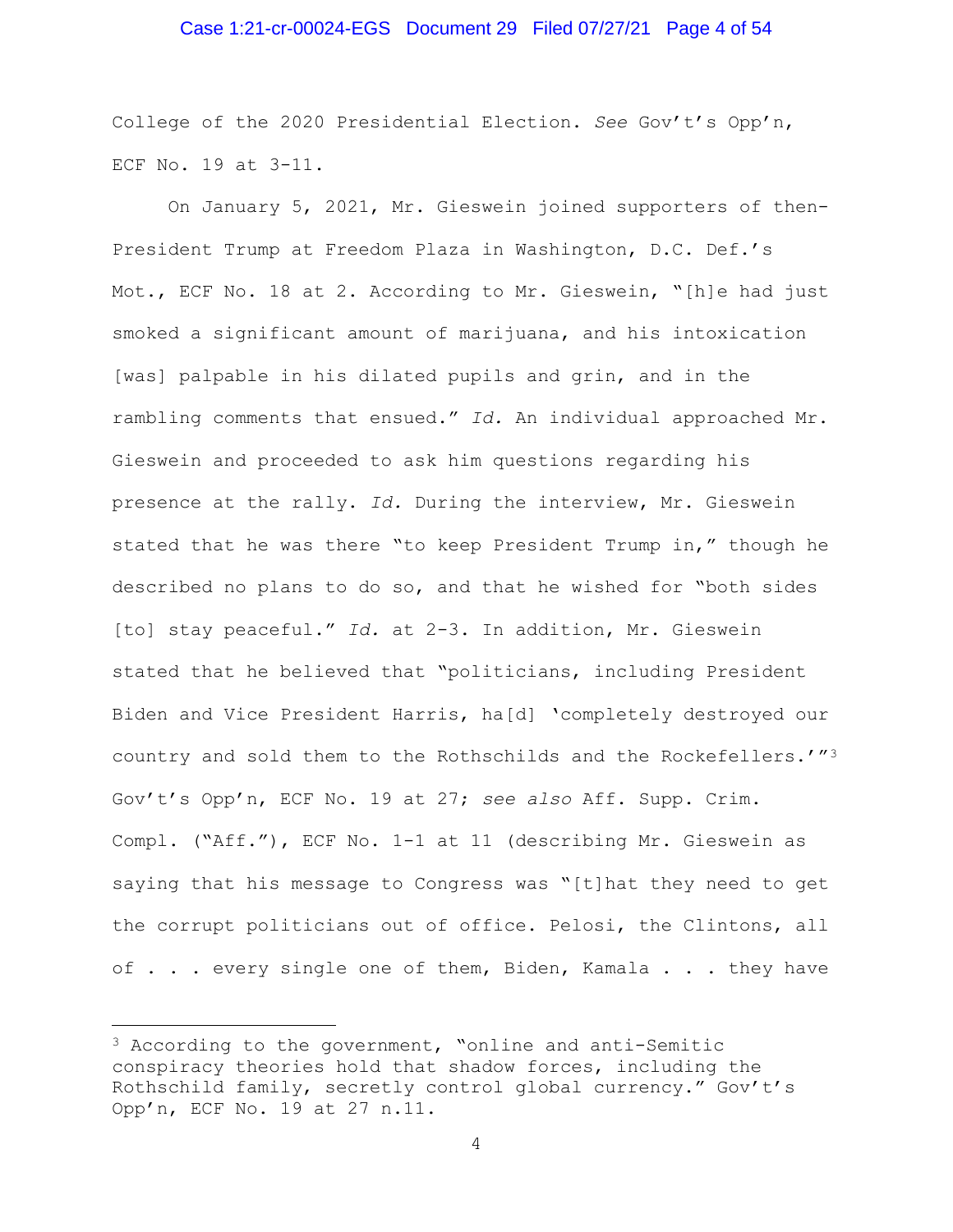## Case 1:21-cr-00024-EGS Document 29 Filed 07/27/21 Page 5 of 54

completely destroyed our country and sold them to the Rothschilds and Rockefellers"). The Federal Bureau of Investigation ("FBI") affidavit attached to the criminal complaint filed January 16, 2021, further asserts that the same video evidence shows Mr. Gieswein stating: "What we need to do, is we need to get the corrupt politicians that have been in office for 50-60 years, that have been destroying our country and selling it to the Middle East and Israel out of office and they need to be imprisoned." Aff., ECF No. 1-1 at 11.

The following day, on January 6, 2021, Mr. Gieswein arrived on the Capitol grounds wearing camouflage fatigues, a tactical vest, and a helmet. Gov't's Opp'n, ECF No. 19 at 3. Photographic and video evidence proffered by the government also capture Mr. Gieswein with goggles and carrying a baseball bat and an aerosol spray can containing unknown chemicals. *See id.* at 3-9; *see also id.* at 3, Figure 1; *id.* at 21, Figure 10.

After participating in a march with members of the Proud Boys<sup>4</sup> that morning,<sup>5</sup> photographic evidence places Mr. Gieswein in

<sup>4</sup> The government describes the Proud Boys as "an organization that bills itself as 'Western chauvinist' and 'nationalist,'" and notes that "multiple [members] have been charged in conspiracy indictments that allege a conspiracy that predates January 6." Gov't's Opp'n, ECF No. 19 at 4. <sup>5</sup> According to the government, "the investigation to date has uncovered no evidence of [Mr. Gieswein's] affiliation with the Proud Boys prior to January 6." Gov't's Opp'n, ECF No. 19 at 22; *see also id.* at 26.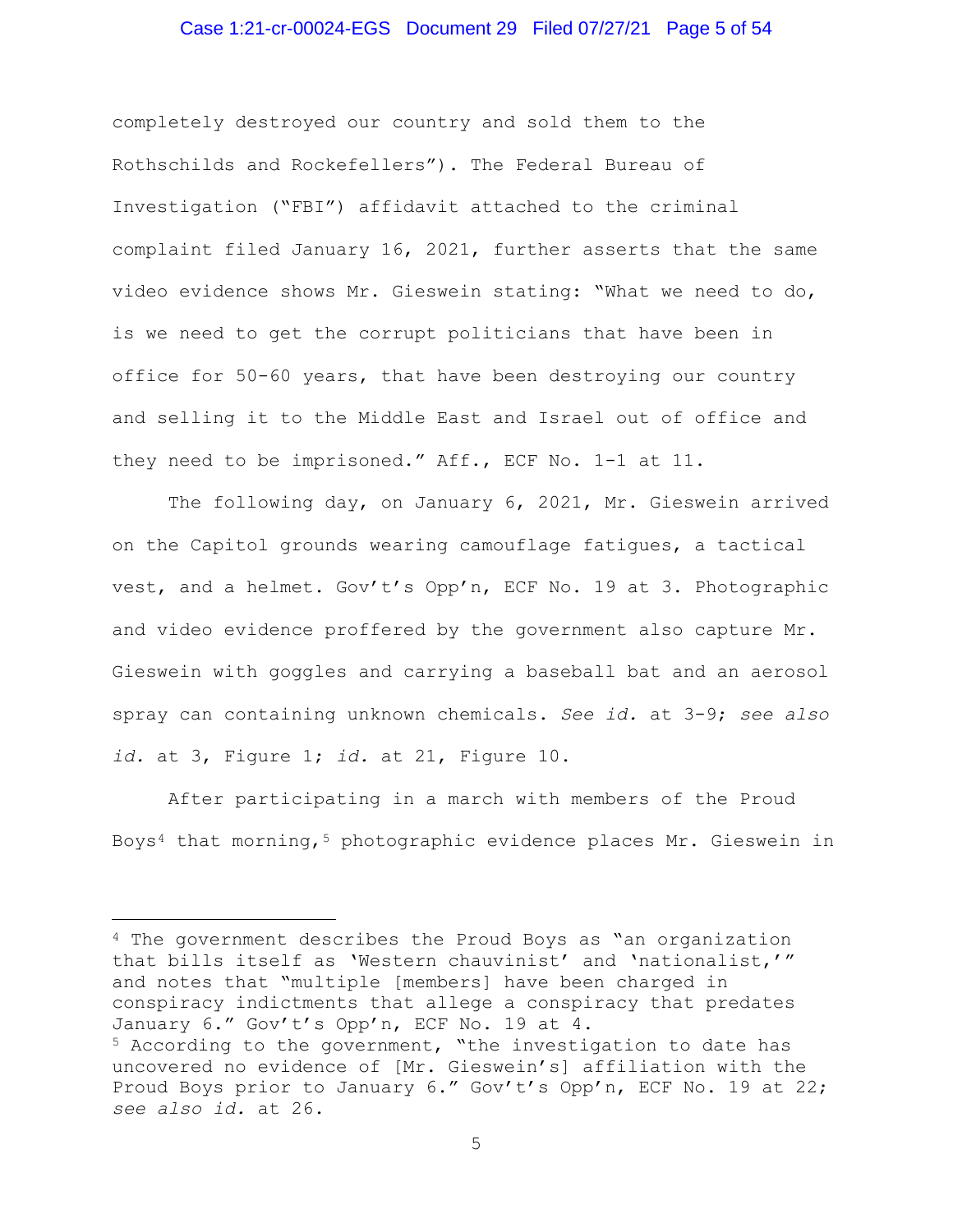## Case 1:21-cr-00024-EGS Document 29 Filed 07/27/21 Page 6 of 54

the plaza to the west of the Capitol building ("West Plaza") shortly before 1:00 p.m., while then-President Trump was still speaking to supporters from the Ellipse, near the White House. *Id.* at 4. According to the government, at this point in the day, rioters had already breached two sets of police barricades—one at a pedestrian entrance near the Peace Monument, and another set closer to the Capitol-resulting in hundreds of rioters, including Mr. Gieswein, flowing into the West Plaza. *Id.* Mr. Gieswein then positioned himself close to the front line of the rioters standing in front of the line of law enforcement officers. *Id.* at 4-5. At approximately 1:34 p.m., body-camera footage submitted by the government shows Mr. Gieswein, along with other rioters, forcefully pushing a metal police barricade directly into the bodies of law enforcement officers attempting to keep the rioters from reaching the Capitol, as other law enforcement officers throw tear gas into the mob. *See* Hr'g Video Ex. 3, at 01:25 to 01:45; Hr'g Video Ex. 4, at 00:06 to 00:15, 01:07 to 01:11.

At approximately 1:48 p.m., rioters and Capitol Police guarding a set of stairs that led from underneath the Inauguration scaffolding and up to the Capitol itself engaged in a violent fight, in which both sides deployed pepper spray against each other and used the metal police barriers as weapons. Gov't's Opp'n, ECF No. 19 at 5. Approximately one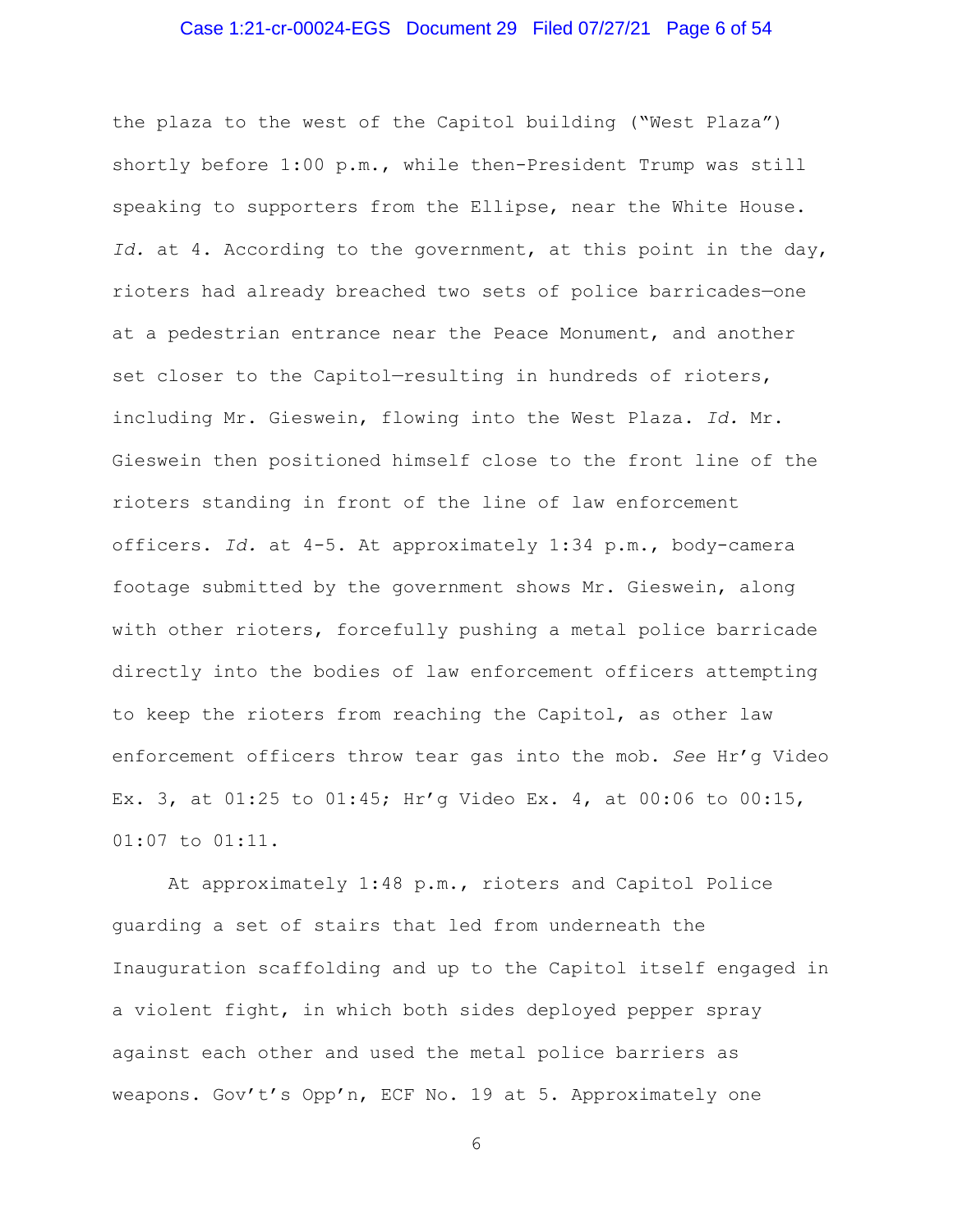## Case 1:21-cr-00024-EGS Document 29 Filed 07/27/21 Page 7 of 54

flight of stairs above that fight, Mr. Gieswein stood among other rioters facing another line of Capitol Police officers. *Id.* at 6. Video evidence shows rioters pulling a police barricade down the staircase, which other rioters and Mr. Gieswein, with baseball bat in hand, then grabbed and began to push forward again up toward the officers. *See* Hr'g Video Ex. 1, at 00:01 to 00:43. With the barricade largely dividing the rioters from law enforcement at the top of the staircase, the video shows Mr. Gieswein deploying his aerosol spray can in the direction of the law enforcement officers. Gov't's Opp'n, ECF No. 19 at 6-7, 19, Figure 5; *see also* Hr'g Video Ex. 1 at 02:19 to 02:25; 03:15 to 03:20. Despite law enforcement officers deploying pepper spray and using their batons against the rioters, the rioters continued attempting to push law enforcement out of the way with the metal barricade. *Id.* at 03:50 to 04:20. It is unclear whether the rioters were successful in pushing the barricade through the makeshift doorframe at the top of the staircase or whether law enforcement chose to stand back, but the barricade was eventually pushed up and to the side and law enforcement fell back, which allowed rioters to continue to make their way toward the Capitol building. *Id.* As rioters slowly moved up the staircase and out toward the Capitol building, video evidence shows Mr. Gieswein raising his fist and yelling. *Id.* at 04:45 to 04:50.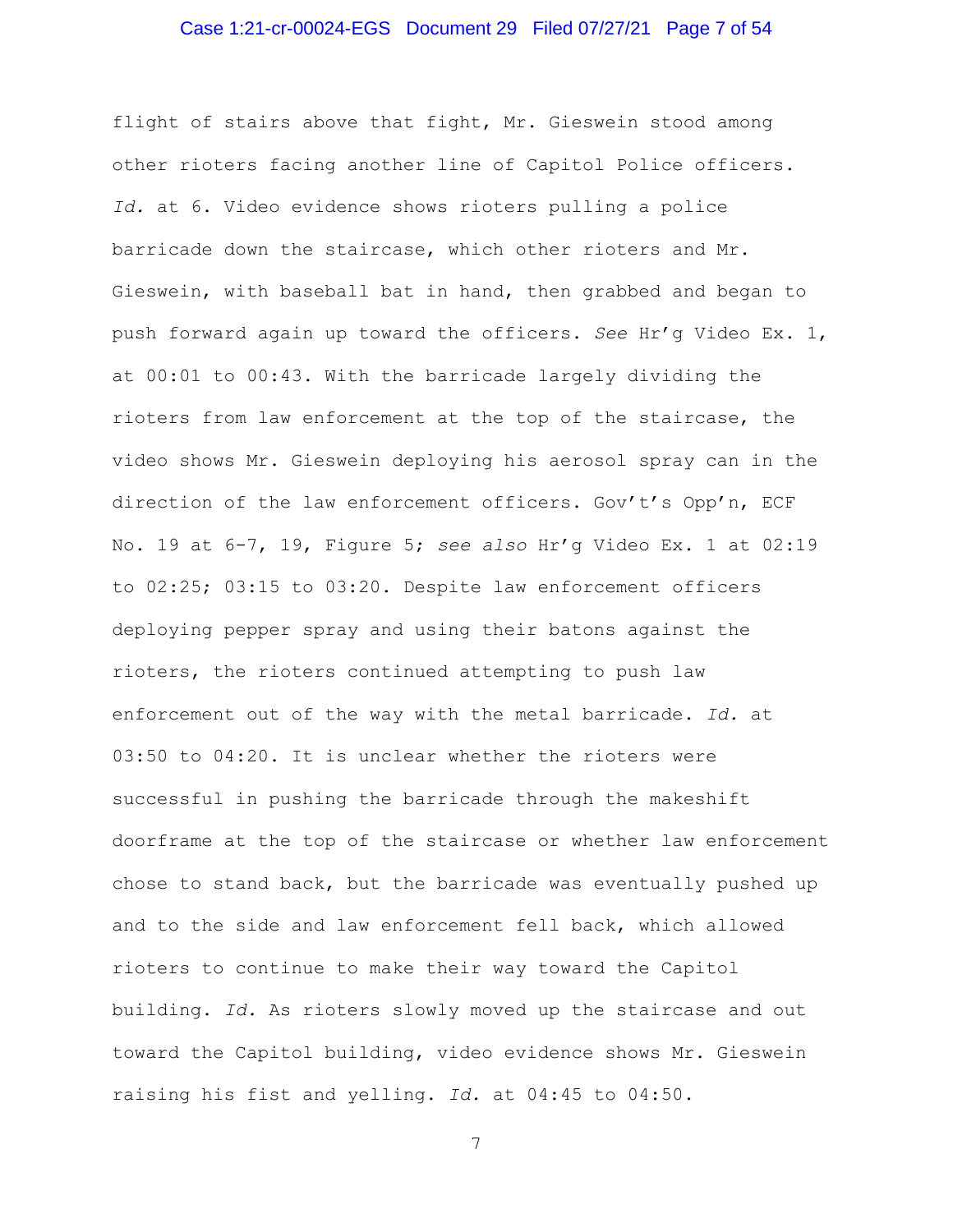## Case 1:21-cr-00024-EGS Document 29 Filed 07/27/21 Page 8 of 54

Mr. Gieswein is then captured on video running toward the Capitol building, with a baseball bat in one hand and aerosol spray can in the other. Gov't's Opp'n, ECF No. 19 at 7; *see also*  Hr'g Video Ex. 2 at 00:01 to 00:10. Once he reached the building, he began banging on one of the windows with his hand. *Id.* at 00:12 to 00:15. He then moved to another window in the same alcove where another rioter was using a long wooden board to smash through the window. *Id.* at 00:23 to 00:28. As the rioters were in the process of breaking that window, Mr. Gieswein got the attention of others attempting to kick open a door to the Capitol, and he pointed back toward the window. *Id.*  at 00:38 to 00:40. After he pointed to the window, two rioters moved toward the window, and one of those rioters grabbed the long wooden board and smashed it through the window. *Id.* 00:40 to 00:50. The government alleges that once the windows were broken, Mr. Gieswein was either the second or third rioter to enter the Capitol building at approximately 2:14 p.m. *Id.* at 00:56 to 01:12; Gov't's Opp'n, ECF No. 19 at 7.

Once inside the building, the government alleges that Mr. Gieswein and other rioters began walking up the internal staircase toward the still-occupied Senate Chamber. Gov't's Opp'n, ECF No. 19 at 8. Photographic evidence shows that Mr. Gieswein continued to carry the baseball bat and aerosol spray while inside the Capitol. *Id.* at 7-8.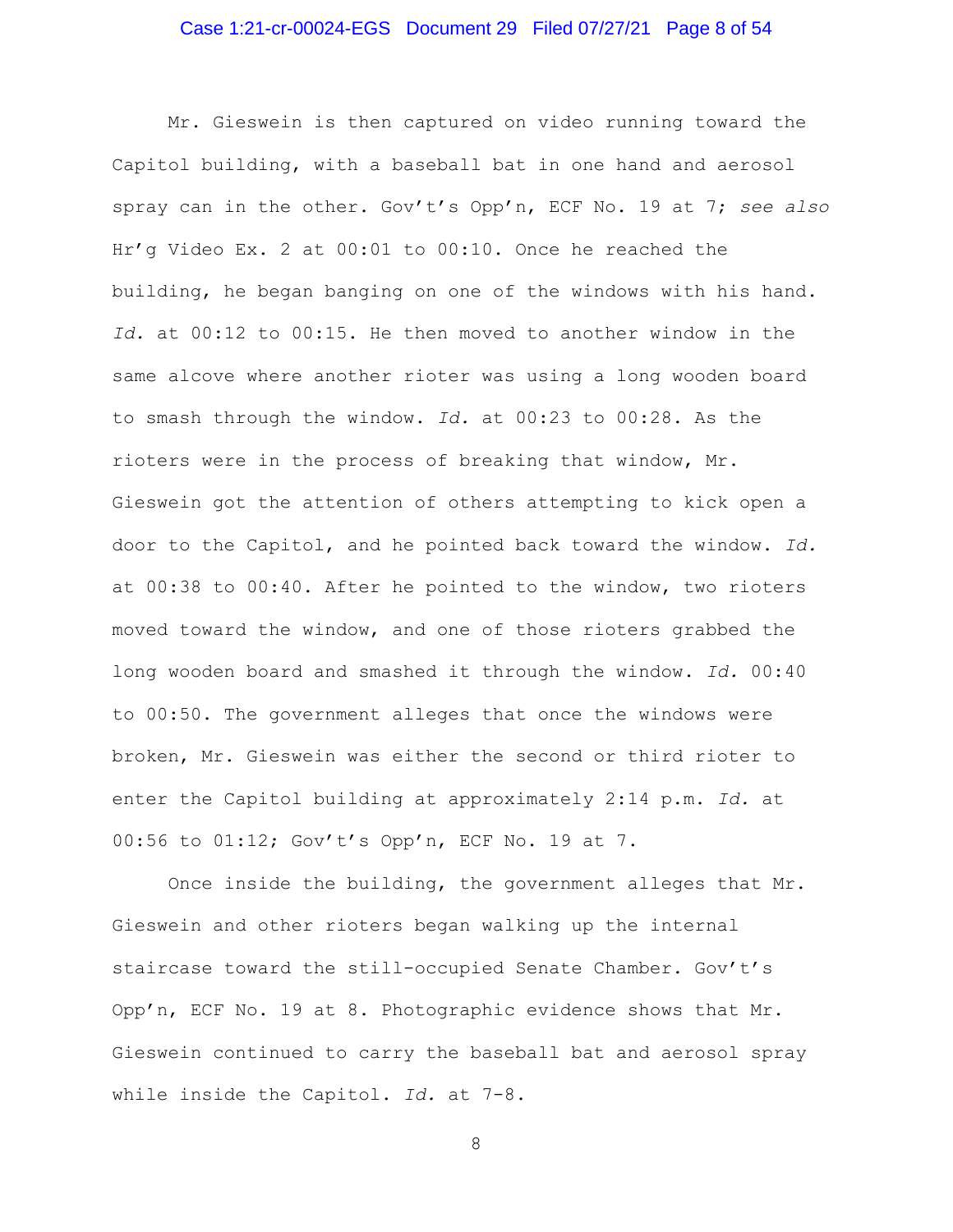## Case 1:21-cr-00024-EGS Document 29 Filed 07/27/21 Page 9 of 54

By approximately 2:29 p.m., Mr. Gieswein was in the Capitol crypt on the lower level of the building, where the government asserts that multiple fights between law enforcement and rioters had broken out. *Id.* at 8. Video footage from surveillance cameras capture Capitol Police officers running away from the crypt toward a set of metal doors—which could be rolled down from the ceiling to the floor—in the Capitol tunnels. *Id.* According to the government, rioters began placing chairs and trash cans under the doors to stop them from closing to the ground, and, once the doors stopped closing, the rioters began throwing those same chairs and trash cans toward the officers. *Id.* at 9. During this incident, video surveillance footage captures Mr. Gieswein deploying his aerosol spray can in the direction of officers. *Id.***;** *see also id.*, Figure 7. The government asserts that video footage also shows Mr. Gieswein waving his arm to encourage other rioters to join the advance on police. *Id.*; *see also id.*, Figure 8.

Mr. Gieswein next made his way to the Capitol Visitor Center. *Id.* at 10. Although there is no video evidence of Mr. Gieswein's actions within the Capitol Visitor Center, the government alleges that a rioter fitting Mr. Gieswein's description6 sprayed a group of officers with his aerosol spray

<sup>6</sup> The Capitol Police officer described the individual as follows: "White male; approximately 5'8 or a little taller, in his 30's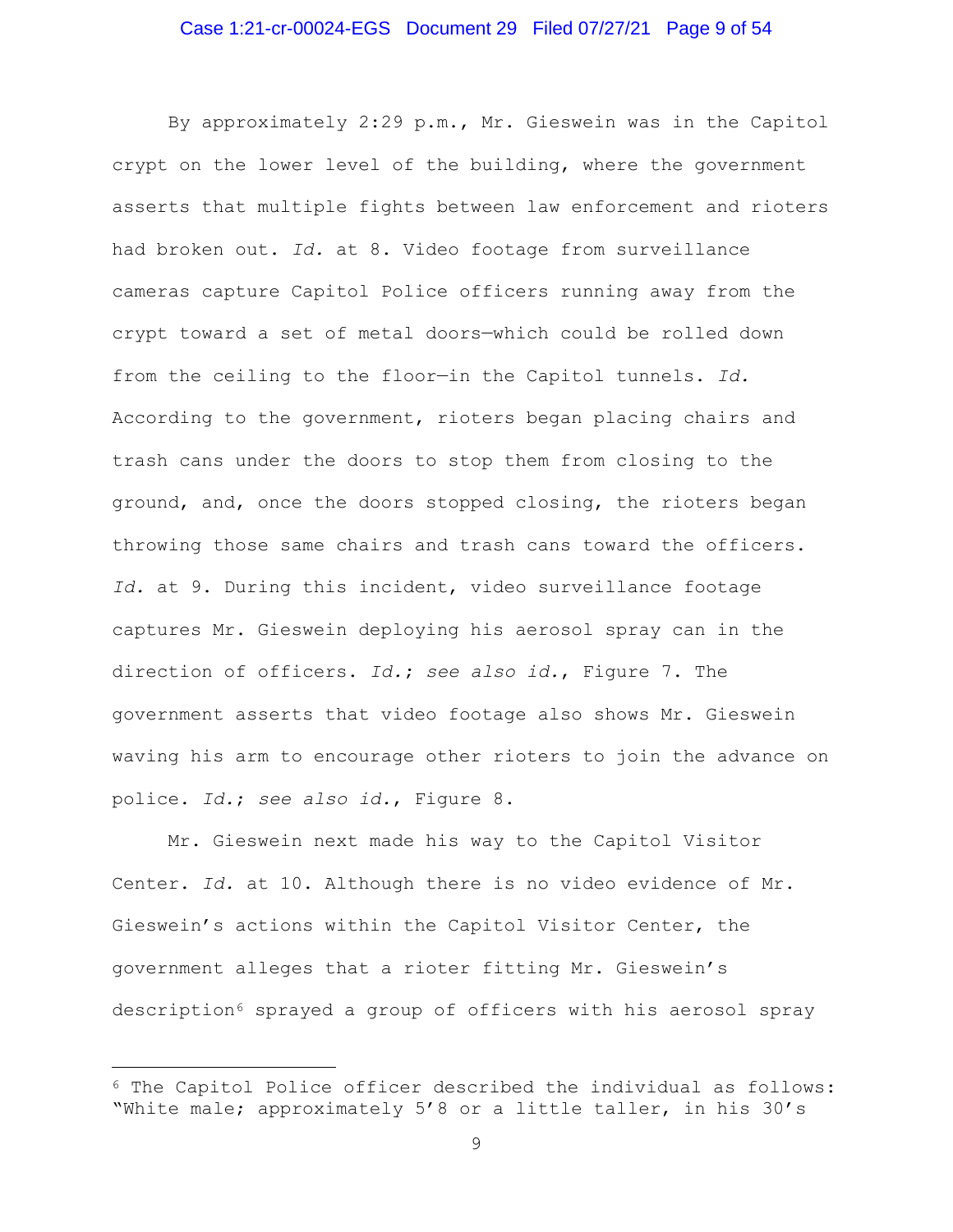#### Case 1:21-cr-00024-EGS Document 29 Filed 07/27/21 Page 10 of 54

can, which one of the officers described as an "oleoresin capsicum (OC) type spray" that caused eye irritation. *Id.* at 10; Ex. 2 to Gov't's Opp'n, ECF No. 19-2 at 2. According to the government, when law enforcement grabbed Mr. Gieswein to arrest him, Mr. Gieswein resisted arrest and tried to punch a U.S. Capitol Police officer.<sup>7</sup> Gov't's Opp'n, ECF No. 19 at 10; Ex. 2 to Gov't's Opp'n, ECF No. 19-2 at 2. After the officers and Mr. Gieswein fell to the ground during the struggle to arrest him, the surrounding crowd grabbed Mr. Gieswein and pulled him free of the officers. Gov't's Opp'n, ECF No. 19 at 10; Ex. 2 to Gov't's Opp'n, ECF No. 19-2 at 2. Mr. Gieswein then fled the area. Gov't's Opp'n, ECF No. 19 at 10; Ex. 2 to Gov't's Opp'n, ECF No. 19-2 at 2. During this struggle, Mr. Gieswein's baseball bat was stored in his backpack, though it was visible to others. Ex. 2 to Gov't's Opp'n, ECF No. 19-2 at 2 (reporting that the law enforcement officer in the Capitol Visitor Center noticed the baseball bat in the backpack, and was "concerned" about Mr. Gieswein using it). According to the government, a portion of

<sup>[</sup>sic], wearing goggles, a green in color newer style military helmet with a rail system on the front, wearing full military 'garb', and had a ceramic like breast plate on with an unknown object near the bottom of the vest or stomach area." Ex. 2 to Gov't's Opp'n, ECF No. 19-2 at 2. The officer also stated that the individual had a baseball bat in his backpack, which "stuck out because he was concerned about [the individual] using the bat." *Id.*

 $7$  Mr. Gieswein has not been charged with an offense in connection with the alleged attempt to punch an officer or resist arrest.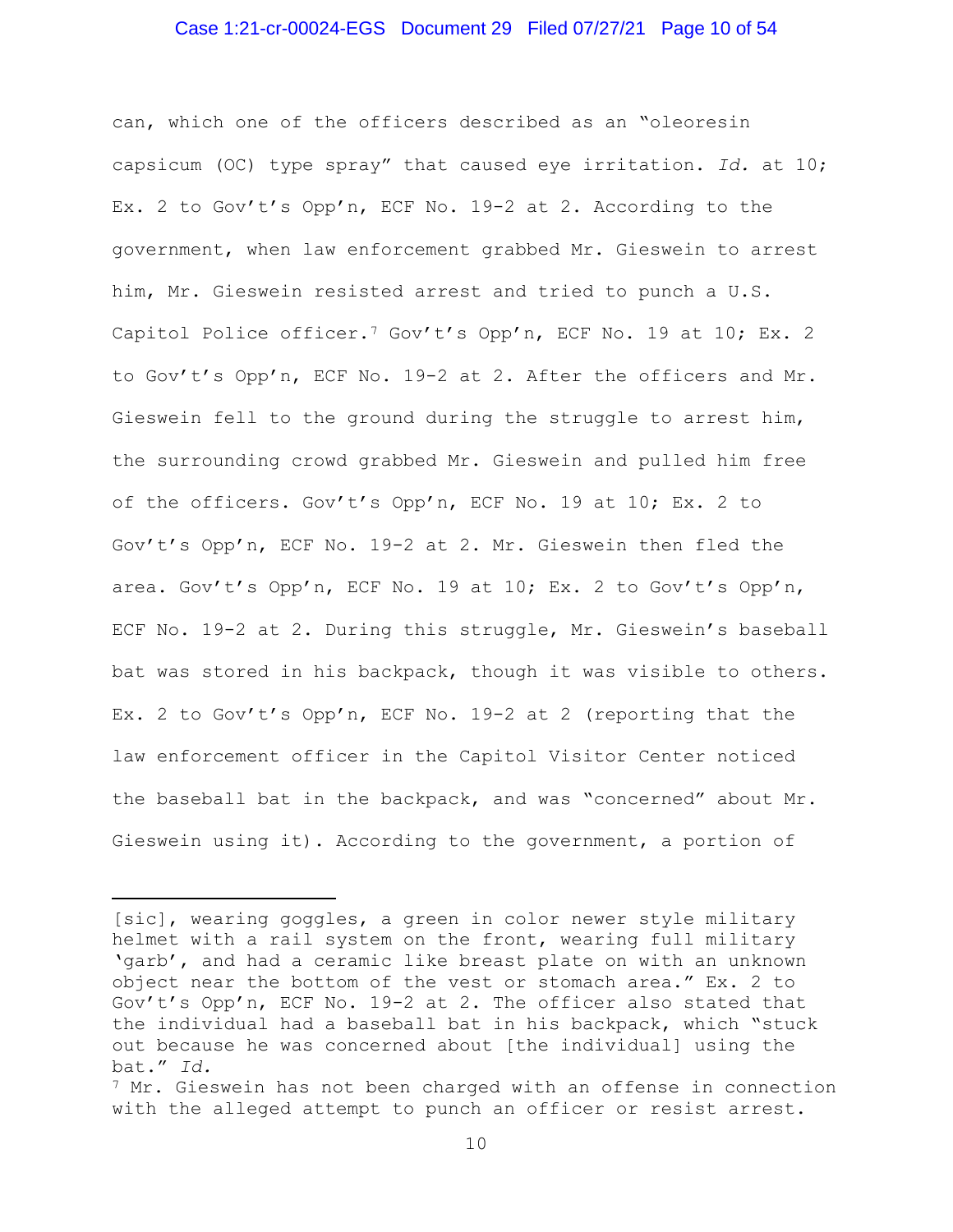#### Case 1:21-cr-00024-EGS Document 29 Filed 07/27/21 Page 11 of 54

this incident is captured on surveillance video, including video showing Mr. Gieswein and Capitol Police officers on the ground and Mr. Gieswein subsequently fleeing the area. Gov't's Opp'n, ECF No. 19 at 10; Ex. 2 to Gov't's Opp'n, ECF No. 19-2 at 2.

## **B. Mr. Gieswein's Conduct Between January 6, 2021 and His Self-Surrender on January 18, 2021**

Mr. Gieswein returned home to Woodland Park, Colorado following the events of January 6, 2021. Def.'s Mot., ECF No. 18 at 3.

On January 16, 2021, the FBI executed a search warrant at Mr. Gieswein's residence. Gov't's Opp'n, ECF No. 19 at 10. Mr. Gieswein was not present at the time of the search. *Id.* During the search, FBI agents did not locate the items of clothing Mr. Gieswein wore on January 6, 2021, nor the baseball bat he carried that day. *Id.* The FBI also did not locate Mr. Gieswein's phone during that search or the subsequent search incident to arrest. *Id.* at 10-11. According to AT&T phone records, however, Mr. Gieswein's phone had been in use up to and including January 16, 2021. *Id.*

Mr. Gieswein voluntarily turned himself in to local authorities on January 18, 2021. Def.'s Mot., ECF No. 18 at 3. Because he invoked his right to counsel, he was not interviewed about the events of January 6, 2021. Gov't's Opp'n, ECF No. 19 at 11. However, according to the government, he made unsolicited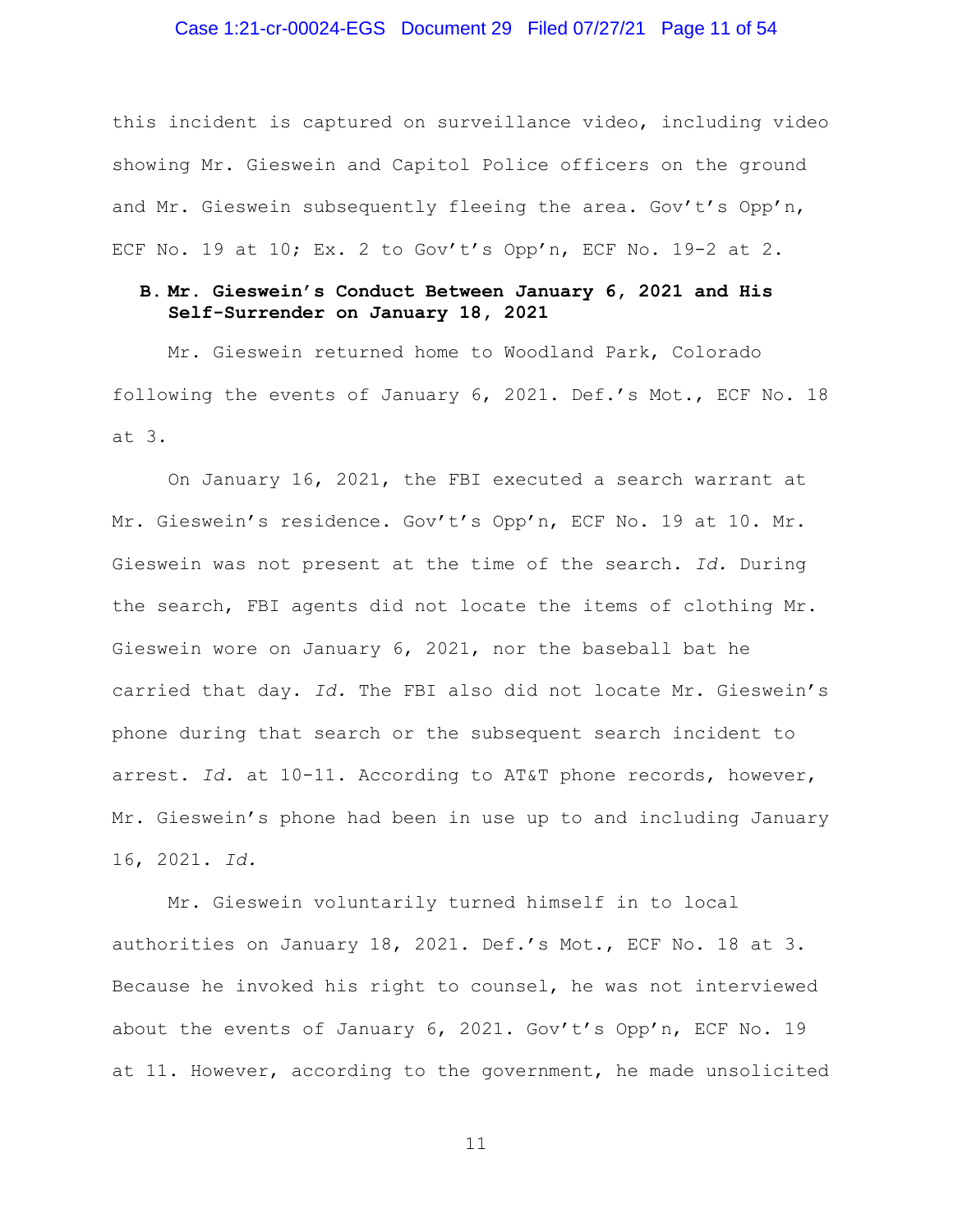## Case 1:21-cr-00024-EGS Document 29 Filed 07/27/21 Page 12 of 54

statements to the agents transporting him to Denver for his initial appearance in the District of Colorado, including that, "although he was present at the Capitol on January 6, he did nothing wrong, and that is why he turned himself in." *Id.* In addition, the government alleges that he "described himself as a 'constitutionalist' who wants the military to take back over the country and restore the Constitution." *Id.*

#### **C. Procedural History**

Mr. Gieswein was first charged by criminal complaint on January 16, 2021. *See* Criminal Compl., ECF No. 1. Mr. Gieswein turned himself in to the Teller County Jail on January 18, 2021, and he had his initial appearance before a magistrate judge on the United States District Court for the District of Colorado. *See* Rule 5(c)(3) Documents, ECF No. 5. On January 22, 2021, the magistrate judge ordered Mr. Gieswein detained pending trial and transported to this District. *See* Ex. 1 to Gov't's Opp'n, ECF No. 19-1. Mr. Gieswein made his initial appearance in this District on March 29, 2021. *See* Min. Entry (Mar. 29, 2021).

On June 8, 2021, Mr. Gieswein filed a motion for release from custody. *See* Def.'s Mot., ECF No. 18. The government filed its response on June 15, 2021, *see* Gov't's Opp'n, ECF No. 19; and Mr. Gieswein filed his reply on June 22, 2021, *see* Def.'s Reply, ECF No. 21. In response to an Order from the Court, *see*  Min. Order (June 23, 2021); the government filed a surreply on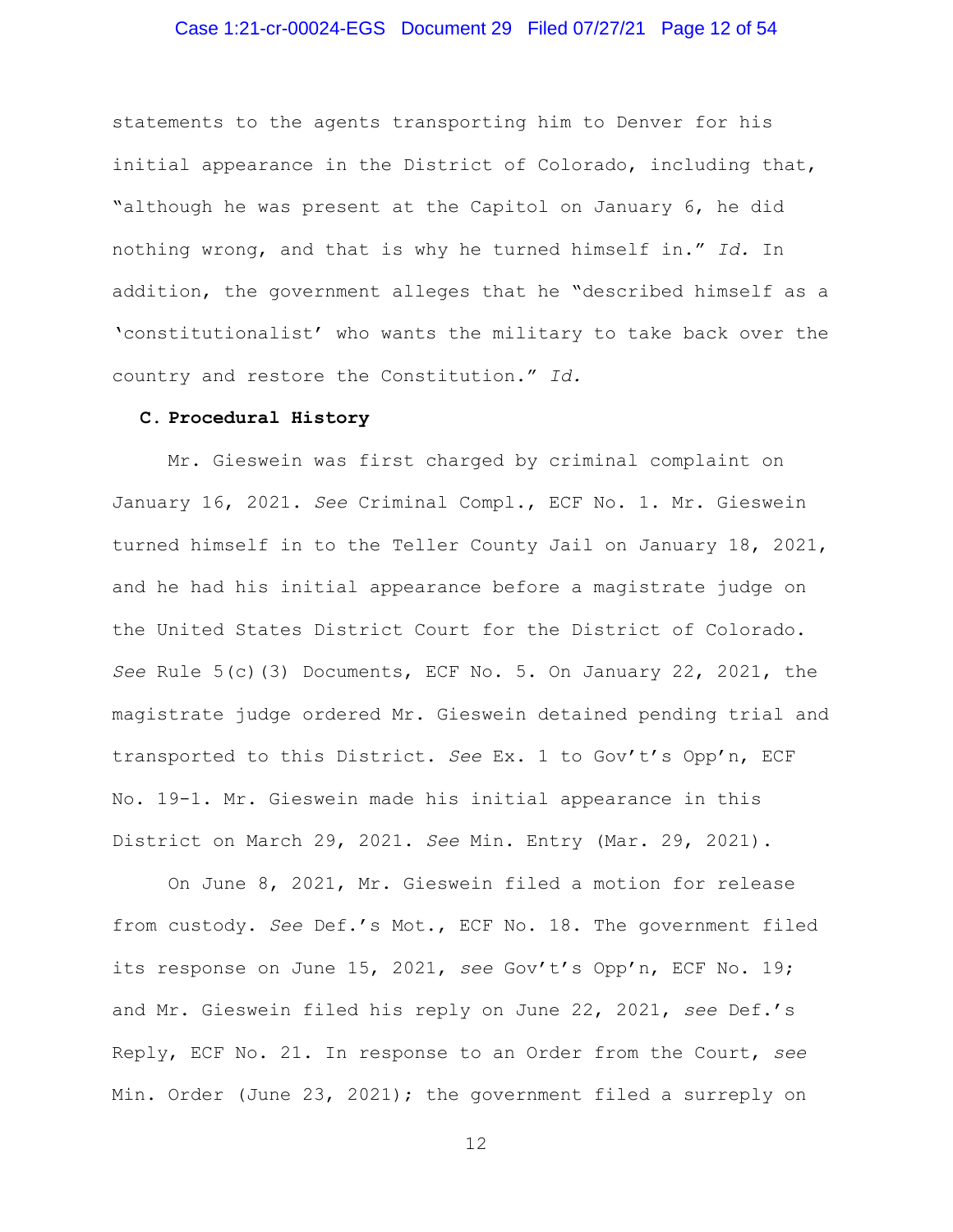#### Case 1:21-cr-00024-EGS Document 29 Filed 07/27/21 Page 13 of 54

June 25, 2021, *see* Gov't's Surreply, ECF No. 22. The Court held a hearing on Mr. Gieswein's motion on July 1, 2021. *See* Min. Entry (July 1, 2021). For the hearing and after the completion of briefing on Mr. Gieswein's motion, the government submitted four videoclips as additional exhibits. *See* Notice, ECF No. 24. Mr. Gieswein's motion is now ripe for adjudication.

#### **II. Legal Standard**

The Bail Reform Act, 18 U.S.C. § 3141 *et seq.*, provides that a hearing shall be held to determine whether a defendant should be detained pretrial upon a motion by the government if the defendant is charged with an offense falling in one of five enumerated categories. 18 U.S.C.  $\frac{1}{2}$  3142(f)(1)(A)-(E). As relevant here, a detention hearing shall be held pursuant to Section 3142(f)(1)(A) if a defendant is charged with a "crime of violence," or pursuant to Section  $3142(f)(1)(E)$  if a defendant is charged with any felony that is not otherwise a crime of violence that involves the possession or use of any dangerous weapon. 18 U.S.C. § 3142(f).

If a detention hearing is held pursuant to Section 3142(f), a judicial officer may detain a defendant pending trial if the judicial officer determines that "no condition or combination of conditions will reasonably assure the appearance of the person as required and the safety of any other person and the community." *Id.* § 3142(e). "In common parlance, the relevant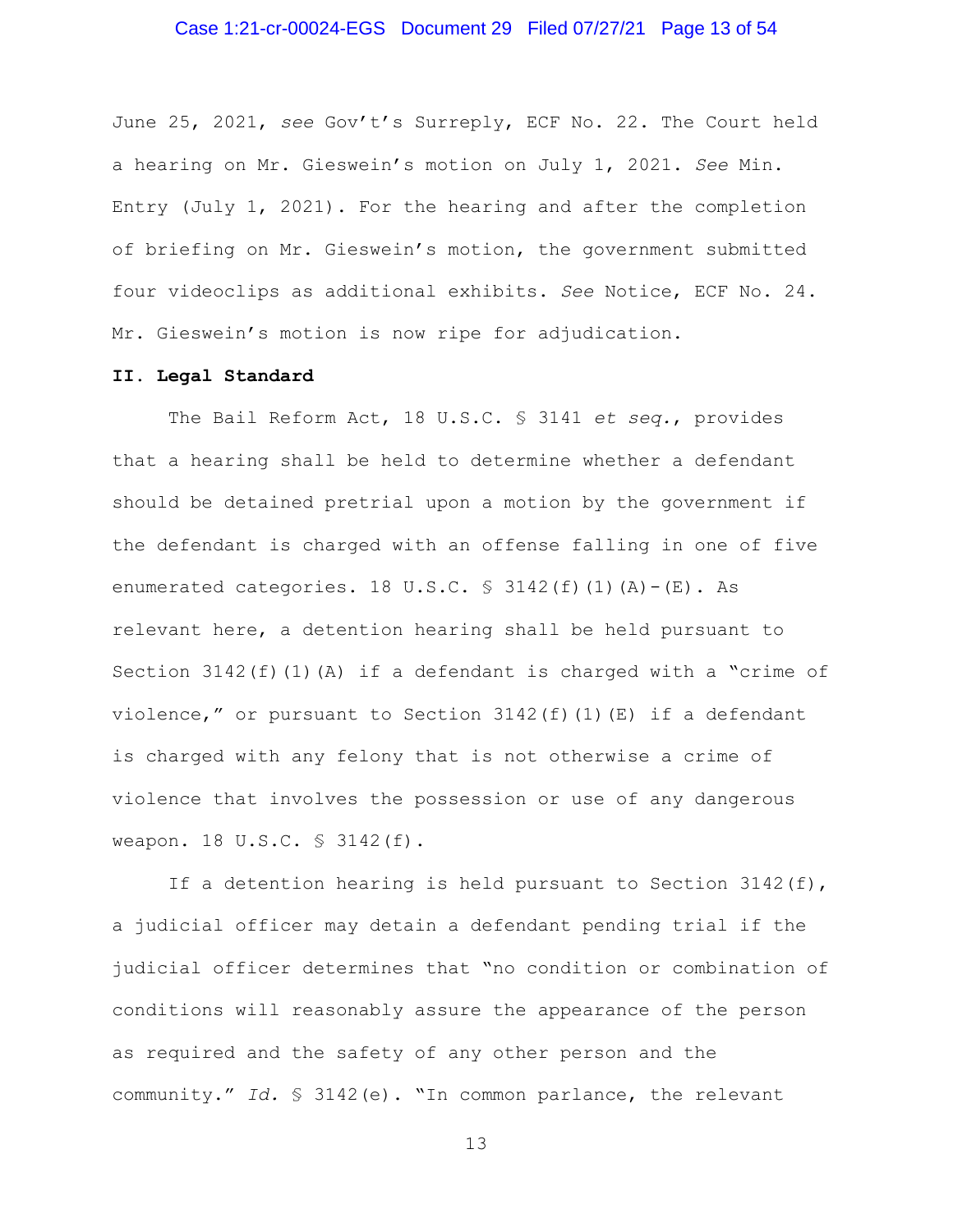#### Case 1:21-cr-00024-EGS Document 29 Filed 07/27/21 Page 14 of 54

inquiry is whether the defendant is a 'flight risk' or a 'danger to the community.'" *United States v. Munchel*, 991 F.3d 1273, 1279 (D.C. Cir. 2021) (quoting *United States v. Vasquez-Benitez*, 919 F.3d 546, 550 (D.C. Cir. 2019)). When the basis for pretrial detention is the defendant's danger to the community, the government is required to demonstrate the appropriateness of detention pursuant to subsection (e) by clear and convincing evidence. 18 U.S.C. § 3142(f).

Certain conditions and charged offenses trigger a rebuttable presumption that no condition or combination of conditions will reasonably assure the safety of any person and the community. 18 U.S.C. § 3142(e)(2)-(3). As relevant here, "it shall be presumed that no condition or combination of conditions will reasonably assure the appearance of the person as required and the safety of the community if the judicial officer finds that there is probable cause to believe that the person committed" an "an offense listed in section  $2332b(q)(5)(B)$  of title 18, United States Code, for which a maximum term of imprisonment of 10 years or more is prescribed." *Id.* § 3142(e) $(3)(C).$ <sup>8</sup>

<sup>8</sup> The full subset of offenses triggering a rebuttable presumption under subsection (e)(3) include the following: "(A) an offense for which a maximum term of imprisonment of ten years or more is prescribed in the Controlled Substances Act . . . the Controlled Substances Import and Export Act . . ., or chapter 705 of title 46; (B) an offense under section  $924(c)$ ,  $956(a)$ , or 2332b of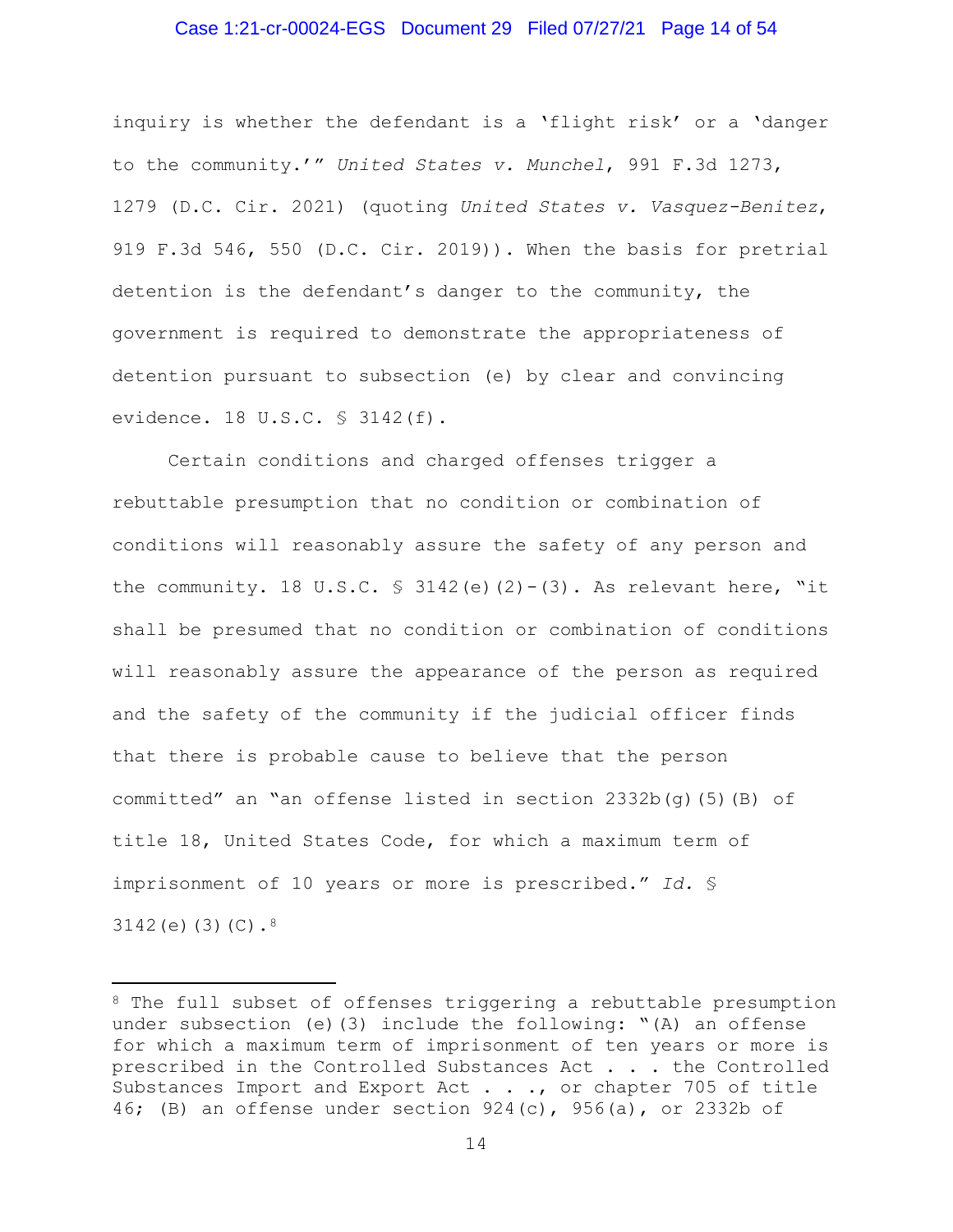#### Case 1:21-cr-00024-EGS Document 29 Filed 07/27/21 Page 15 of 54

Once this presumption is triggered, "it imposes a burden of production on the defendant 'to offer some credible evidence contrary to the statutory presumption.'" *United States v. Cherry*, 221 F. Supp. 3d 26, 32 (D.D.C. 2016) (quoting *United States v. Alatishe*, 768 F.2d 364, 371 (D.C. Cir. 1985)). "While the burden of production may not be heavy," *United States v. Lee*, 195 F. Supp. 3d 120, 125 (D.D.C. 2016) (citations omitted); the defendant must proffer "at least some evidence" or basis to conclude that the case falls "outside 'the congressional paradigm'" giving rise to the presumption. *United States v. Stone*, 608 F.3d 939, 945-46 (6th Cir. 2020) (quoting *United States v. Jessup*, 757 F.2d 378, 387 (1st Cir. 1985)); *see also United States v. Klein*, No. 21-23 (RDM), 2021 WL 1751056, at \*3 (D.D.C. May 4, 2021). In other words, to rebut the presumption, the defendant must "offer some credible evidence" that he will not endanger the community or flee if released. *Id.* at 32. If the defendant meets his burden of production, the presumption "does not disappear entirely, but remains a factor to be

this title; (C) an offense listed in section  $2332b(q)(5)(B)$  of title 18, United States Code, for which a maximum term of imprisonment of 10 years or more is prescribed; (D) an offense under chapter 77 of this title for which a maximum term of imprisonment of 20 years or more is prescribed; or (E) an offense involving a minor victim under section 1201, 1591, 2241, 2244(a)(1), 2245, 2251, 2251A, 2252(a)(1), 2252(a)(2), 2252(a)(3), 2252A(a)(1), 2252A(a)(2), 2252A(a)(3), 2252A(a)(4), 2260, 2421, 2422, 2423, or 2425 of this title." 18 U.S.C. §  $3142(e)$  (3) (A) – (E).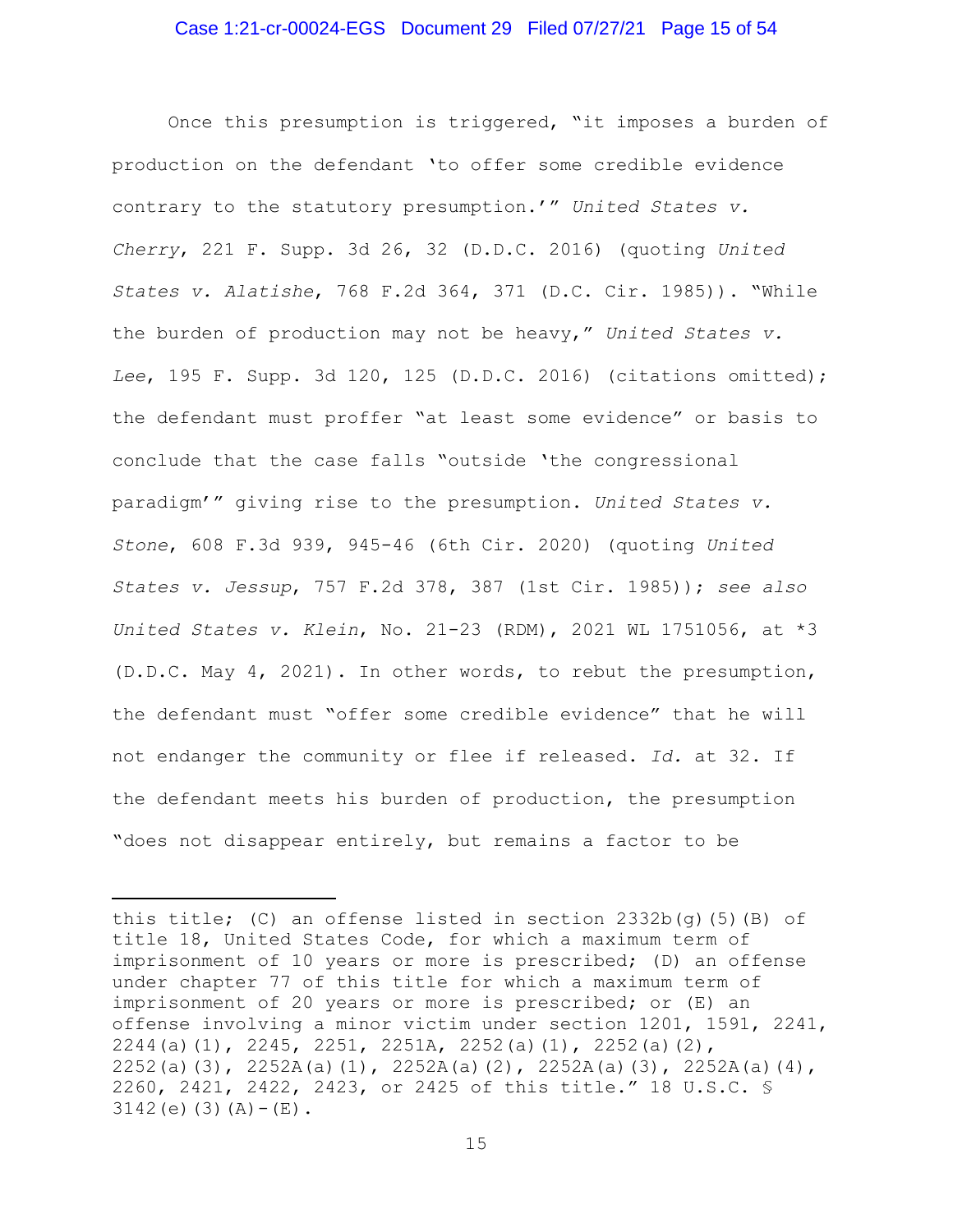#### Case 1:21-cr-00024-EGS Document 29 Filed 07/27/21 Page 16 of 54

considered among those weighed by the district court." *United States v. Hunt*, 240 F. Supp. 3d 128, 132-33 (D.D.C. 2017) (citing *United States v. Ali*, 793 F. Supp. 2d 386, 388 (D.D.C. 2001)). Although the burden of production may shift, the burden of persuasion remains with the government throughout. *Cherry*, 221 F. Supp. 3d at 32.

In cases that do not involve the conditions and charged offenses that trigger a rebuttable presumption of detention, the Court considers the following factors to determine whether detention is required to ensure the appearance of the person and the safety of any other person and the community:

> 1. The nature and circumstances of the offense charged, including whether the offense is a crime of violence;

2. The weight of the evidence;

3. The history and characteristics of the person, including

A. The person's character, physical and mental condition, family ties, employment, financial resources, length of residence in the community, community ties, past conduct, history relating to drug or alcohol abuse, criminal history, and record concerning appearance at court proceedings; and B. Whether, at the time of the current offense or arrest, the person was on probation, on parole, or on other release; and

4. The nature and seriousness of the danger to any person or the community that would be posed by the person's release.

18 U.S.C. § 3142(g); *see also Munchel*, 991 F.3d at 1279-80.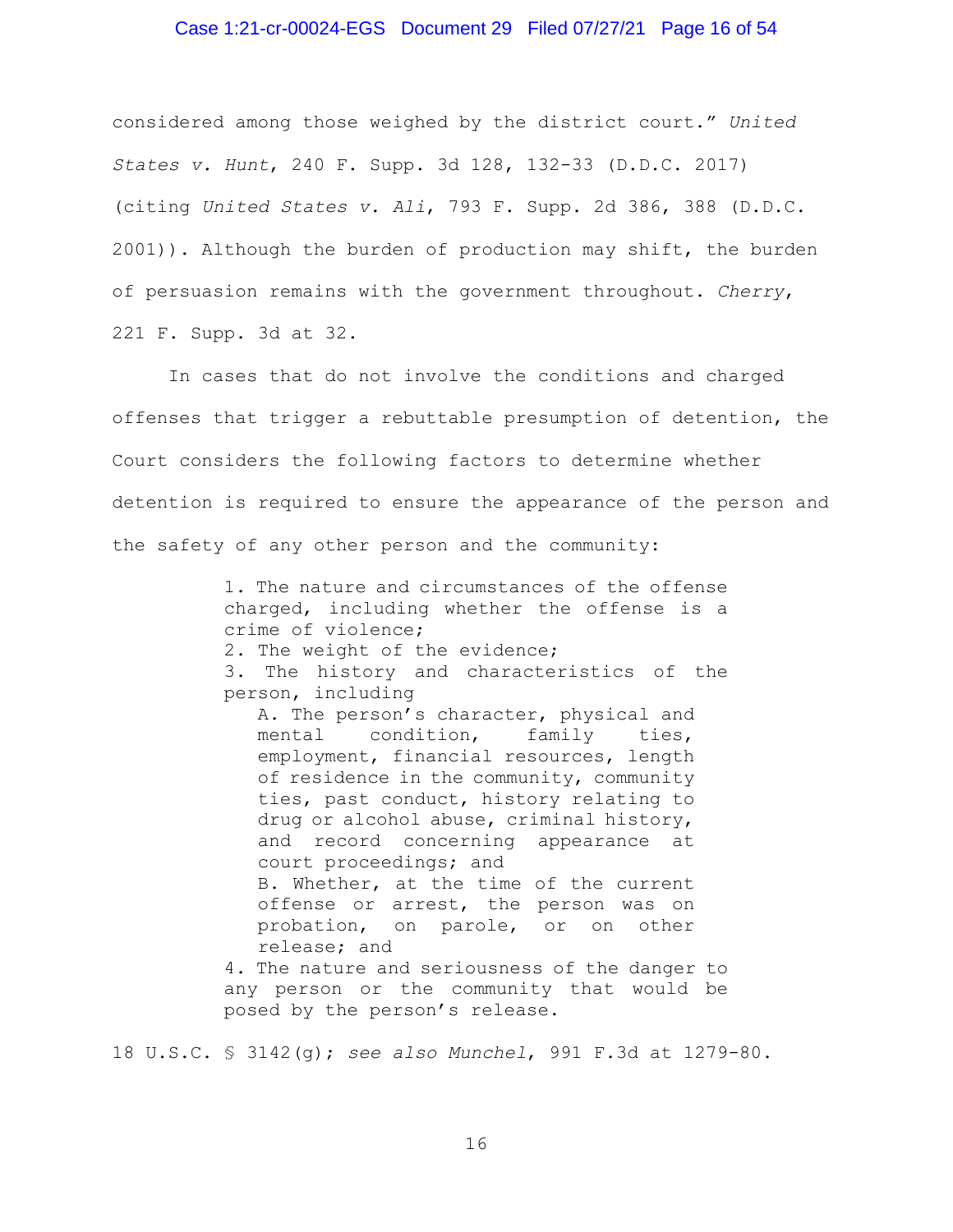## Case 1:21-cr-00024-EGS Document 29 Filed 07/27/21 Page 17 of 54

Although the Court of Appeals for the District of Columbia Circuit (the "D.C. Circuit") has not squarely decided the issue of what standard of review a district court should apply to review of a magistrate's detention or release order, *see Munchel*, 991 F.3d at 1280-81; courts in this District have held that such detention decisions are reviewed *de novo*. *See Hunt*, 240 F. Supp. 3d at 132-33; *United States v. Chrestman*, No. 21 mj-218 (ZMF), 2021 WL 765662, at \*5-6 (D.D.C. Feb. 26, 2021). Accordingly, the Court will review the decision to detain Mr. Gieswein *de novo*.

#### **III. Analysis**

# **A. Mr. Gieswein Has Rebutted Any Presumption in Favor of Detention**

Pursuant to the Bail Reform Act, if there is probable cause to believe the defendant has committed an offense for which a maximum term of imprisonment of ten years or more is prescribed under an offense listed in 18 U.S.C.  $\frac{1}{5}$  2332b(g)(5)(B), a rebuttable presumption arises that no pretrial release condition or combination of conditions may be imposed to reasonably assure the appearance of the person or the safety of the community if he were released. *See* 18 U.S.C. § 3142(e)(3). Here, the government contends that the rebuttable presumption applies because Mr. Gieswein is charged with Destruction of Government Property, in violation of 18 U.S.C. § 1361, which is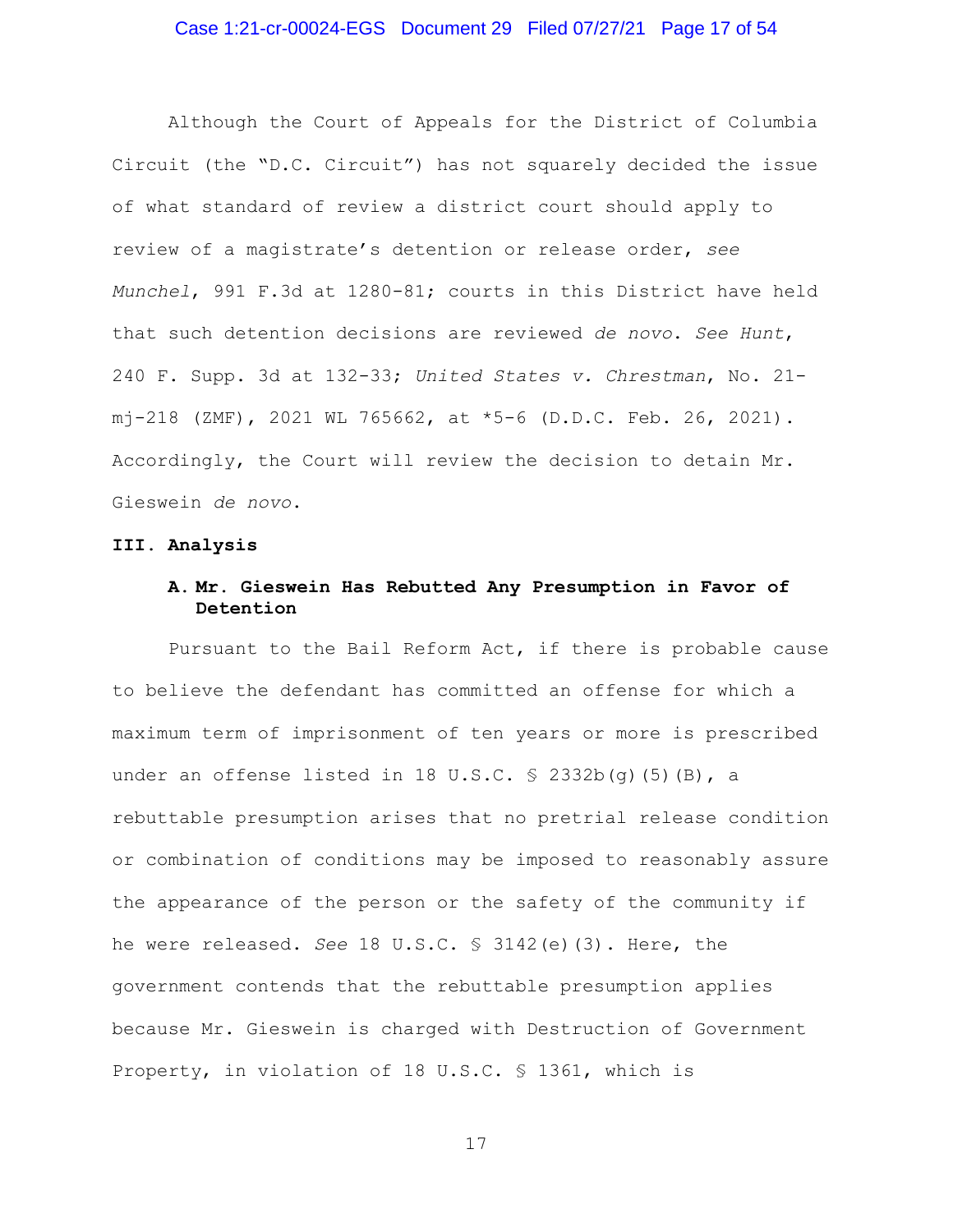#### Case 1:21-cr-00024-EGS Document 29 Filed 07/27/21 Page 18 of 54

specifically enumerated in 18 U.S.C. § 2332b(q)(5)(B) and carries a maximum sentence of ten years in prison. Gov't's Opp'n, ECF No. 19 at 12-13. The Court agrees.

First, the D.C. Circuit has explained that an "indictment alone [is] enough to raise the rebuttable presumption that no condition would reasonably assure the safety of the community." *United States v. Smith*, 79 F.3d 1208, 1210 (D.C. Cir. 1996); *see also United States v. Little*, 235 F. Supp. 3d 272, 277 (D.D.C. 2017). Here, a grand jury found probable cause to believe that Mr. Gieswein committed the offense of Destruction of Government Property, in violation of 18 U.S.C. §§ 1361, 2. *See* Indictment, ECF No. 3 at 2. This charge carries a maximum sentence of 10 years. *See* 18 U.S.C. § 1361. And given the evidence proffered by the government, as described below in Section III, Part C.2, the Court has no reason to second guess the grand jury's determination. Thus, based on the indictment, the Court would have cause to find that a rebuttal presumption applies in this case.

Second, although there is not a wealth of case law on the issue within this Circuit, other courts interpreting a different section of the Bail Reform Act have concluded that "a conspiracy to commit a crime of violence is itself a crime of violence," *United States v. Mitchell*, 23 F.3d 1, 3 (1st Cir. 1994); and that the Bail Reform Act "does not require that the defendant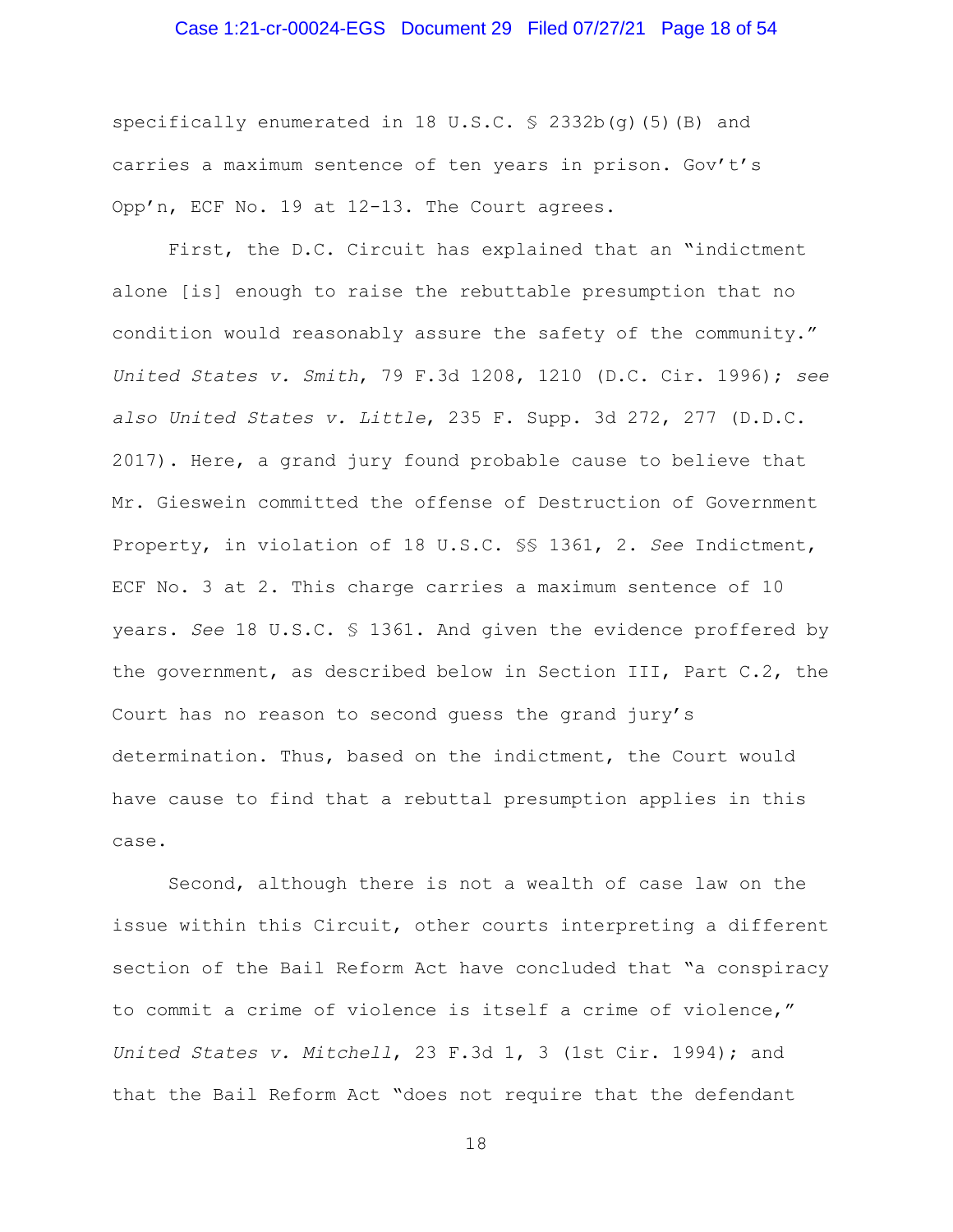#### Case 1:21-cr-00024-EGS Document 29 Filed 07/27/21 Page 19 of 54

himself commit acts of physical violence as a condition precedent to a detention order," *United States v. Ciccone*, 312 F.3d 535, 542 (2d Cir. 2002). Another court in this District has relied upon such case law in addressing whether the presumption of dangerousness attaches when there is probable cause to believe the defendant was an aider and abettor or co-conspirator for an alleged violation of Section 924(c). *See United States v. Lee*, 195 F. Supp. 3d 120, 128 (D.D.C. 2016). In *Lee*, the court found the out-of-Circuit case law persuasive, and concluded that "[b]ecause the government ha[d] established probable cause to believe that the defendant violated [S]ection 924(c) by aiding and abetting or conspiring to commit that offense," the court "could find that the rebuttable presumption prescribed in § 3142(e)(3)(B) applie[d] in th[e] case." *Id.* This Court similarly finds the out-of-Circuit cases to be persuasive, particularly in view of the well-established precedent explaining that "[u]nder [18 U.S.C. § 2], the acts of the perpetrator become the acts of the aider and abettor and the latter can be charged with having done the acts himself." *United States v. Kegler*, 724 F.2d 190, 200-01 (D.C. Cir. 1983); *see also Rosemond v. United States*, 572 U.S. 65, 71 (2014); *In re Colon*, 826 F.3d 1301, 1305 (11th Cir. 2016). And indeed, here, Mr. Gieswein has been charged with violating Section 1361. *See* Indictment, ECF No. 3 at 2.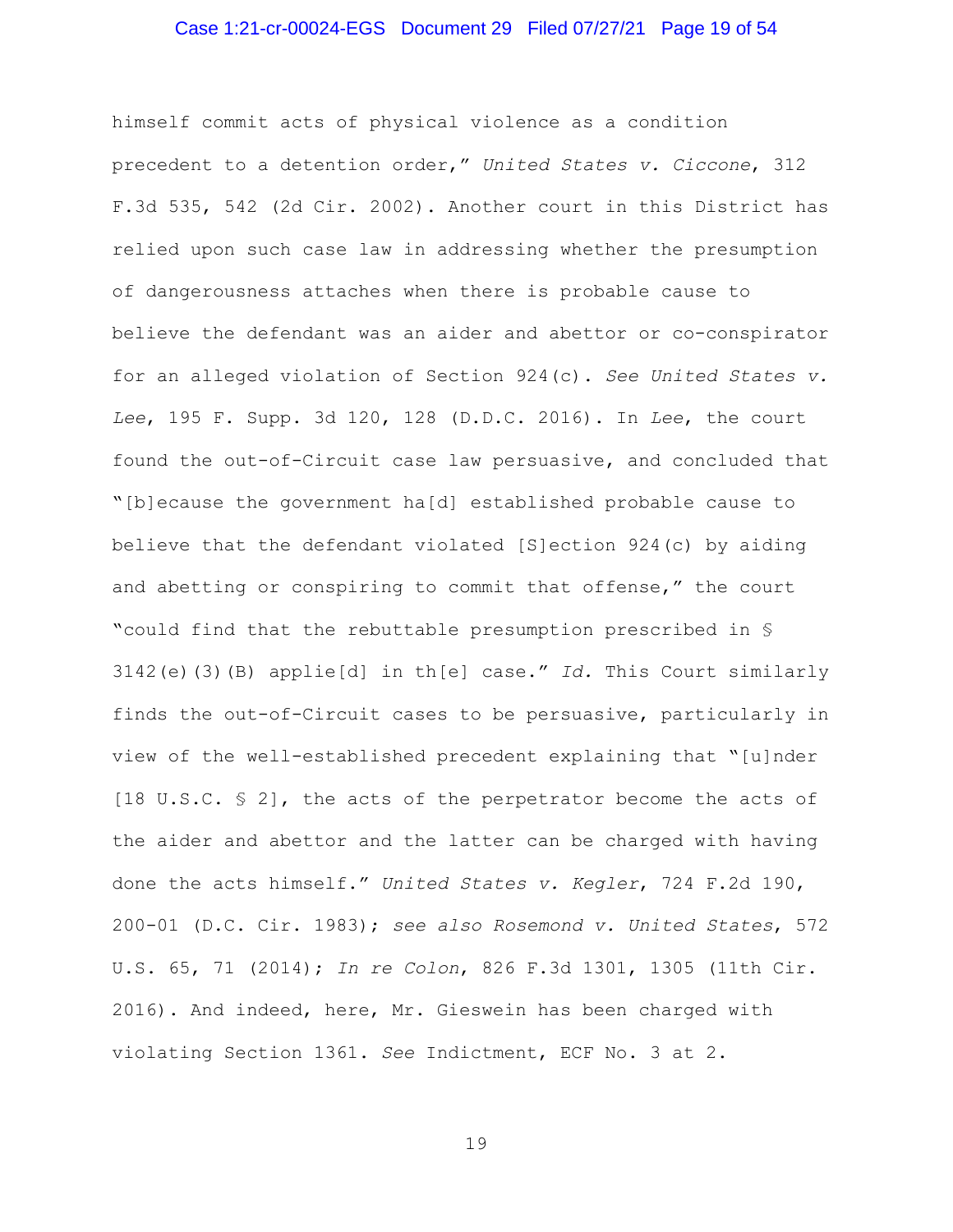#### Case 1:21-cr-00024-EGS Document 29 Filed 07/27/21 Page 20 of 54

Third, the Court is not persuaded by Mr. Gieswein's argument that the text of the statute supports a finding that a rebuttable presumption cannot apply in this case. Mr. Gieswein argues that the text of Section 3142(e)(3) is narrower than the language used in neighboring Sections  $3142(e)(1)-(2)$  and 3142(f)(1)(A), (E). Def.'s Mot., ECF No. 21 at 4. In those subsections, a presumption is created where a defendant is "involved" in certain conduct, which could include an aiding and abetting claim. *Id.* However, the Court finds that this language merely indicates that a broader range of activity as a whole is contemplated, such as all "crimes of violence" or any offense for which the maximum sentence is life imprisonment or death. 18 U.S.C.  $\frac{1}{2}$  3142(f)(1). Section 3142(e)(3), on the other hand, refers to specific offenses, as listed within the U.S. Code.

Thus, based on the above, the Court could presume that no condition or combination of conditions of release will reasonably assure Mr. Gieswein's appearance as required or the safety of the community. *See* 18 U.S.C. § 3142(e)(3). To rebut this presumption, Mr. Gieswein must "offer some credible evidence" that he will not endanger the community or flee if released. *Cherry*, 221 F. Supp. 3d at 32. Here, Mr. Gieswein is 24 years old and does not have a criminal record. Def.'s Mot., ECF No. 18 at 29. He also appears to have strong ties to his community, as he received supportive letters and signed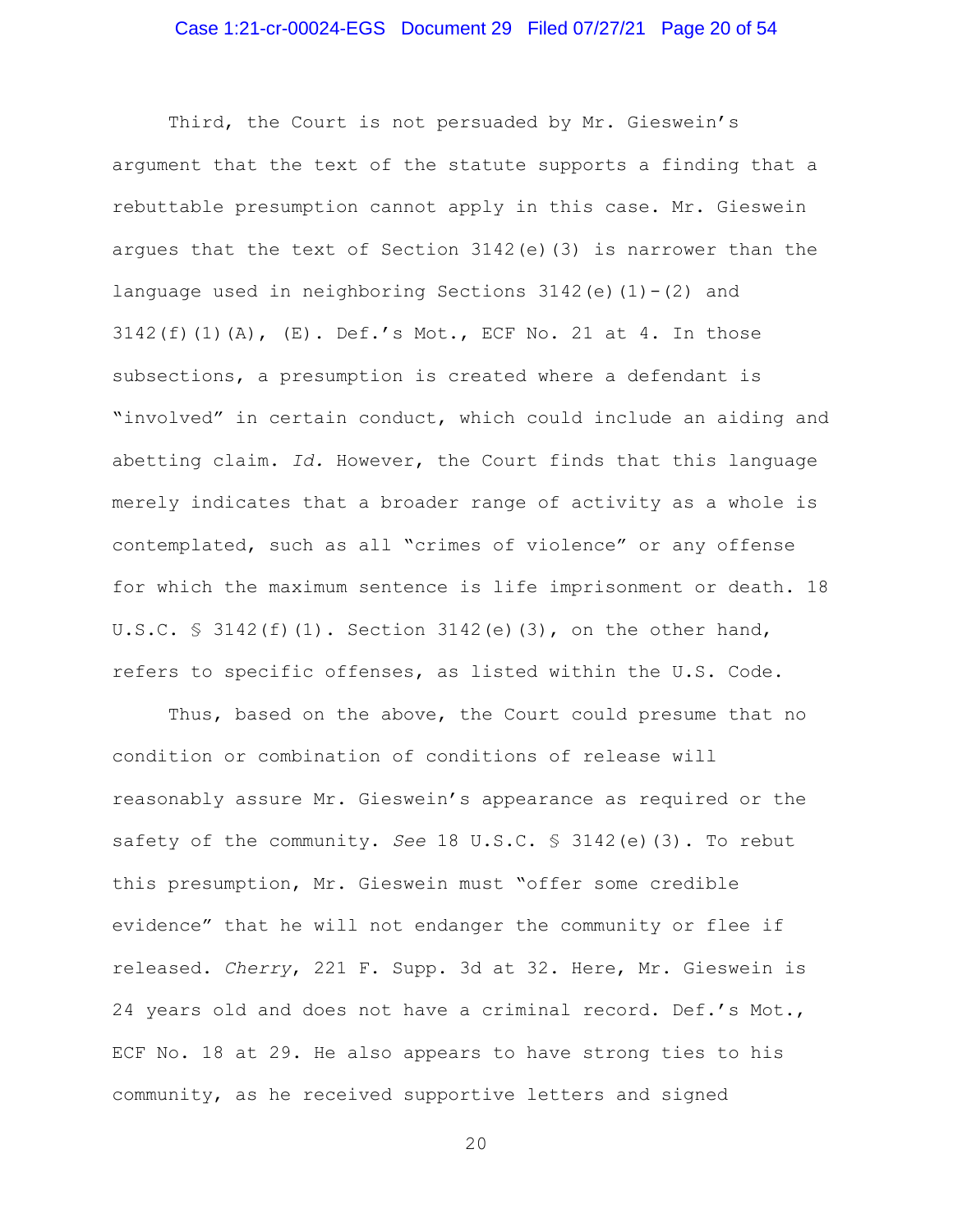## Case 1:21-cr-00024-EGS Document 29 Filed 07/27/21 Page 21 of 54

declarations from family and friends who largely describe him as loving, honest, and hardworking. Furthermore, Mr. Gieswein has had steady employment since he was 14 years old, until he recently lost his job in the fall of 2020 for reasons related to the COVID-19 pandemic. Def.'s Mot., ECF No. 18 at 29.

Assuming that Mr. Gieswein has come forward with some credible evidence to counter the presumption, the Court next must consider all of the factors set forth in Section  $3142(q)$ . *See Hunt*, 240 F. Supp. 3d at 132-33.

# **B. Mr. Gieswein Is Eligible for Pretrial Detention Pursuant to 18 U.S.C. § 3142(f)(1)(A)**

Even if the rebuttable presumption in favor of detention does not apply in this case, Mr. Gieswein is eligible for pretrial detention pursuant to 18 U.S.C.  $\frac{1}{5}$  3142(f)(1)(A). Under the Bail Reform Act, unless a defendant poses a serious risk of flight or of attempting to obstruct justice, he is only eligible for pretrial detention if he is charged with an offense listed in one of the five enumerated categories of Section  $3142(f)(1)$ *i.e.*, "the most serious" crimes. *See* 18 U.S.C. § 3142(f)(1)(A)- (B), (f)(2); *United States v. Singleton*, 182 F.3d 7, 13 (D.C. Cir. 1999) ("Congress limited pretrial detention of persons who are presumed innocent to a subset of defendants charged with crimes that are 'the most serious' compared to other federal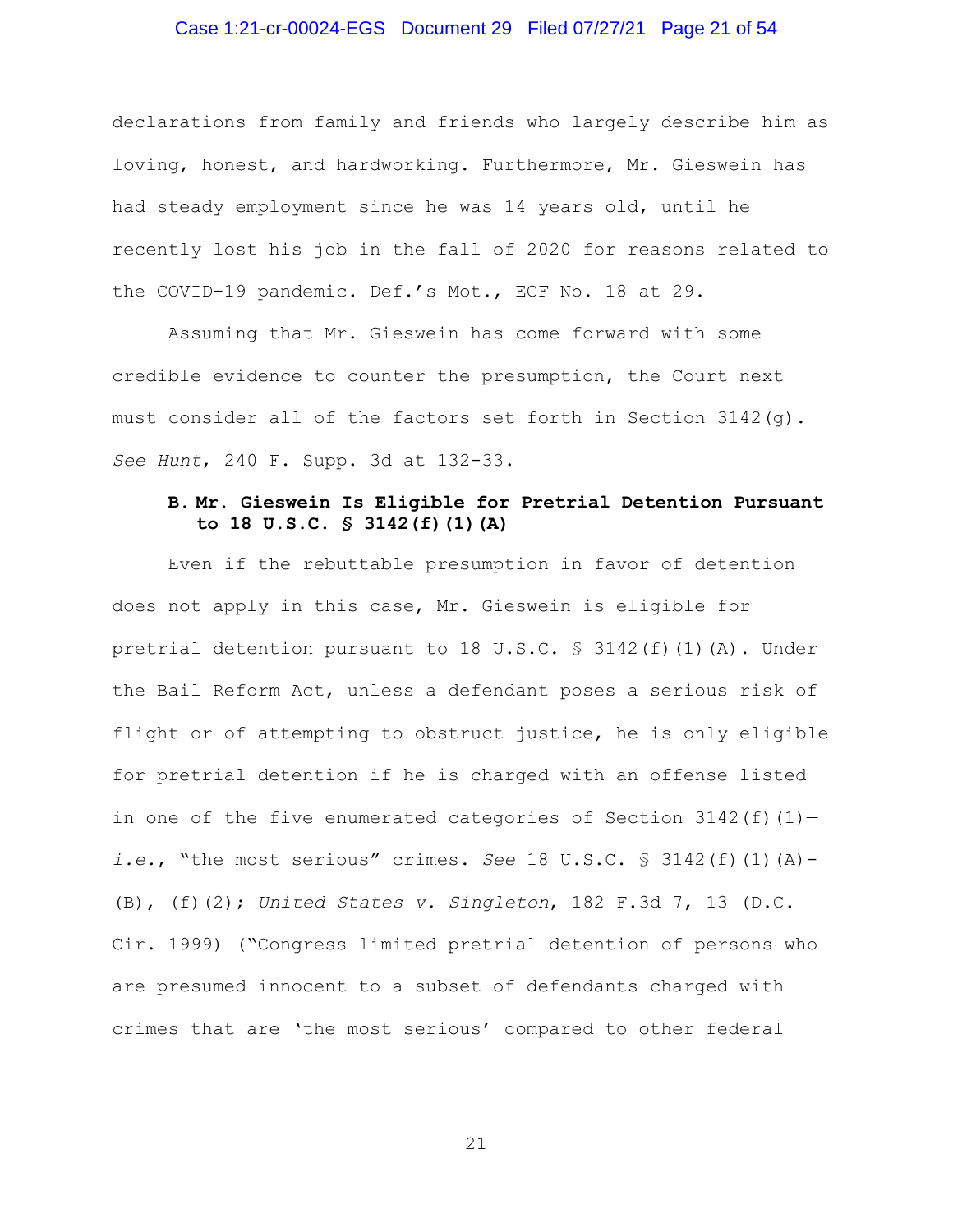## Case 1:21-cr-00024-EGS Document 29 Filed 07/27/21 Page 22 of 54

offenses." (quoting *United States v. Salerno*, 481 U.S. 739, 747  $(1987)$ )).

Mr. Gieswein is charged under 18 U.S.C. § 111(a)(1) and (b) with Assaulting, Resisting, or Impeding Certain Officers Using a Dangerous Weapon. *See* Indictment, ECF No. 3 at 2-3. For the reasons the Court set out in its Memorandum Opinion regarding Mr. Jeffrey Sabol's request for pretrial release, *United States v. Sabol*, No. 21-35-1 (EGS), 2021 WL 1405945, at \*6-7 (D.D.C. Apr. 14, 2021); a defendant charged under 18 U.S.C. § 111(a)(1) and (b) is charged with a crime of violence, *see United States v. Kendall*, 876 F.3d 1264, 1270 (10th Cir. 2017); *United States v. Taylor*, 848 F.3d 476, 492-493 (1st Cir. 2017); *United States v. Juvenile Female*, 566 F.3d 943, 948 (9th Cir. 2009). Moreover, the D.C. Circuit, in an unpublished order, recently affirmed that a defendant charged with violating 18 U.S.C. § 111(b) is charged with a crime of violence. J. at 2, *United States v. Quaglin*, No. 21-3028 (D.C. Cir. June 24, 2021) (unpublished). Because using a deadly or dangerous weapon while assaulting a federal officer is a crime of violence, Mr. Gieswein is eligible for pretrial detention under 18 U.S.C.  $\frac{1}{5}$  3142(f)(1)(A).<sup>9</sup>

<sup>9</sup> The government also argues that Mr. Gieswein is eligible for detention because Felony Destruction of Property, in violation of 18 U.S.C. § 1361, is both a crime of terrorism and a crime of violence. Gov't's Opp'n, ECF No. 19 at 13-14. The Court need not address this argument because the Court finds that Mr. Gieswein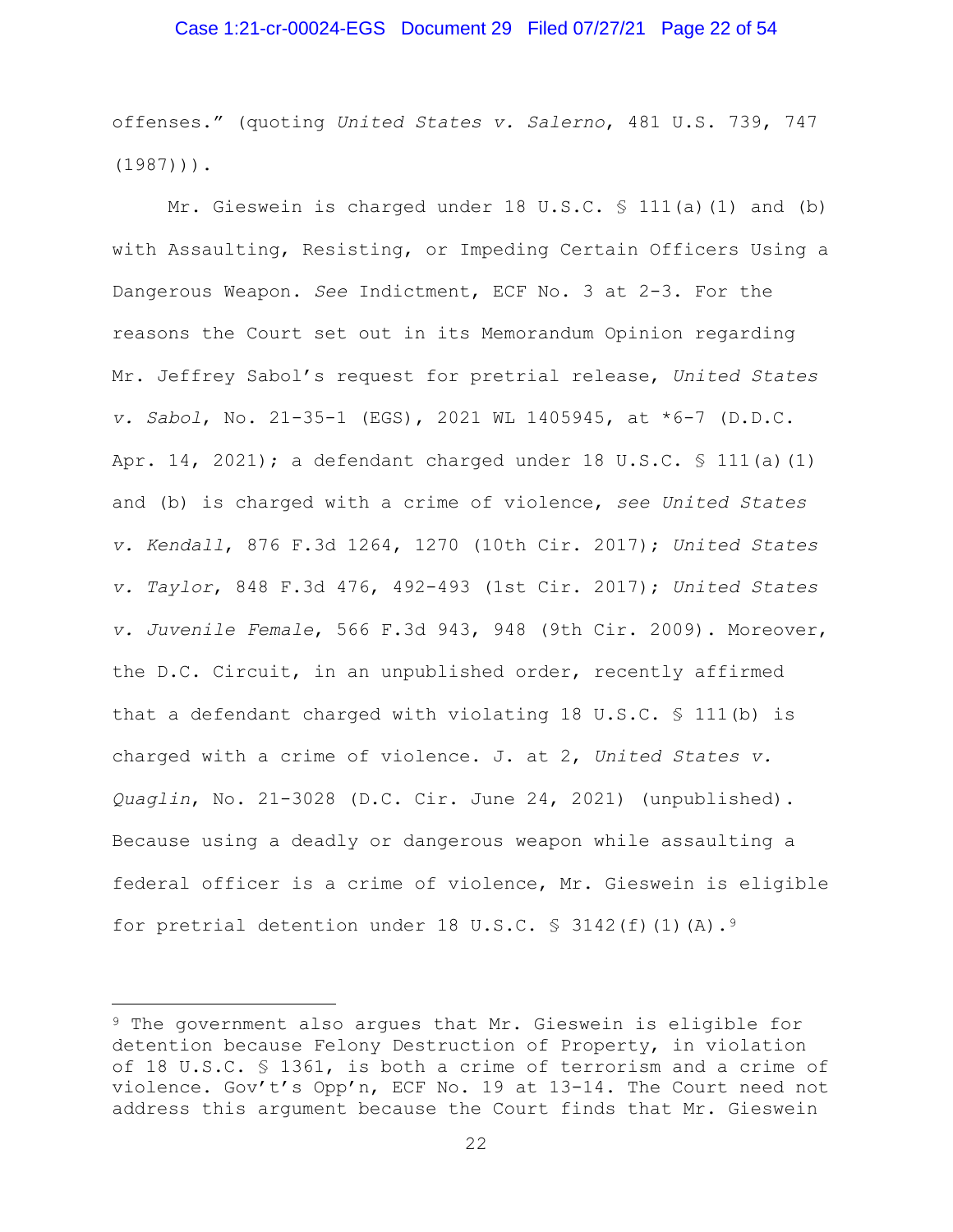# **C. No Condition or Combination of Conditions Will Reasonably Assure the Safety of Any Other Person and the Community**

Having found both that Mr. Gieswein is eligible for pretrial detention under 18 U.S.C.  $\frac{1}{2}$  3142(f)(1)(A) and that he has met his burden of production if a rebuttable presumption applies, the Court must determine whether any "condition or combination of conditions will reasonably assure the appearance of [Mr. Gieswein] as required and the safety of any other person and the community." 18 U.S.C. § 3142(e)(1). The government does not argue that Mr. Gieswein is a flight risk, so the Court will focus its inquiry on whether Mr. Gieswein is a danger to any other person and the community. For this inquiry, the Court "must identify an articulable threat posed by the defendant to an individual or the community," though "[t]he threat need not be of physical violence, and may extend to 'non-physical harms such as corrupting a union.'" *Munchel*, 2021 WL 1149196, at \*7 (quoting *United States v. King*, 849 F.2d 485, 487 n.2 (11th Cir. 1988)). "The threat must also be considered in context," and "[t]he inquiry is factbound." *Id.* (citing *United States v. Tortora*, 922 F.2d 880, 888 (1st Cir. 1990)).

In determining whether Mr. Gieswein is a danger to the community, the Court considers the 18 U.S.C. § 3142(g) factors,

is eligible for detention pursuant to 18 U.S.C. § 3142(f)(1)(A) for a "crime of violence."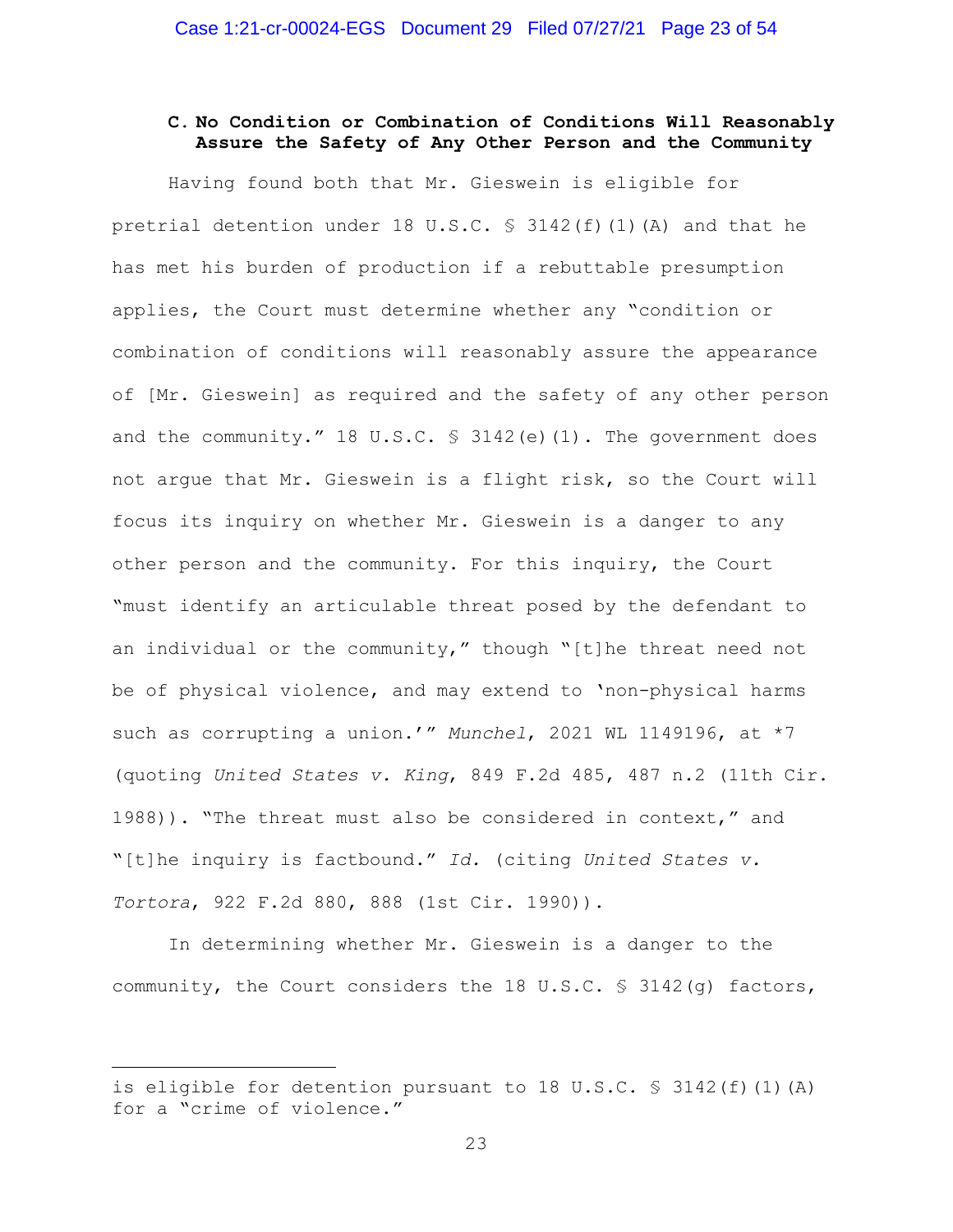#### Case 1:21-cr-00024-EGS Document 29 Filed 07/27/21 Page 24 of 54

including: (1) "the nature and circumstances of the offense charged"; (2) "the weight of the evidence"; (3) "the history and characteristics" of the defendant; and (4) "the nature and seriousness of the danger to any person or the community that would be posed by the [defendant's] release." 18 U.S.C. § 3142(g).

In consideration of these requisite factors, as set forth below, the Court concludes that clear and convincing evidence supports a finding that no condition or combination of conditions, including those proposed by Mr. Gieswein, will reasonably assure the safety of the community. Accordingly, the Court orders that Mr. Gieswein remain detained pending trial.

#### **1. Nature and Circumstances of the Offense**

The first factor the Court must consider is the nature and circumstances of the offense charged, "including whether the offense is a crime of violence."  $18 \text{ U.S.C. }$  \$  $3142(q)(1)$ .

Despite the serious and unsettling nature of the events that transpired at the U.S. Capitol on January 6, 2021, the D.C. Circuit has made clear that detention is not appropriate in all cases involving defendants who participated in the events ("Capitol Riot defendants"). *See Munchel*, 2021 WL 1149196, at \*8. The Court therefore considers the nature and circumstances of the specific offenses and underlying conduct with which each defendant is charged. *Chrestman*, 2021 WL 765662, at \*7*.* The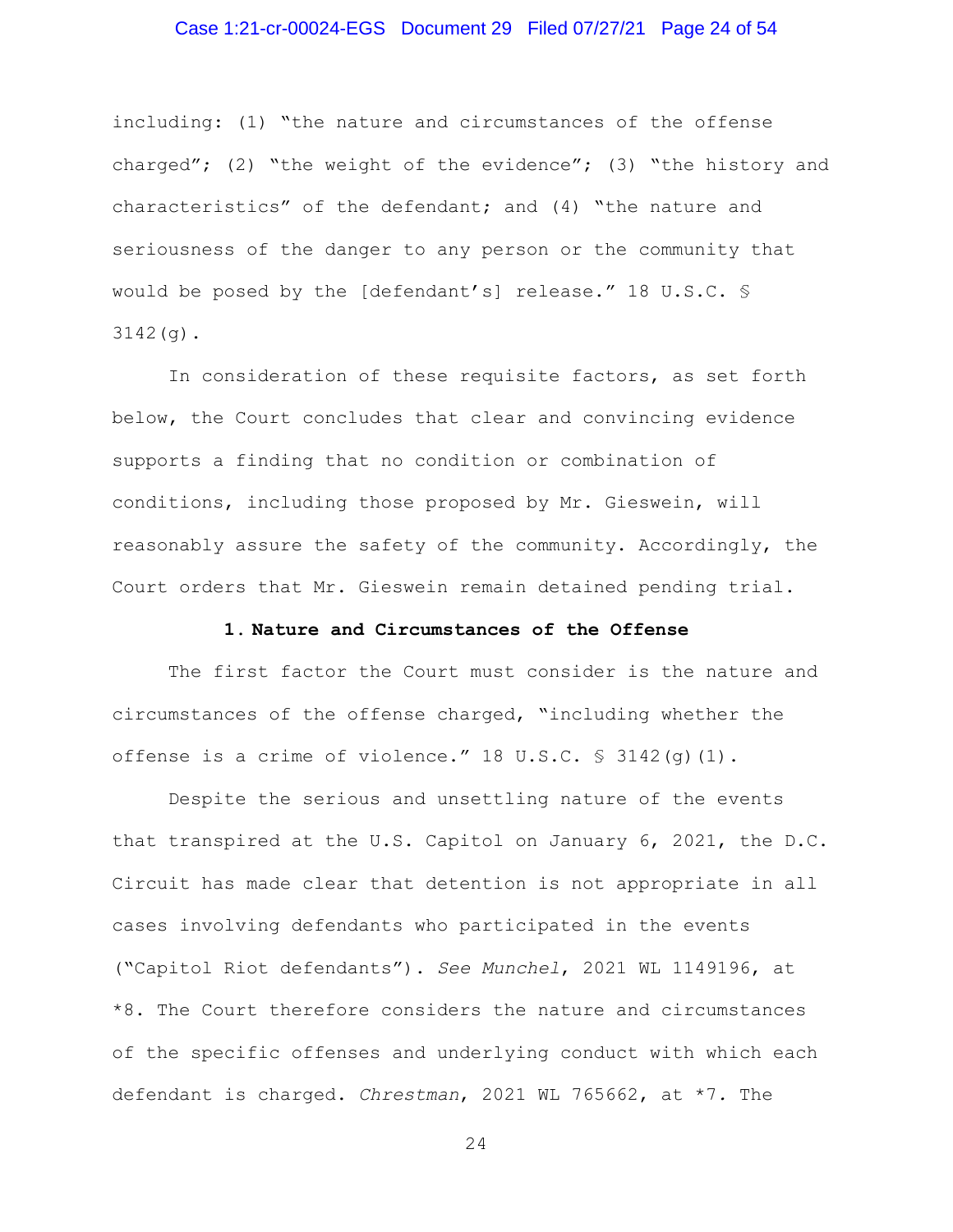#### Case 1:21-cr-00024-EGS Document 29 Filed 07/27/21 Page 25 of 54

Court must "adequately demonstrate that it considered whether [Mr. Gieswein] pose[s] an articulable threat to the community in view of [his] conduct on January 6, and the particular circumstances of January 6." *Munchel*, 2021 WL 1149196, at \*8.

To aid in this consideration, Chief Judge Howell has articulated "guideposts" for assessing "the comparative culpability of a given defendant in relation to fellow rioters." *Chrestman*, 2021 WL 765662, at \*7-8*.* The Court finds these guideposts persuasive for the purpose of differentiating among Capitol Riot defendants: (1) whether the defendant has been charged with felony or misdemeanor offenses; (2) the extent of the defendant's prior planning; (3) whether the defendant used or carried a dangerous weapon; (4) evidence of coordination with other protestors before, during, or after the riot; (5) whether the defendant assumed a formal or de facto leadership role in the events of January 6, 2021, for example "by encouraging other rioters' misconduct" "to confront law enforcement"; and (6) the defendant's "words and movements during the riot"—*e.g.*, whether the defendant "remained only on the grounds surrounding the Capitol" or stormed into the Capitol interior, or whether the defendant "injured, attempted to injure, or threatened to injure others." *Id*. These factors, "[t]aken together, as applied to a given defendant, . . . are probative of 'the nature and circumstances of the offense charged,' 18 U.S.C. § 3142(g)(1),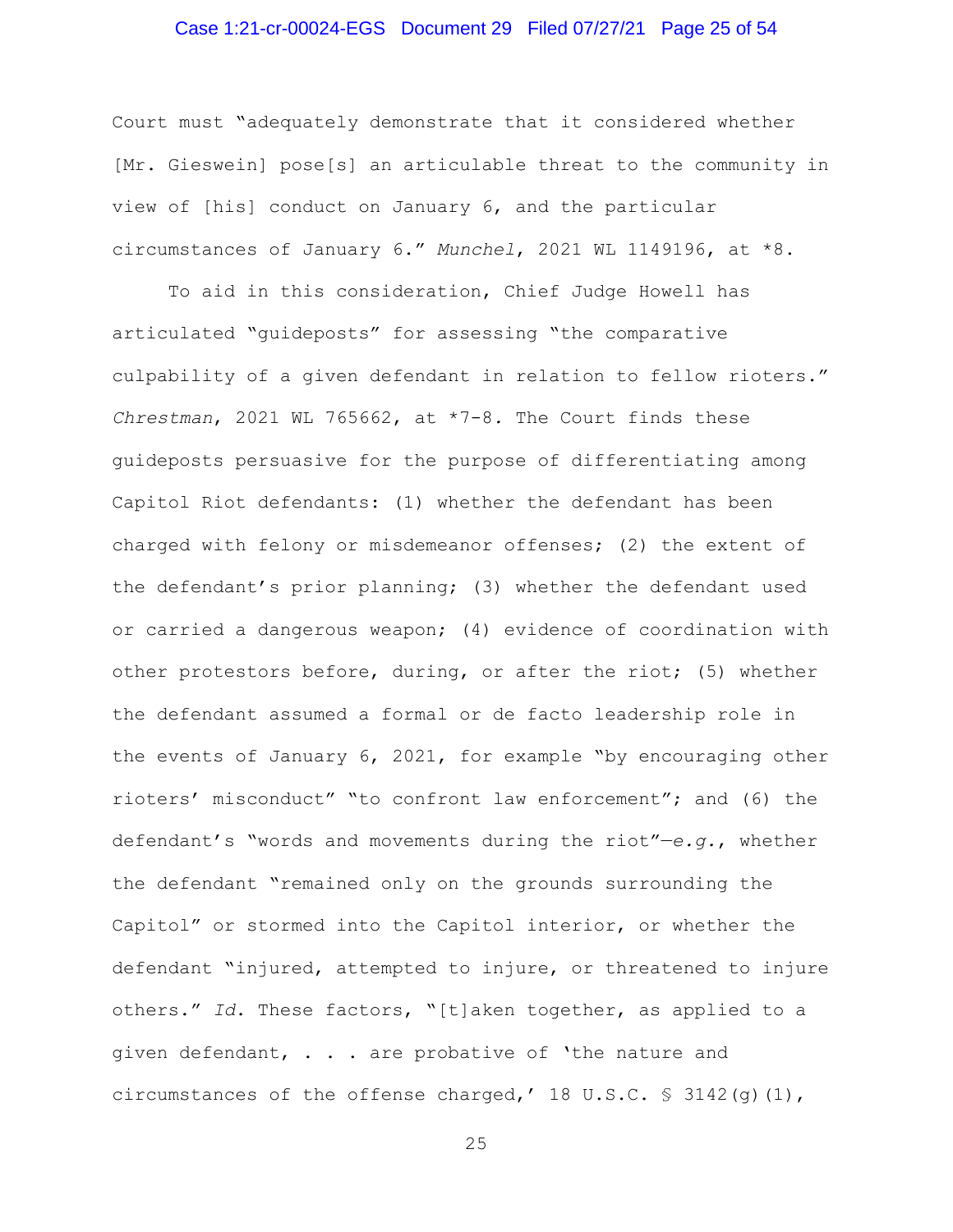#### Case 1:21-cr-00024-EGS Document 29 Filed 07/27/21 Page 26 of 54

and, in turn, of the danger posed by the defendant," as relevant to the fourth Section 3142(g) factor. *Id*. at \*9.

At least four of the six *Chrestman* factors strongly support a finding that Mr. Gieswein's comparative culpability in relation to his fellow rioters is high.

First, regarding whether the defendant has been charged with felony or misdemeanor offenses, Mr. Gieswein has been charged with multiple felonies. *See* Indictment, ECF No. 3. "Felony charges are by definition more serious than misdemeanor charges; the nature of a felony offense is therefore substantially more likely to weigh in favor of pretrial detention than the nature of a misdemeanor offense." *Chrestman*, 2021 WL 765662, at  $*7$ . Moreover, Section 3142(q)(1) specifically directs the Court to consider whether a defendant has been charged with a crime of violence, and at least three of the charged felonies—using a deadly weapon while assaulting federal officers protecting the U.S. Capitol—are crimes of violence. *See supra* Section III, Part B.

The second *Chrestman* factor—the extent of the defendant's prior planning, "for example, by obtaining weapons or tactical gear," *Chrestman*, 2021 WL 765662, at \*2—also weighs in favor of continued pretrial detention. On the one hand, the government has not proffered any evidence suggesting that Mr. Gieswein privately or publicly expressed any prior intent to attack or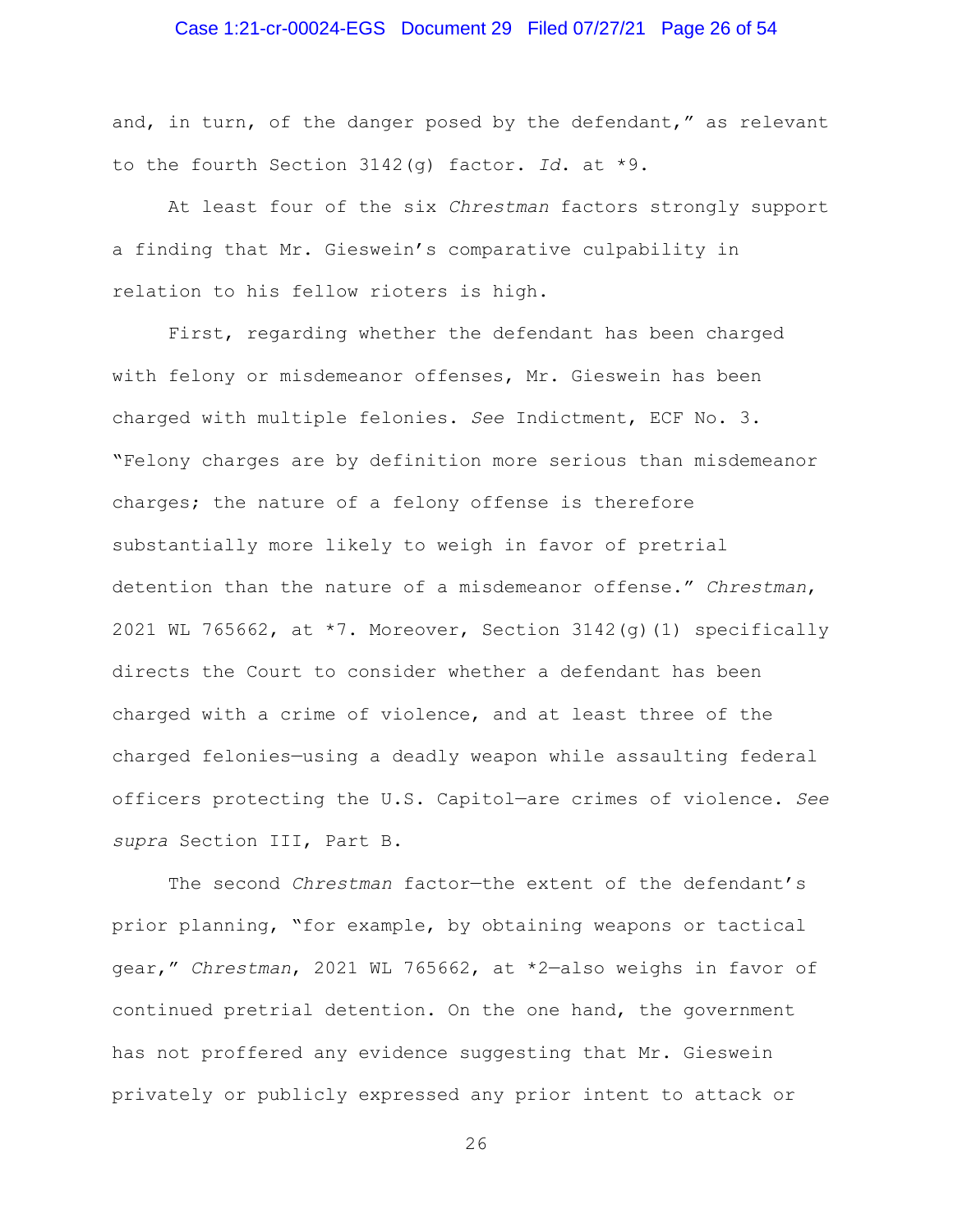## Case 1:21-cr-00024-EGS Document 29 Filed 07/27/21 Page 27 of 54

engage in violence at the Capitol building. *See* Def.'s Mot., ECF No. 18 at 23-24. And while Mr. Gieswein was recorded on January 5, 2021 as stating that, among other things, "we need to get the corrupt politicians . . . out of office and they need to be imprisoned," he also stated that he wished for "both sides [to] stay peaceful." *Id.* at 2-3, 22.

On the other hand, however, Mr. Gieswein arrived at the Capitol on January 6, 2021 wearing camouflage fatigues, a tactical vest, and a helmet. Gov't's Opp'n, ECF No. 19 at 17. And though Mr. Gieswein attempts to characterize this gear as "defensive" in nature, Def.'s Reply, ECF No. 21 at 14-15; Mr. Gieswein also prepared by arming himself with a baseball bat and a chemical spray, while also wearing goggles designed to prevent the spray from harming his own eyes. *Id.* Even if Mr. Gieswein did not purchase such items until he arrived in Washington, his decision to arrive at the Capitol on January 6, 2021 wearing specialized gear and carrying weapons "suggests that he was not just caught up in the frenzy of the crowd, but instead came to Washington, D.C. with the intention of causing mayhem and disrupting the democratic process." *Chrestman*, 2021 WL 765662, at \*8; *see also Sabol*, 2021 WL 1405945, at \*10 (rejecting defendant's "argument that he did not plan to commit violence" when he "brought tactical gear, including a helmet, steel-toe boots, zip ties, a radio and an ear piece" to the rally); *United*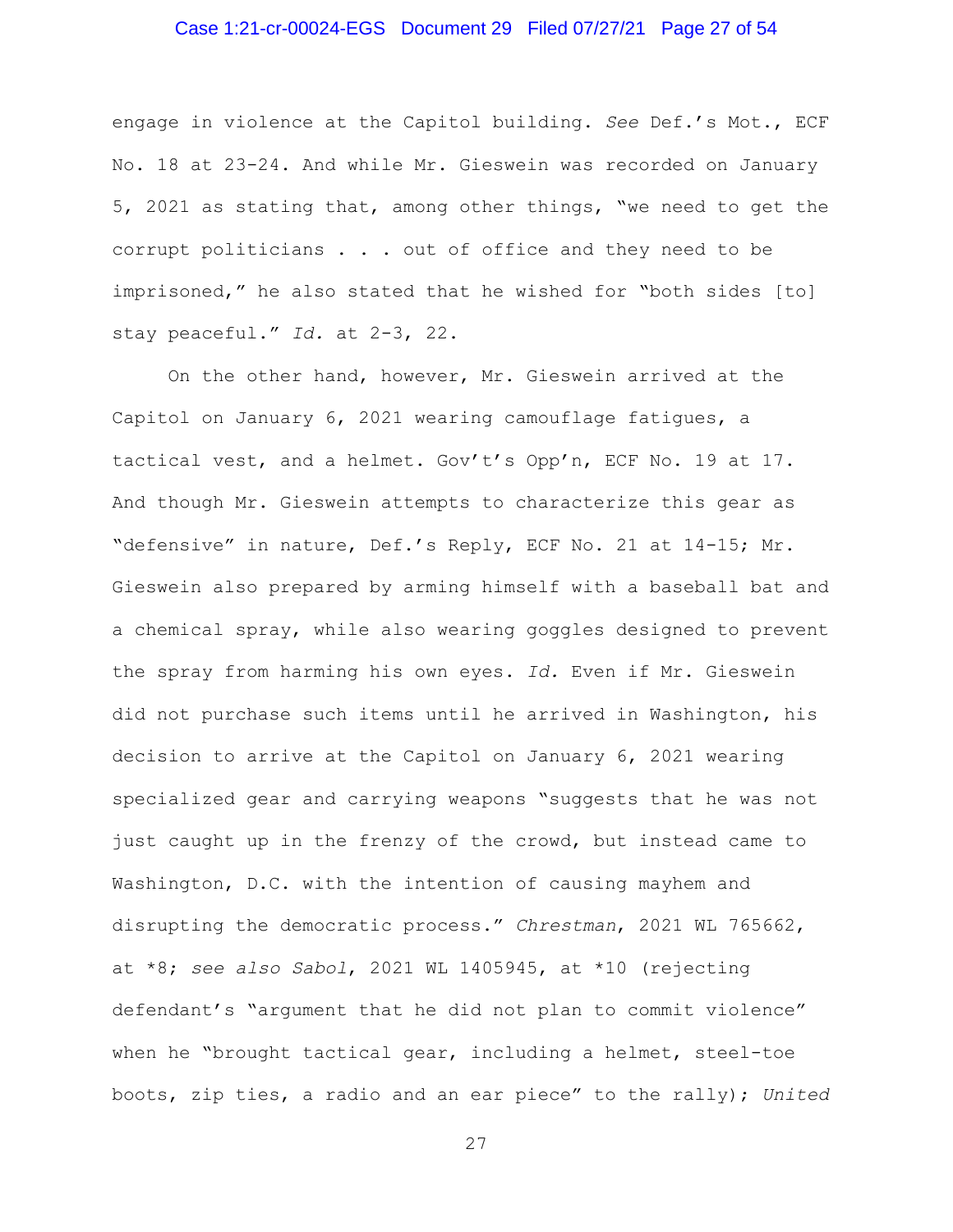#### Case 1:21-cr-00024-EGS Document 29 Filed 07/27/21 Page 28 of 54

*States v. Caldwell*, 2021 WL 2036667, at \*7 (D.D.C. May 21, 2021) (finding that the defendant's decision to carry and use a chemical spray on "law enforcement officers donned in riot gear" was evidence of prior planning).

Mr. Gieswein argues, however, that the baseball bat and chemical spray were "*defensive*, not aggressive" weapons. Def.'s Mot., ECF No. 18 at 23. He further contends that his comments to the interviewer on January 5 "are consistent with an expectation that those who opposed the former President"—such as Antifa or "other leftwing counter-protestors"—"could be violent" and that he "hope[d] that his presence would help deter violence." *Id.*  Moreover, he states that he had previously worn the same tactical gear on January 5 without incident, and letters from friends in support of his release noted that "he often wore his plate carrier, even around his hometown." *Id.* at 23-25. The Court is not persuaded. The government's evidence captures Mr. Gieswein, with a baseball bat and an aerosol spray can in his hands, forcefully advancing on law enforcement officers—who were greatly outnumbered by rioters and clearly in a defensive position—at multiple moments on January 6, 2021. *See, e.g.*, Gov't's Opp'n, ECF No. 19 at 6-10. Among other things, the government has proffered evidence that Mr. Gieswein deployed his chemical spray in the direction of officers on three separate occasions, and that he joined other rioters in shoving a metal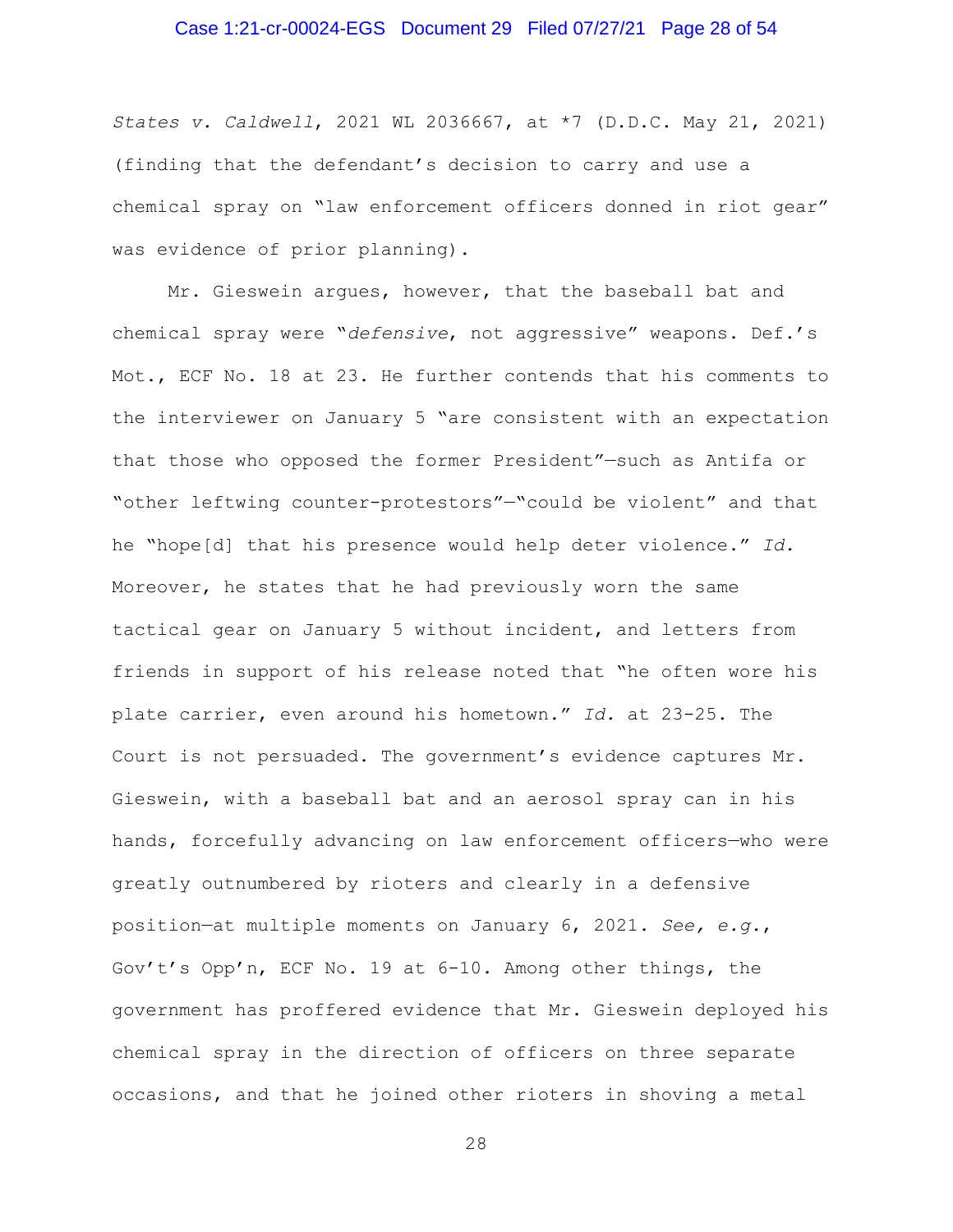## Case 1:21-cr-00024-EGS Document 29 Filed 07/27/21 Page 29 of 54

police barricade against officers in an apparent effort to breach the police line guarding the Capitol. *Id.*; *see also* Hr'g Video Ex. 3, at 01:25 to 01:45; Hr'g Video Ex. 4, at 00:06 to 00:15. In view of this evidence, the Court is not persuaded that Mr. Gieswein brought the tactical gear and weapons in a hope to "deter violence and avoid injury at the hands of others." Def.'s Reply, ECF No. 21 at 16 n.11. Rather, Mr. Gieswein's actions "indicate[] at least some degree of preparation for the attack and an expectation that the need to engage in violence against law enforcement or, indeed, the Legislative branch, might arise." *Chrestman*, 2021 WL 765662, at \*2.

The third *Chrestman* factor—whether the defendant used a dangerous weapon—also weighs in favor of pretrial detention. Evidence proffered by the government shows that, in the middle of a violent riot against law enforcement officers struggling to protect the Capitol building, Mr. Gieswein openly carried a baseball bat and carried and *used* a chemical spray on law enforcement officers. *See* Gov't's Opp'n, ECF No. 19 at 3-10; *see also United States v. Padilla*, 2021 WL 1751054, at \*6 (D.D.C. May 4, 2021) (finding that the nature and circumstances of the offense weighed in favor of detention where, among other things, defendant threw a pole at police officers and "forcefully pushed a metal barricade—designed to protect police officers—directly into their bodies, and, then, minutes later, helped to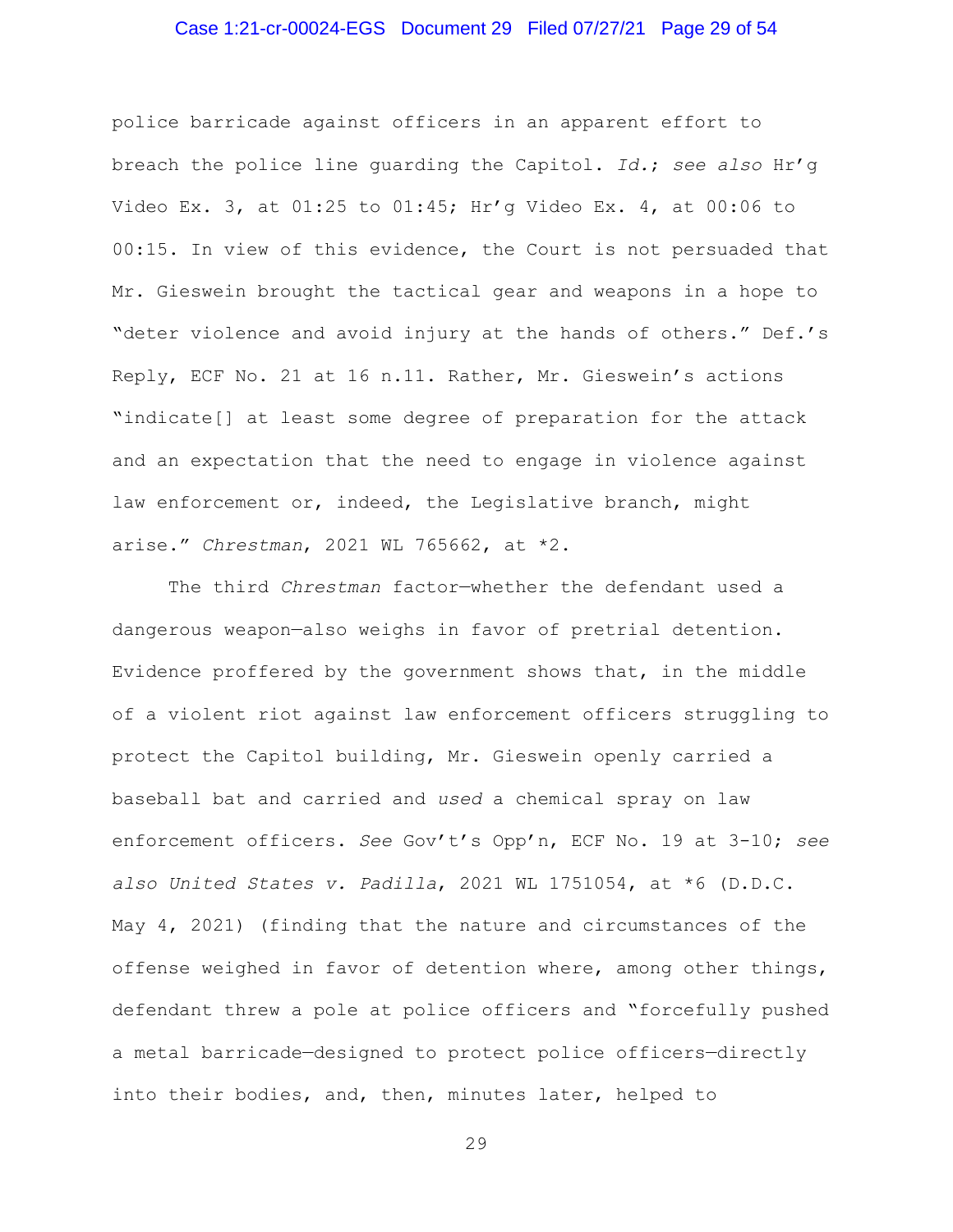## Case 1:21-cr-00024-EGS Document 29 Filed 07/27/21 Page 30 of 54

successfully knock down that barricade with a large metal sign"); *Sabol*, 2021 WL 1405945, at \*11 (finding that, though defendant did not use a police baton he took from an officer on January 6, 2021, "the fact that he took the weapon from a vulnerable MPD officer and subsequently wielded it while helping drag another officer into the violent mob" was sufficient to find that the third *Chrestman* factor weighed in favor of detention).

The fourth *Chrestman* factor—evidence of coordination with other protestors before, during, or after the riot—is not strongly implicated in this case. Although the government's evidence captures Mr. Gieswein marching with the Proud Boys on the morning of January 6, 2021, the government concedes that there is no evidence that he was affiliated with the group prior to that date or was in radio communication with anyone on January 6, 2021. Gov't's Opp'n, ECF No. 19 at 22. Mr. Gieswein also has not been charged with any conspiracy offense. *Id.* Further, the government does not argue that Mr. Gieswein's affiliation with a group called the Woodland Wild Dogs—which Mr. Gieswein described on January 5 as a "militia," but described in his motion briefing as a "group of friends who like to shoot guns, pretend to be in battles, and go camping to practice survival skills"—had anything to do with his decision to travel to Washington, D.C. *See* Def.'s Mot., ECF No. 18 at 18. And, as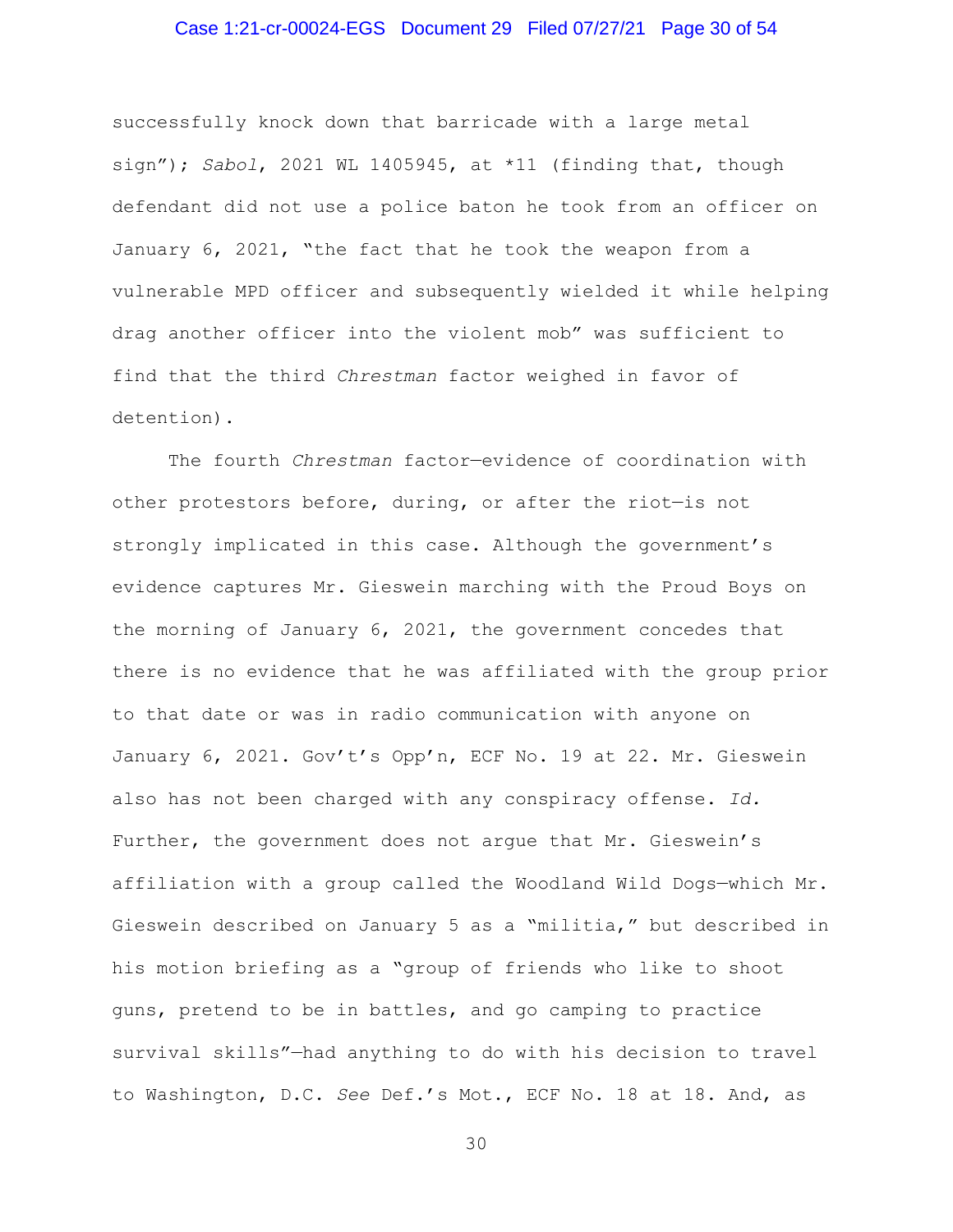#### Case 1:21-cr-00024-EGS Document 29 Filed 07/27/21 Page 31 of 54

Mr. Gieswein points out, his connection with the Three Percenters10 had ended long before the events of January 6. *Id.* at 25.

The fifth *Chrestman* factor—whether the defendant assumed a formal or de facto leadership role in the events of January 6, 2021—is a close call, but on balance weighs in favor of Mr. Gieswein's release. The government argues that evidence shows Mr. Gieswein on the "front line" of the fight between rioters and police on the West Plaza, and that he was either "the second or third rioter through the window" of the Capitol building. Gov't's Opp'n, ECF No. 19 at 22. Furthermore, video evidence proffered by the government appears to capture Mr. Gieswein encouraging rioters to enter through the Capitol window by pointing to others attempting to break through, and then later appearing to urge the mob to advance on retreating law enforcement officers near the Capitol crypt by waving his arms forward. *Id.* But despite these actions, Mr. Gieswein does not appear to have been an instigator. To be sure, Mr. Gieswein does appear to encourage other rioters to act, but viewed in context,

<sup>10</sup> The Three Percenters are "a domestic militia that advocates for resistance to the U.S. federal government polic[i]es it considers to infringe on personal, local, and gun ownership rights. This group is loosely allied with the Oath Keepers, another anti-government militia, and has provided security services for various right-wing protests and movements." Aff. Supp. Criminal Compl., ECF No. 1-1 at 5.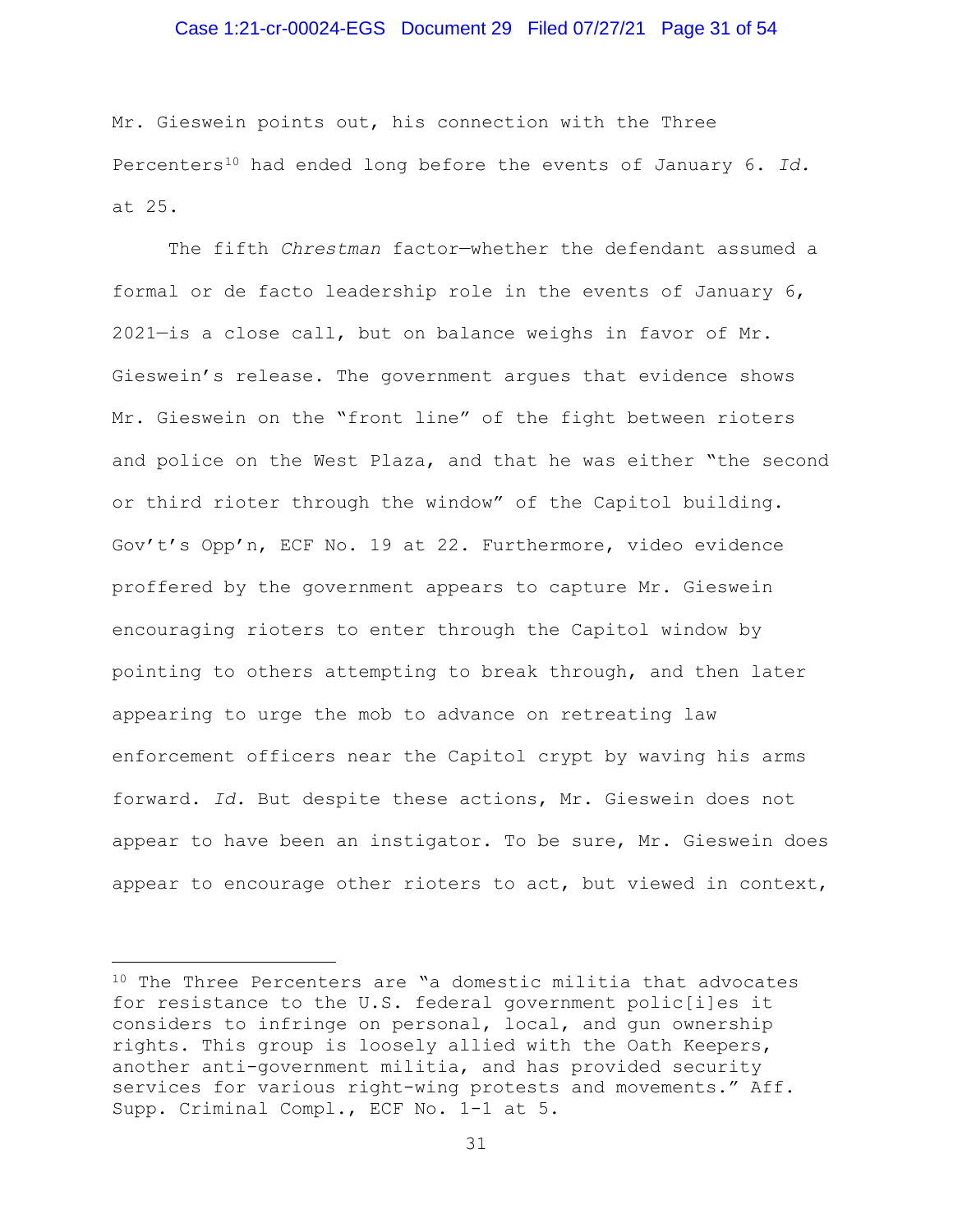## Case 1:21-cr-00024-EGS Document 29 Filed 07/27/21 Page 32 of 54

such actions do not establish that he was a formal or de facto leader of the mob. *See Sabol*, 2021 WL 1405945, at \*13 (finding that seeking to be on the "front line of the 'battle'" was not sufficient evidence of leadership).

Finally, the sixth *Chrestman* factor weighs strongly in favor of continued detention. Mr. Gieswein's words and movements during the riot indicate he acted deliberately and dangerously. For purposes of evaluating a Capitol Riot defendant's dangerousness, the D.C. Circuit has said that "those [rioters] who actually assaulted police officers and . . . those who aided, conspired with, planned, or coordinated such actions, are in a different category of dangerousness than those who cheered on the violence or entered the Capitol after others cleared the way." *Munchel*, 991 F.3d at 1284. Here, grave concerns are implicated by Mr. Gieswein's conduct, which included: (1) forcefully pushing a metal police barricade against a line of law enforcement officers attempting to keep rioters from advancing on the Capitol, Hr'g Video Ex. 3, at 01:25 to 01:45; Hr'g Video Ex. 4, at 00:06 to 00:15; (2) spraying an aerosol spray in the direction of law enforcement officers—and in the midst of a large crowd of other rioters—at the top of a staircase leading toward the Capitol, Gov't's Opp'n, ECF No. 19 at 6-7, 19, Figure 5; Hr'g Video Ex. 1 at 02:19 to 02:25; 03:15 to 03:20; (3) banging on a window of the Capitol building and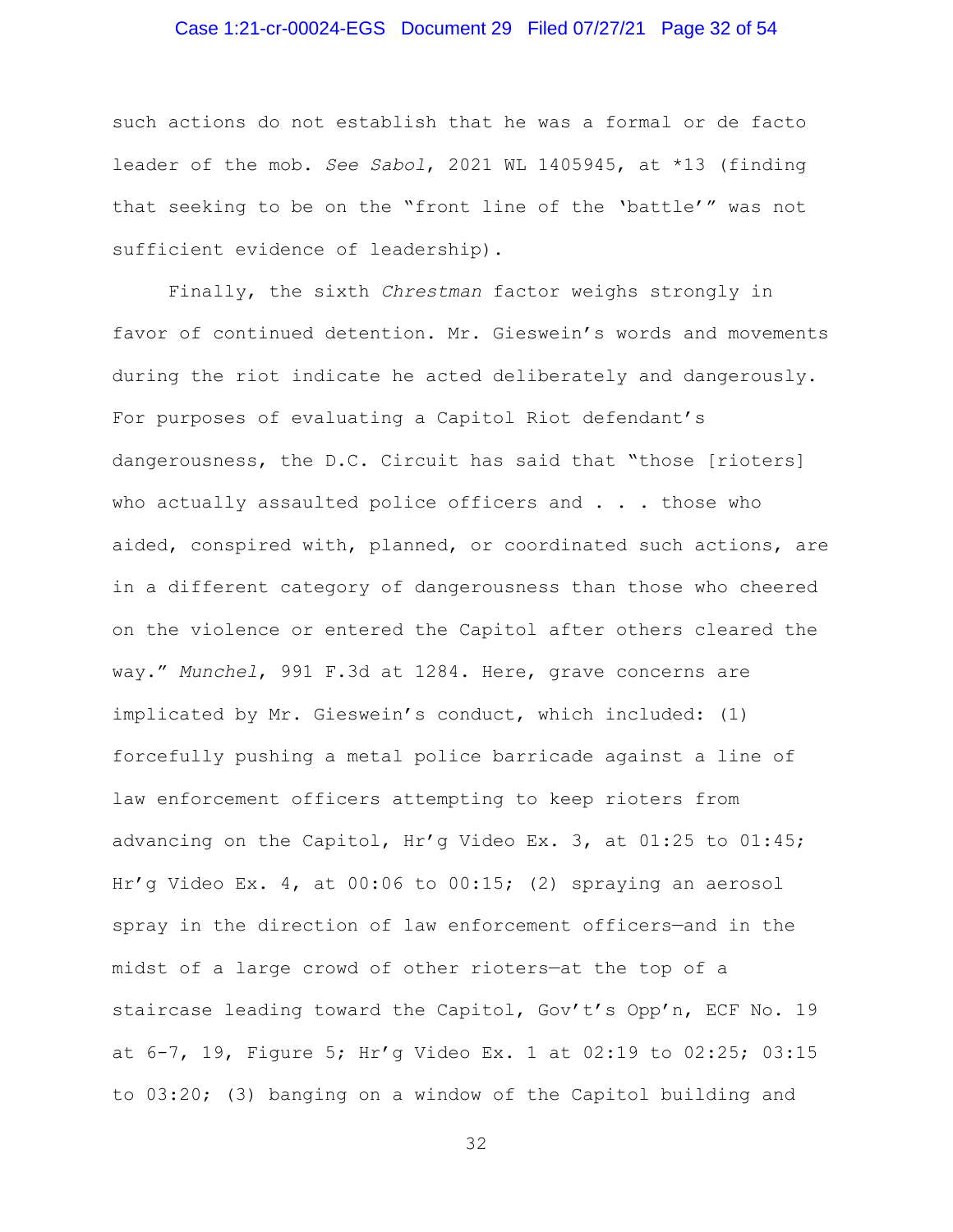#### Case 1:21-cr-00024-EGS Document 29 Filed 07/27/21 Page 33 of 54

appearing to encourage other rioters to break or enter through a window, before he enters the Capitol himself through a smashed window, Hr'g Video Ex. 2 at 00:12 to 00:15, 00:38 to 01:12; (4) spraying a chemical spray in the direction of law enforcement officers while inside the Capitol building and surrounded by other rioters, Gov't's Opp'n, ECF No. 19 at 9; (5) spraying a chemical spray while inside the Capitol building, which allegedly hit an officer in the eyes, *id.* at 10; and (6) actively resisting arrest,11 *id.*; *see also Chrestman*, 2021 WL 765662, at \*8 ("Grave concerns are implicated if a defendant actively threatened or confronted federal officials or law enforcement" because such conduct demonstrates "disregard for the institutions of government and the rule of law[.]"). His actions and words reflect a contempt for the rule of law and law enforcement, a disturbing disregard for the safety of others, and a willingness to engage in violence. These are qualities that bear on the seriousness of the offensive conduct and the ultimate inquiry of whether Mr. Gieswein will comply with conditions of release meant to ensure the safety of the community. *See Chrestman*, 2021 WL 765662, at \*8.

<sup>11</sup> While the government argues that Mr. Gieswein actively resisted arrest by taking swings at an officer, the Court notes that the government has conceded that Capitol surveillance video only shows "the defendant and Capitol police on the ground, and the defendant fleeing." Gov't's Opp'n, ECF No. 19 at 10.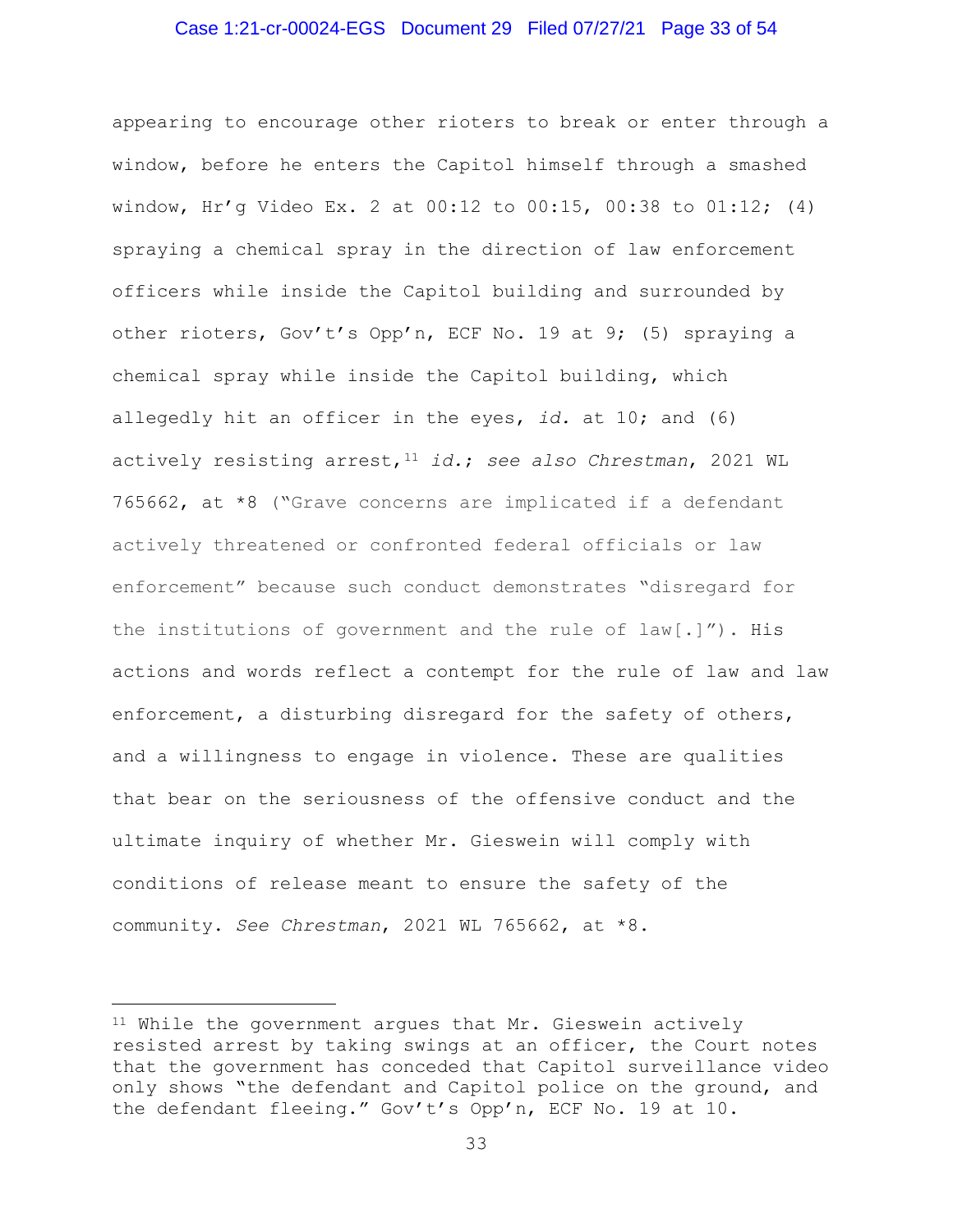#### Case 1:21-cr-00024-EGS Document 29 Filed 07/27/21 Page 34 of 54

Thus, the first 18 U.S.C. § 3142(q) factor weighs heavily in favor of detention on the basis that no condition or combination of conditions will reasonably assure the safety of the community. 18 U.S.C. § 3142(e)(1), (g)(1).

#### **2. Weight of the Evidence Against the Defendant**

The second factor the Court must consider is the weight of the evidence against Mr. Gieswein. 18 U.S.C. § 3142(g)(2).

The Court finds that the weight of the evidence against Mr. Gieswein tips slightly in favor of continued detention. Mr. Gieswein was indisputably present at the U.S. Capitol on January 6, 2021, and videoclips and photographs from the day show Mr. Gieswein, in his distinctive outfit, carrying a baseball bat and a chemical spray on the Capitol grounds and inside the Capitol building itself. *See* Def.'s Mot., ECF No. 18 at 13; Gov't's Opp'n, ECF No. 19 at 3-10. Evidence further places Mr. Gieswein, in the midst of an angry crowd gathered on a staircase, spraying a chemical spray in the direction of law enforcement officers and raising his fist and yelling as rioters advanced past the officers and made their way toward the Capitol. *See* Hr'g Video Ex. 1, at 02:19 to 02:25, 03:15 to 03:20, 04:45 to 04:50; Gov't's Opp'n, ECF No. 19 at 6-7. Mr. Gieswein is captured on video running toward the Capitol, banging on a Capitol window with his fist, and then appearing to encourage other rioters to go toward a window that was in the process of being smashed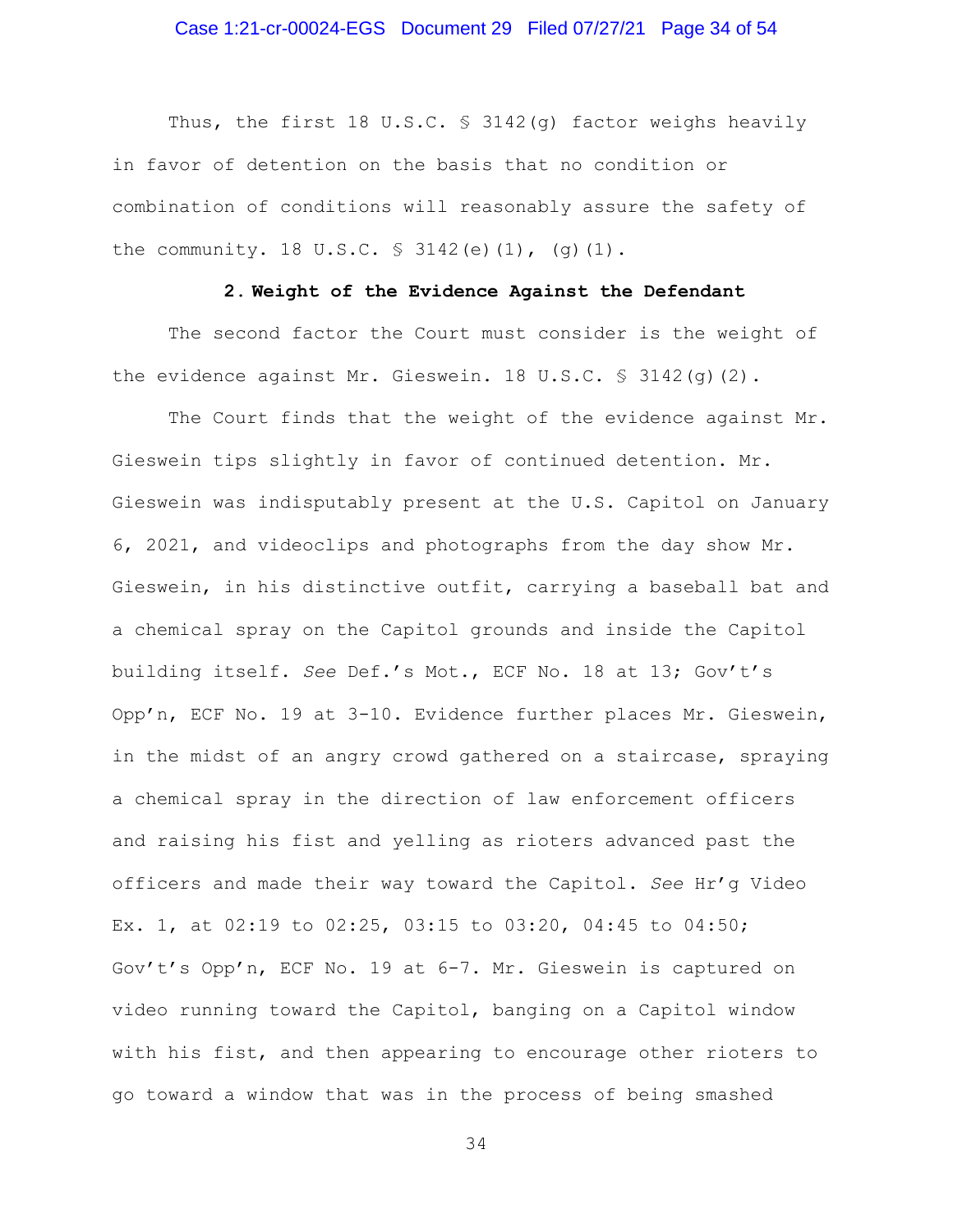#### Case 1:21-cr-00024-EGS Document 29 Filed 07/27/21 Page 35 of 54

open. Gov't's Opp'n, ECF No. 19 at 7; *see also* Hr'g Video Ex. 2 at 00:01 to 00:10, 00:38 to 01:12. Once he entered the Capitol through the broken window, evidence also shows that Mr. Gieswein deployed his chemical spray in the direction of law enforcement a second time while near the Capitol crypt, and appeared to wave his arms to encourage others to continue to advance on the officers. *See* Gov't's Opp'n, ECF No. 19 at 9. While there is no video or photographic evidence of the third incident in which the government alleges Mr. Gieswein sprayed and hit an officer with his chemical spray while in the Capitol Visitor Center, the government provides as evidence a U.S. Capitol Police officer's statement to the FBI, and represents that video surveillance captures the "aftermath" of the incident. *Id.* at 10.

Though Mr. Gieswein does not dispute that he took the actions shown in the video and photographic evidence, he nonetheless argues that the government's evidence on each charge is weak.

First, regarding Count One—Obstruction of an Official Proceeding, in violation of 18 U.S.C. § 1512(c)(2)—Mr. Gieswein argues that the government likely will not be able to show that the Electoral College vote certification constitutes an "official proceeding" within the meaning of the statute. Def.'s Mot., ECF No. 18 at 11. Under Section 1512(c)(2), whoever "obstructs, influences or impedes *any official proceeding*, or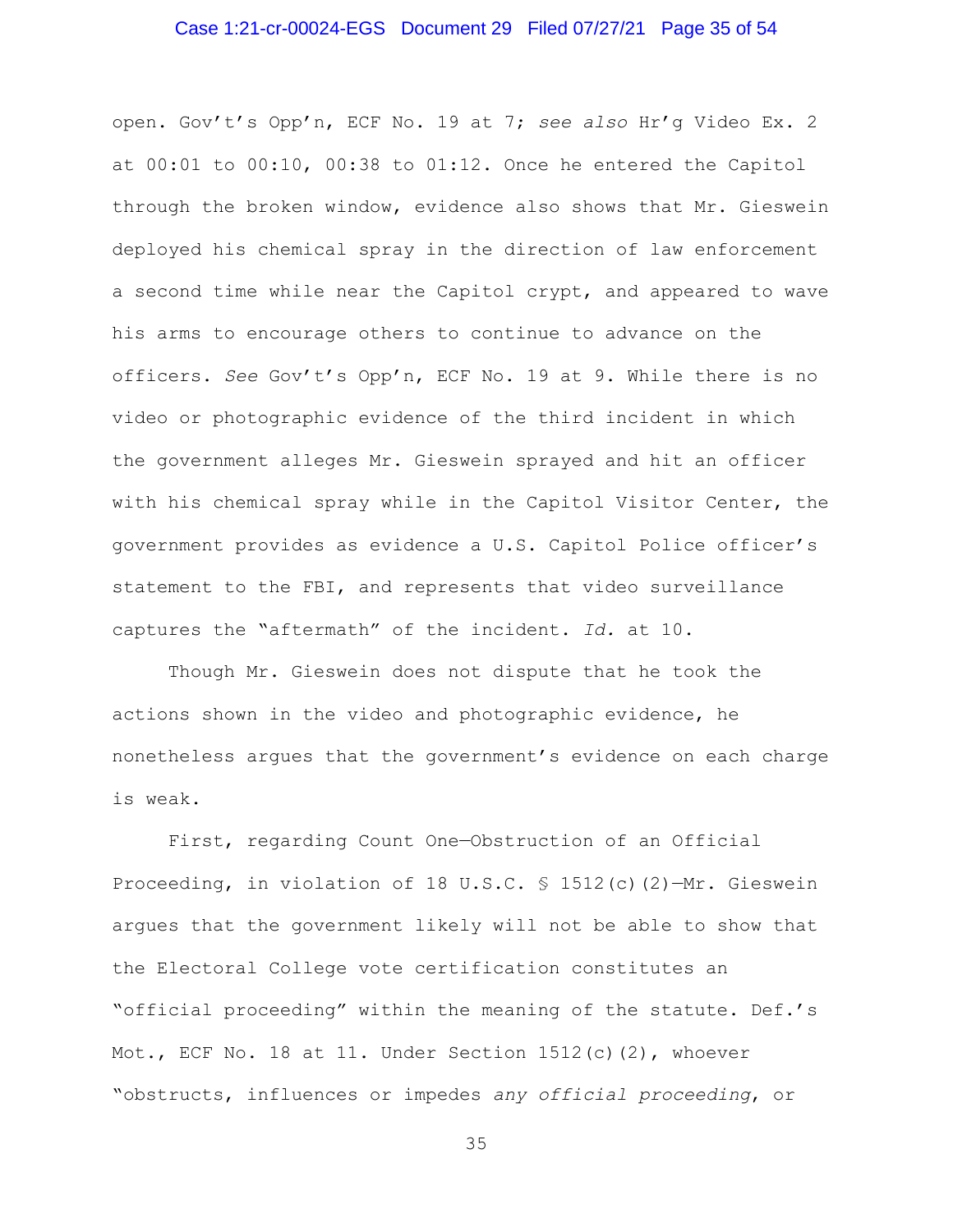#### Case 1:21-cr-00024-EGS Document 29 Filed 07/27/21 Page 36 of 54

attempts to do so, shall be fined under this title or imprisoned not more than 20 years, or both." 18 U.S.C. § 1512(c)(2) (emphasis added). Section 1515 then defines "official proceeding" as, among other things, "a proceeding before the Congress." *Id.* § 1515(a)(1). Mr. Gieswein contends that, under these definitions, he is "not aware of any case in which" the phrase "official proceeding" has been "interpreted" to include a session such as the "ceremonial certification of the Electoral College vote." Def.'s Mot., ECF No. 18 at 11-12. Thus, in Mr. Gieswein's view, it is "far from clear that the government can prove this charge." Def.'s Mot., ECF No. 18 at 11-12.

The Court does not doubt that the case law regarding the parameters of the definition of "official proceeding" is sparse. However, this argument has not been fully briefed by the parties, and Mr. Gieswein offers no substantive argument or any citations regarding why the Joint Session of Congress convening to certify the Electoral College vote would not constitute a "proceeding before Congress" and, therefore, an "official proceeding" under Section 1512(c)(2). *See id.* at 11-12. Accordingly, the Court is not convinced at this stage of the litigation that the government's evidence underlying the charge is weak, particularly in view of the plain language of the statute.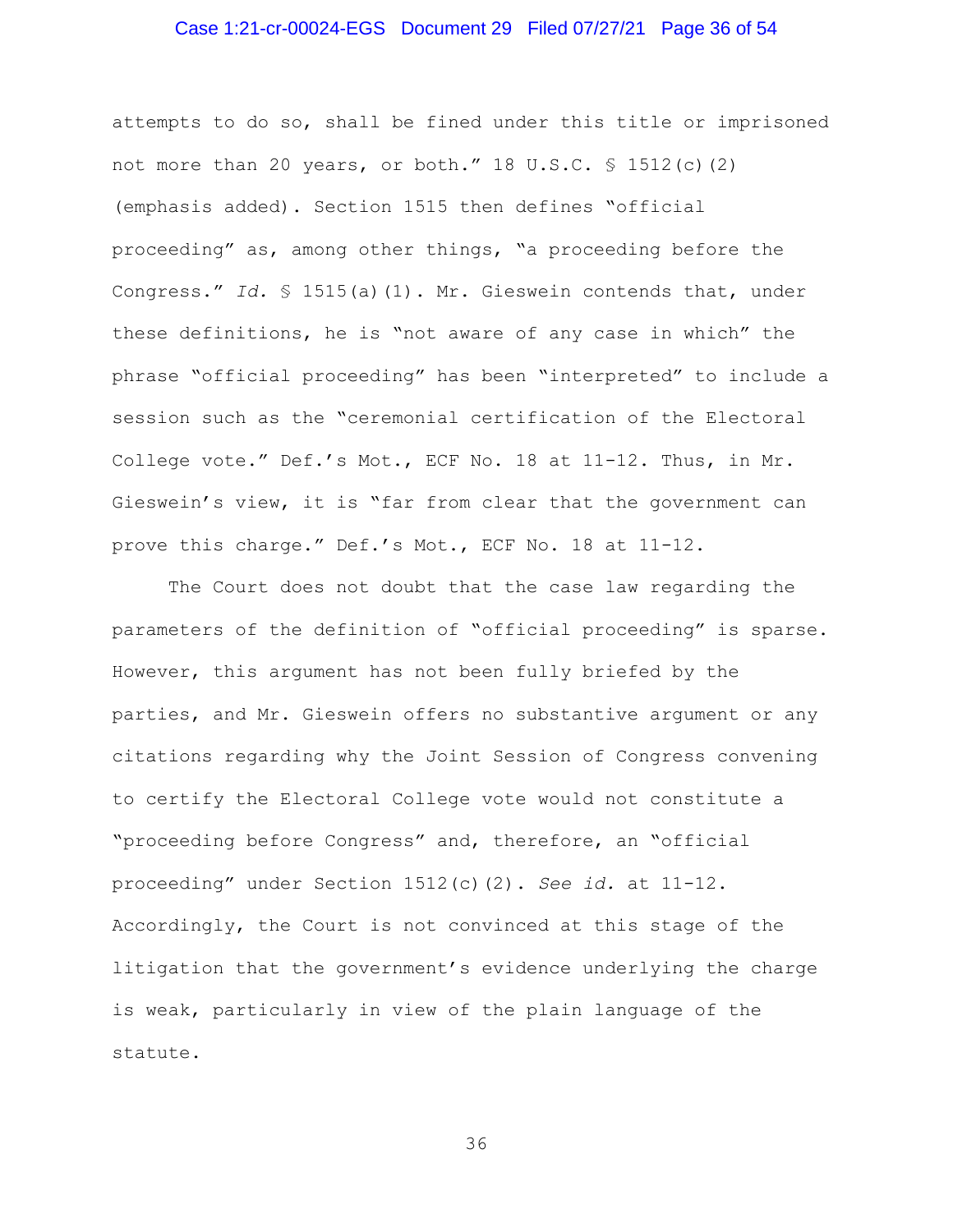## Case 1:21-cr-00024-EGS Document 29 Filed 07/27/21 Page 37 of 54

Second, Mr. Gieswein argues that the government likely cannot meet its burden of proving that the baseball bat and chemical spray qualify as a "dangerous weapon" with regard to Counts Two through Four and Count Six—Assaulting, Resisting, or Impeding Certain Officers Using a Dangerous Weapon, in violation of 18 U.S.C. § 111(a)(1) and (b); and Entering and Remaining in a Restricted Building or Grounds with a Deadly or Dangerous Weapon, in violation of 18 U.S.C.  $\frac{1}{5}$  1752(a)(1) and (b)(1)(A). Def.'s Mot., ECF No. 18 at 12-14, 25.

To violate Section 111(b), a defendant "must have committed one of the acts described in  $\S$  111(a), i.e., 'forcibly assault[ed], resist[ed], oppose[d], impede[d], intimidate[d], or interfere[d] with' a [federal officer] in specified circumstances;" and "in committing the act," either (1) "use[d] a deadly or dangerous weapon" or (2) "inflict[ed] bodily injury." *United States v. Klein*, No. 21-236 (JDB), 2021 WL 1377128, at \*6 (D.D.C. Apr. 12, 2021) (citation omitted). A "deadly or dangerous weapon" is "any object which, as used or attempted to be used, may endanger the life of or inflict great bodily harm on a person." *United States v. Sanchez*, 914 F.2d 1355, 1358 (9th Cir. 1990); *see also United States v. Chansley*, No. 21-cr-3 (RCL), 2021 WL 861079, at \*7 (D.D.C. Mar. 8, 2021) (defining "dangerous weapon" as "an object that is either inherently dangerous or is used in a way that is likely to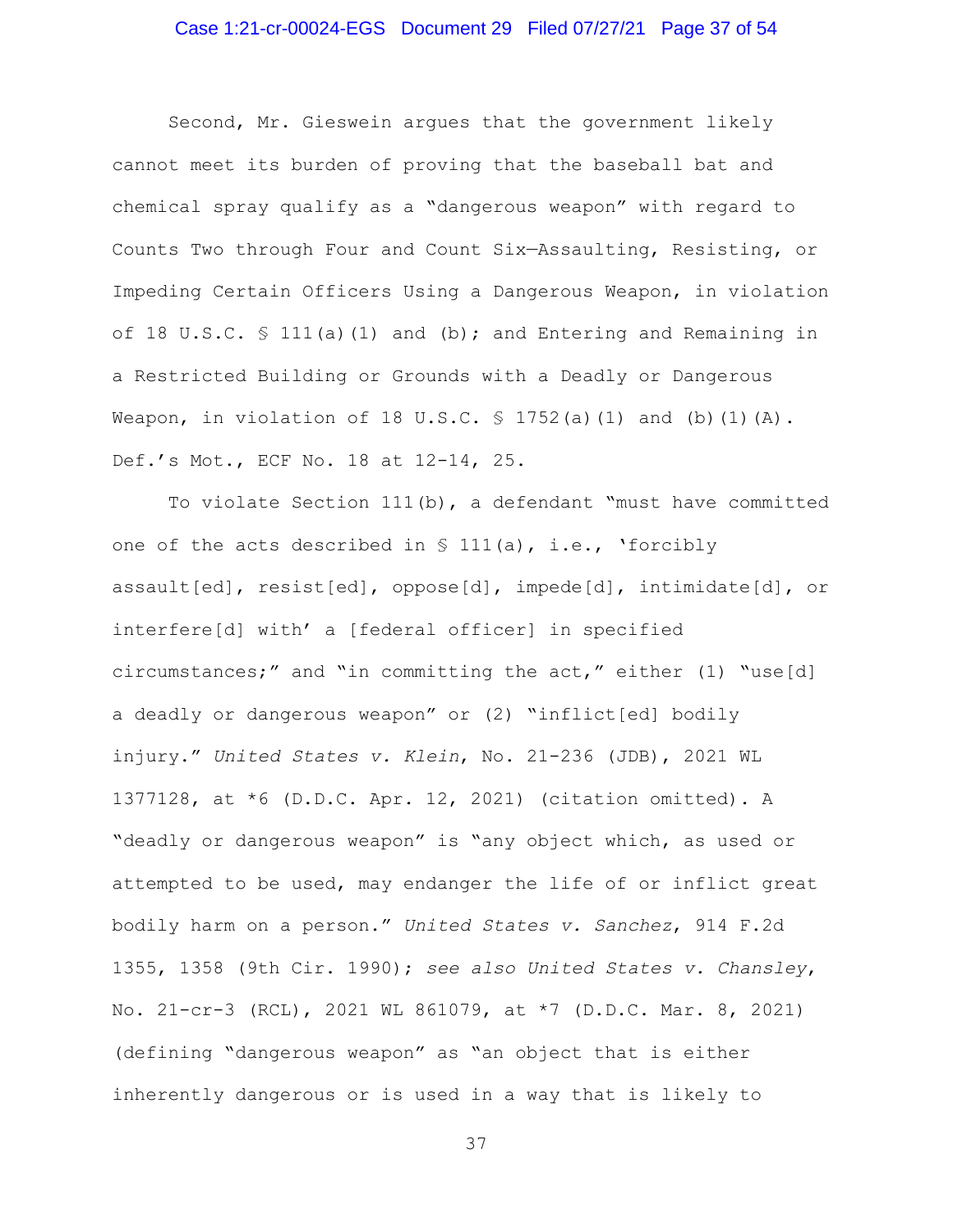#### Case 1:21-cr-00024-EGS Document 29 Filed 07/27/21 Page 38 of 54

endanger life or inflict great bodily harm"). "Whether something is a 'dangerous' weapon depends on how it is used." *Gray v. United States*, 980 F.3d 264, 267 (2d Cir. 2020). Thus, "'objects that have perfectly peaceful purposes may be turned into dangerous weapons' when used in a manner likely to cause bodily harm." *Chansley*, 2021 WL 861079, at \*7 (quoting *United States v. Smith*, 561 F.3d 934, 939 (9th Cir. 2009) (en banc)).

"A defendant who acts forcibly using a deadly or dangerous weapon under § 111(b) must have used force by making physical contact with the federal employee, or at least threatened the employee, with an object that, as used, is capable of causing great bodily harm." *Gray*, 980 F.3d at 266-67 (citation omitted); *see United States v. Taylor*, 848 F.3d 476, 492-93 (1st Cir. 2017) (same); *United States v. Bullock*, 970 F.3d 210, 215 (3d Cir. 2020) (same)*; United States v. Duran*, 96 F.3d 1495, 1509-11 (D.C. Cir. 1996). "Th[e] first means of violating § 111(b) therefore necessarily requires the use or threat of force capable of causing physical pain or injury to another." *Klein*, 2021 WL 1377128, at \*6 (quoting *Taylor*, 848 F.3d at 494) (quotation marks omitted). "The second scenario under § 111(b) is even more straightforward given that a defendant who acts 'forcibly' and *actually* 'inflicts bodily injury' by definition uses 'force capable of causing . . . injury' to another." *Id.*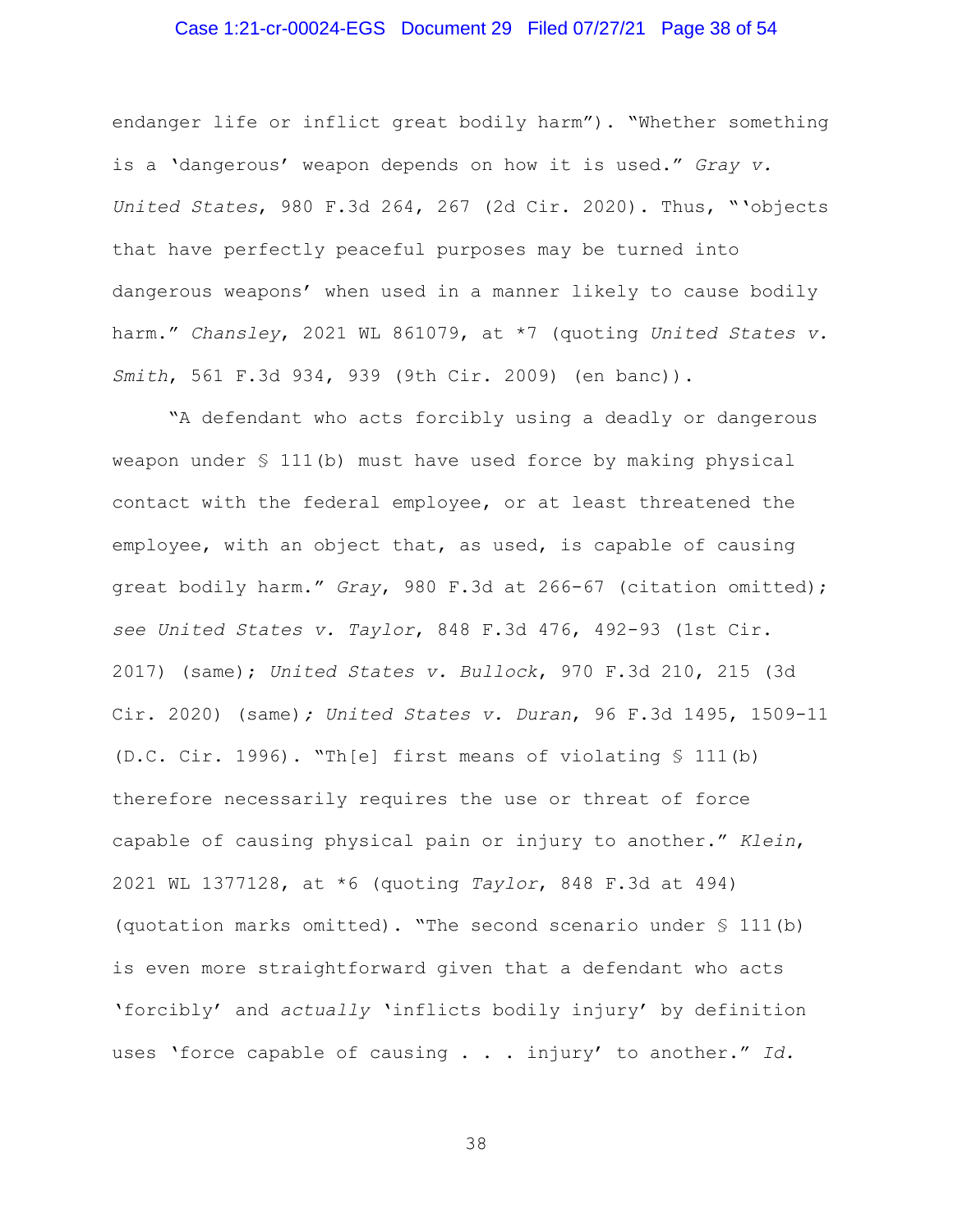#### Case 1:21-cr-00024-EGS Document 29 Filed 07/27/21 Page 39 of 54

(citing *Bullock*, 970 F.3d at 216; *Gray*, 980 F.3d at 267; *Taylor*, 848 F.3d at 494).

Mr. Gieswein argues that neither the aerosol spray nor the baseball bat is a dangerous weapon because (1) there is no evidence that the aerosol spray can was designed to cause great bodily injury or that it in fact caused great bodily injury; and (2) Mr. Gieswein merely held the baseball bat throughout the day, and did not brandish it or use it. Def.'s Mot., ECF 18 at 13. Mr. Gieswein further asks the Court to adopt a definition of "bodily injury" that he asserts the government "agreed" to use in a different case. *Id.* According to Mr. Gieswein, based on the government's position in the other case, "to prove that a noninherently dangerous object is a dangerous weapon, the government must prove that it was likely to endanger life or inflict an injury" that meets the definition of "serious bodily injury" provided in 18 U.S.C. § 1365(h)(3), which defines the term as used in 18 U.S.C. § 113(b)(2). Def.'s Reply, ECF No. 21 at 10. Section 1365(h)(3) defines "serious bodily injury" as bodily injury that involves: "(A) a substantial risk of death; (B) extreme physical pain; (C) protracted and obvious disfigurement; or (D) protracted loss or impairment of the function of a bodily member, organ, or mental faculty." 18 U.S.C. § 1365(h)(3).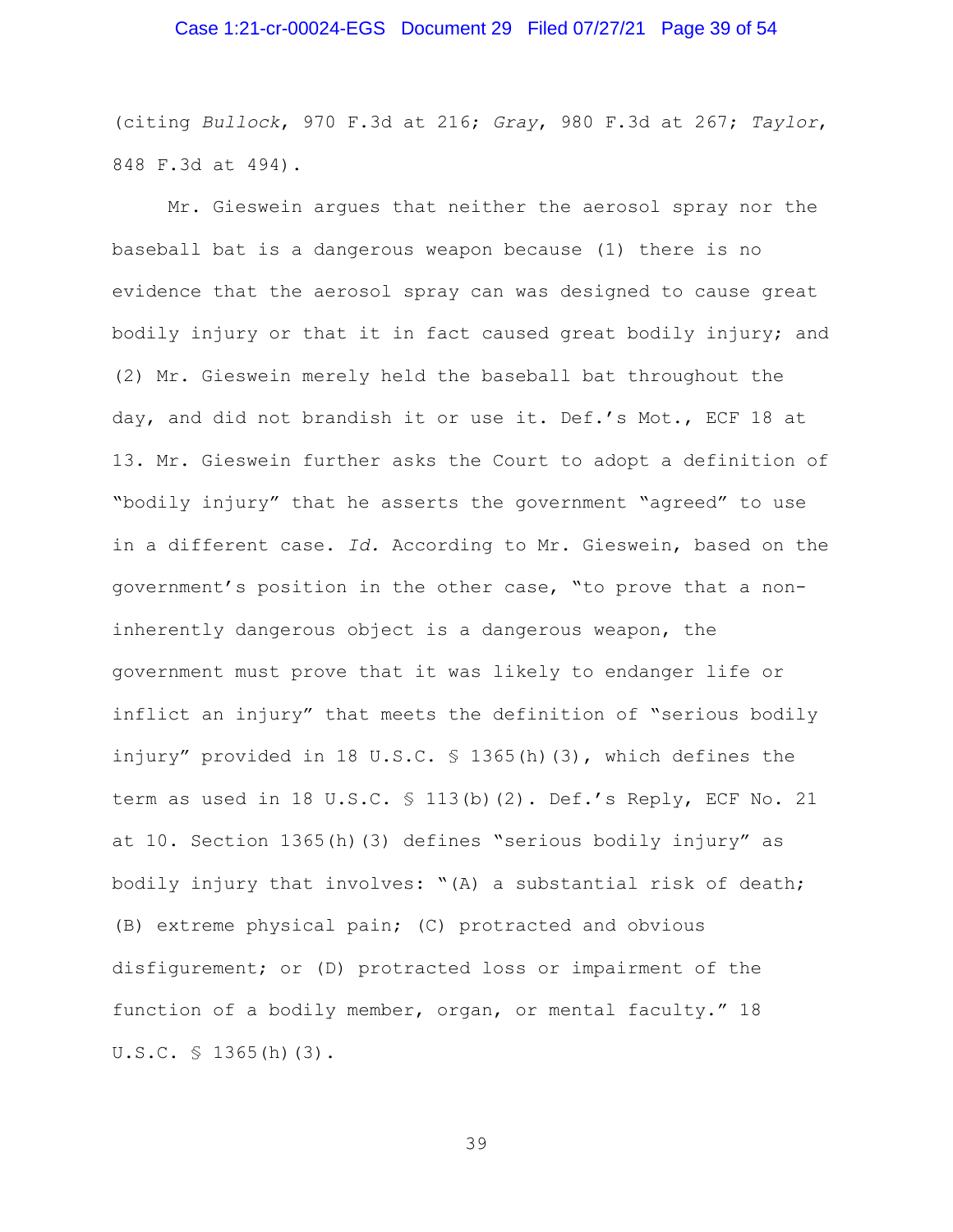## Case 1:21-cr-00024-EGS Document 29 Filed 07/27/21 Page 40 of 54

Here, the strength of the evidence as to whether the chemical spray and baseball bat are dangerous weapons is mixed. Regarding the chemical spray, the government's evidence includes photos and video footage clearly showing Mr. Gieswein deploying the spray in the direction of law enforcement officers on two separate occasions. *See* Gov't's Opp'n, ECF No. 19 at 6-8, 19; Hr'g Video Ex. 1 at 02:19 to 02:25; 03:15 to 03:20. And contrary to Mr. Gieswein's argument, there is no requirement in 18 U.S.C. § 111(b) that the defendant's use of a dangerous weapon must actually injure another person. *See* 18 U.S.C. § 111(b) (increasing the maximum penalty for anyone who "uses a deadly or dangerous weapon . . . *or* inflicts bodily injury" (emphasis added)). It is enough that Mr. Gieswein forcefully used the chemical spray in a manner that was threatening to a federal officer. *See Duran*, 96 F.3d 1495, 1509-11 (D.C. Cir. 1996) (holding that "the act of using a deadly weapon with the purpose of causing Secret Service agents to fear imminent serious bodily injury" constituted a crime under § 111(b)). Furthermore, according to the government's evidence, one of the officers that Mr. Gieswein allegedly sprayed within the Capitol Visitor Center likened the chemical to an OC spray, Gov't's Opp'n, ECF No. 19 at 10; which is generally understood to be capable of causing "extreme physical pain" and "protracted" impairment of a bodily organ, such as coughing, choking, burning sensations of the eyes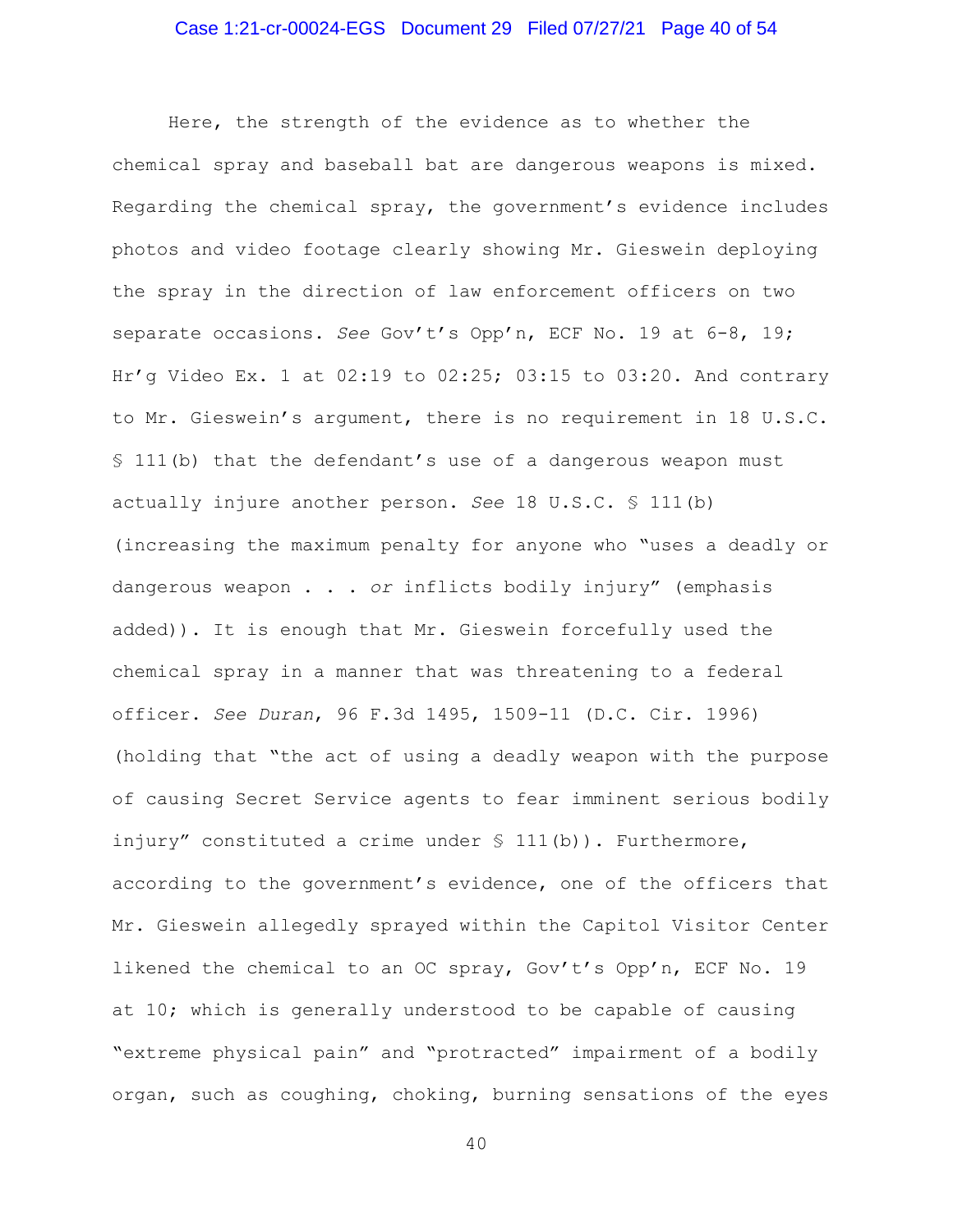## Case 1:21-cr-00024-EGS Document 29 Filed 07/27/21 Page 41 of 54

and nose, and exacerbation of pre-existing conditions such as asthma. *See, e.g.*, *United States v. Neill*, 166 F.3d 943, 949-50 (9th Cir. 1999); *United States v. Bartolotta*, 153 F.3d 875, 879 (8th Cir. 1998); *cf. Munchel*, 991 F.3d at 1281 n.5 ("While the record contains no evidence or proffer as to how Munchel's taser operates, a taser is commonly understood as a device designed to expel a projectile capable of causing injury to individuals. . . . Thus, at this stage, the evidence sufficiently demonstrates that Munchel's taser is a dangerous weapon under the statute."). Thus, even under the heightened definition of "serious bodily injury" that Mr. Gieswein proposes the Court use, there is evidence that would support a finding that the chemical spray was "dangerous." *See* Aff., ECF No. 19-1 at 2 (describing the spray as causing watering eyes, coughing, and a burning sensation). To be sure, the weight of the government's evidence is mitigated by the lack of information regarding the specific type of chemical spray at issue. But while Mr. Gieswein argues that the chemical spray only caused "mild symptoms," the Court is not convinced that the fortuitous fact that the officer was not more seriously injured makes a chemical spray any less a dangerous weapon. *See United States v. Loman*, 551 F.2d 164, 169 (7th Cir. 1977) (finding that a walking stick that the defendant brought down on the victim's head constituted a dangerous weapon, though the stick did not cause serious injury).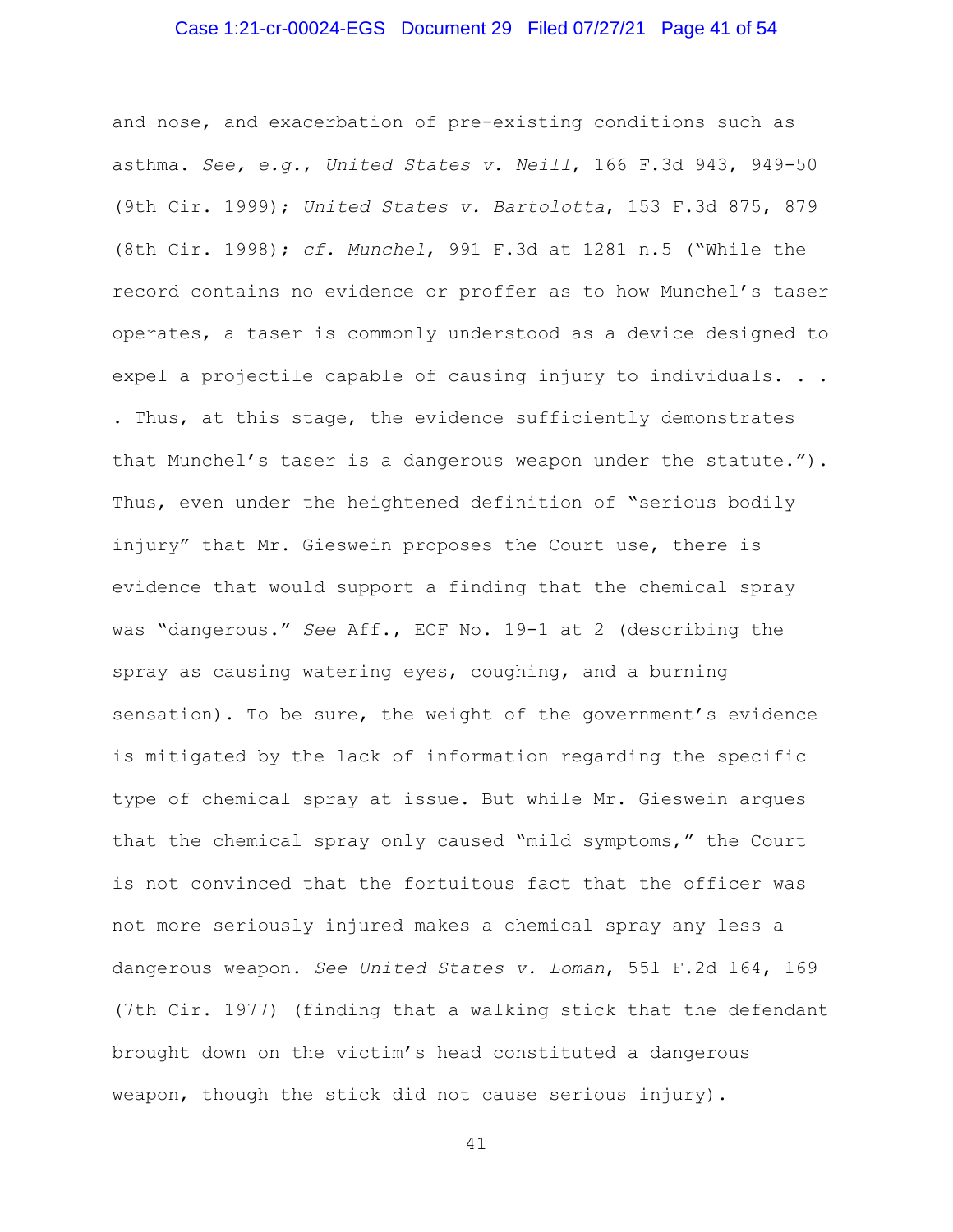## Case 1:21-cr-00024-EGS Document 29 Filed 07/27/21 Page 42 of 54

The evidence regarding whether the baseball bat is a dangerous weapon is relatively weaker, however. As stated above, what constitutes a dangerous weapon depends not on the nature of the object itself but on its capacity, given the manner of its use, to "endanger the life of or inflict great bodily harm on a person." *Taylor*, 848 F.3d at 494. "[T]he 'use' of a dangerous weapon in the course of a  $\S$  111(b) assault or battery constitutes the 'use, attempted use, or threatened use of physical force against the person . . . of another,'" *Gray*, 980 F.3d at 267. In addition, "[a] defendant who acts 'forcibly' using a deadly or dangerous weapon under § 111(b) must have used force by making physical contact with the federal employee, or at least threatened the employee," with the dangerous weapon. *Id.* Here, the government's evidence captures Mr. Gieswein openly holding a baseball bat on Capitol grounds and within the Capitol building itself. Gov't's Opp'n, ECF No. 19 at 3. The parties do not dispute that a baseball bat is capable of causing death or serious bodily injury when used violently against another person. Moreover, the Court does not doubt that a baseball bat in the hands of a rioter in the midst of a violent mob, in which "many people injured and threatened to injure the police," Gov't's Opp'n, ECF No. 19 at 20, incites fear in others. But, as Mr. Gieswein points out, the government has not provided evidence of Mr. Gieswein "'brandishing' it in front of officers"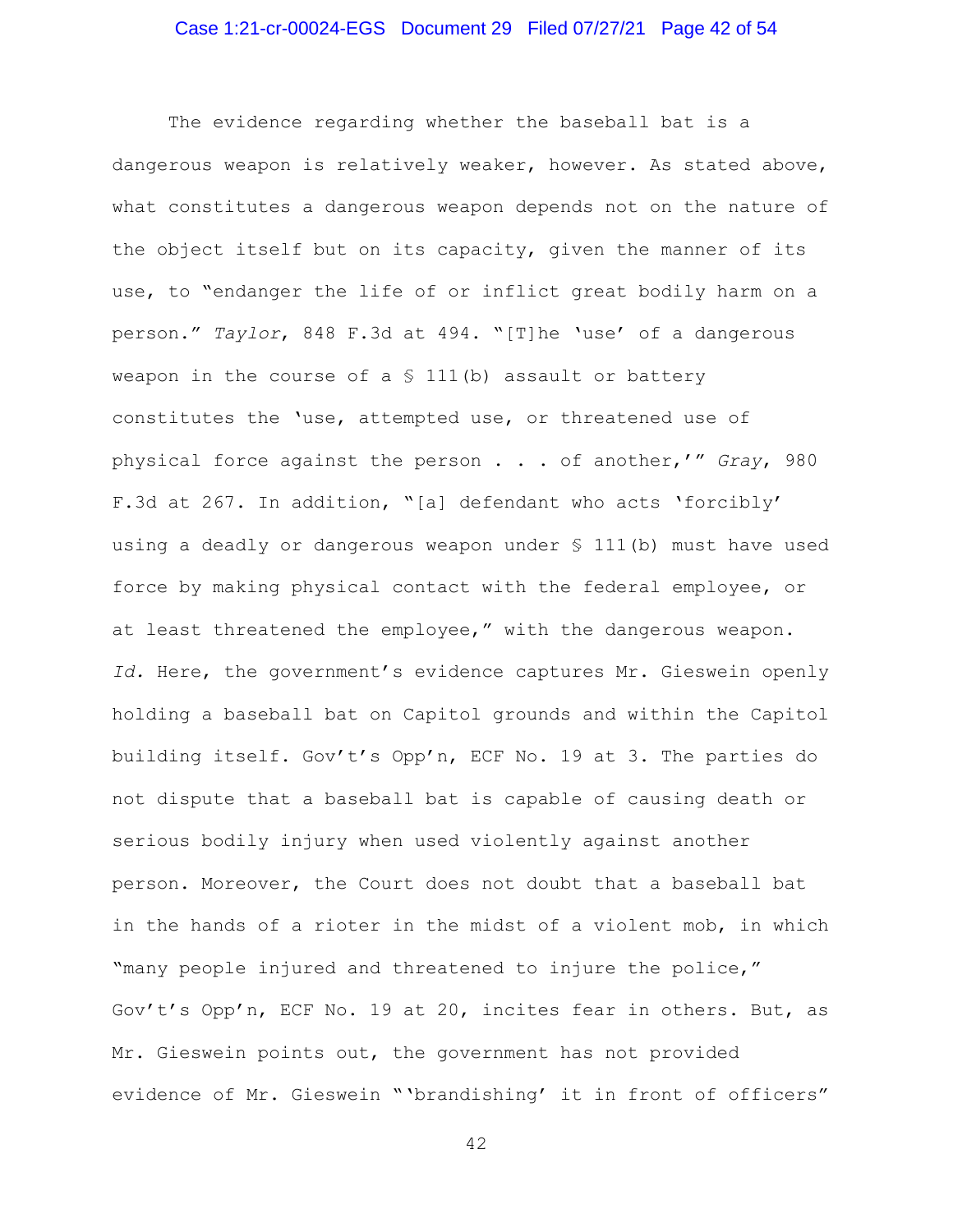#### Case 1:21-cr-00024-EGS Document 29 Filed 07/27/21 Page 43 of 54

in a threatening manner, let alone swinging it at or hitting others with it. Def.'s Mot., ECF No. 18 at 14. And though a U.S. Capitol Police Officer reported being "concerned" about Mr. Gieswein "using the bat" while they were allegedly engaged in a struggle in the Capitol Visitor Center, the officer also noted that the bat was in Mr. Gieswein's backpack at the time. Aff., ECF No. 19-1 at 2. Thus, though there is evidence of Mr. Gieswein holding the baseball bat and storing it in his backpack, the government has not provided evidence that Mr. Gieswein used, attempted to use, or threatened to use the baseball bat against another during the events of January 6, 2021.

Finally, regarding Count Five—Destruction of Government Property, in violation of 18 U.S.C. §§ 1361, 2—Mr. Gieswein argues that the government's evidence is weak. Def.'s Mot., ECF No. 18 at 14-15. He argues that the affidavit attached to the criminal complaint "fails to specify how Mr. Gieswein encourage[d] others" to break the Capitol window, and that "though there are voices seeming to encourage those actually working to break the window, the government has offered no evidence that Mr. Gieswein is among them." *Id.*

The Court agrees that it is unclear whether the voice on the videoclip yelling words to the effect of "guys, it's busted over here, get through" and "boys, boys, look at this" belongs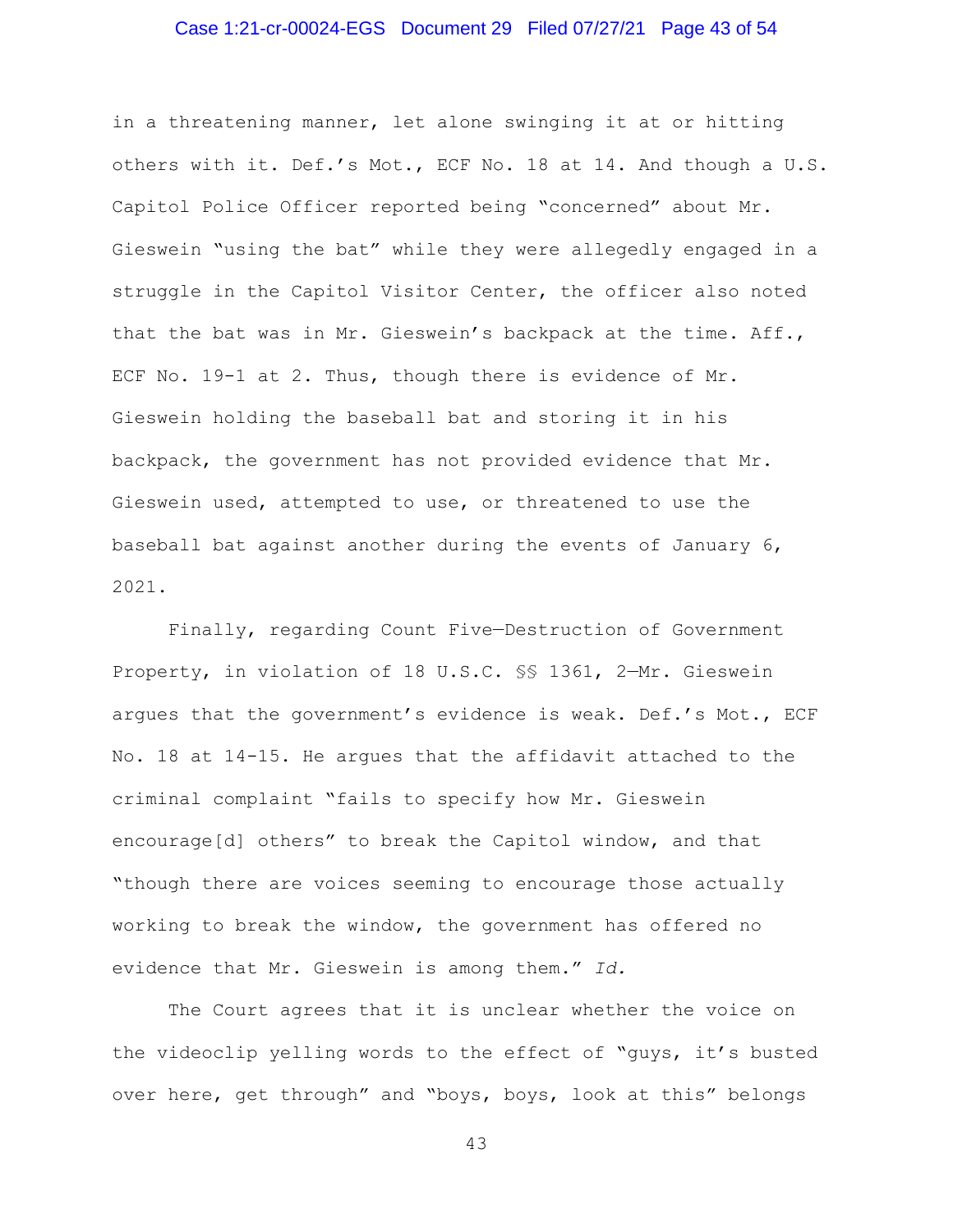#### Case 1:21-cr-00024-EGS Document 29 Filed 07/27/21 Page 44 of 54

to Mr. Gieswein. *See* Hr'g Video Ex. 2, at 00:32 to 00:35, 00:38 to 00:41. In addition, beyond banging on one of the windows with his fist, Mr. Gieswein does not directly attempt to break the second window in the alcove himself. However, the videoclip does capture Mr. Gieswein getting the attention of other rioters attempting to break in a set of doors in the alcove; pointing them in the direction of a window in the process of being smashed in; and then one of those rioters moves over to the window, grabs a wooden beam, and smashes the window open. *Id.* at 00:38 to 00:54. Mr. Gieswein then enters the Capitol building through that same window. *Id.* at 01:04 to 01:11. These actions are consistent with the grand jury's determination that Mr. Gieswein aided and abetted the destruction of federal property.

Thus, in consideration of the strength of the government's evidence against Mr. Gieswein, the Court finds that the second 18 U.S.C. § 3142(g) factor weighs slightly in favor of his continued pretrial detention, although it "is the least important" factor. *Padilla*, 2021 WL 175054, at \*7 (quoting *United States v. Gebro*, 948 F.2d 1118, 1121-22 (9th Cir. 1991)).

## **3. History and Characteristics of the Defendant**

Under the third factor, the Court must consider Mr. Gieswein's history and characteristics. 18 U.S.C. § 3142(g)(3). The Court considers Mr. Gieswein's "character, physical and mental condition, family ties, employment, financial resources,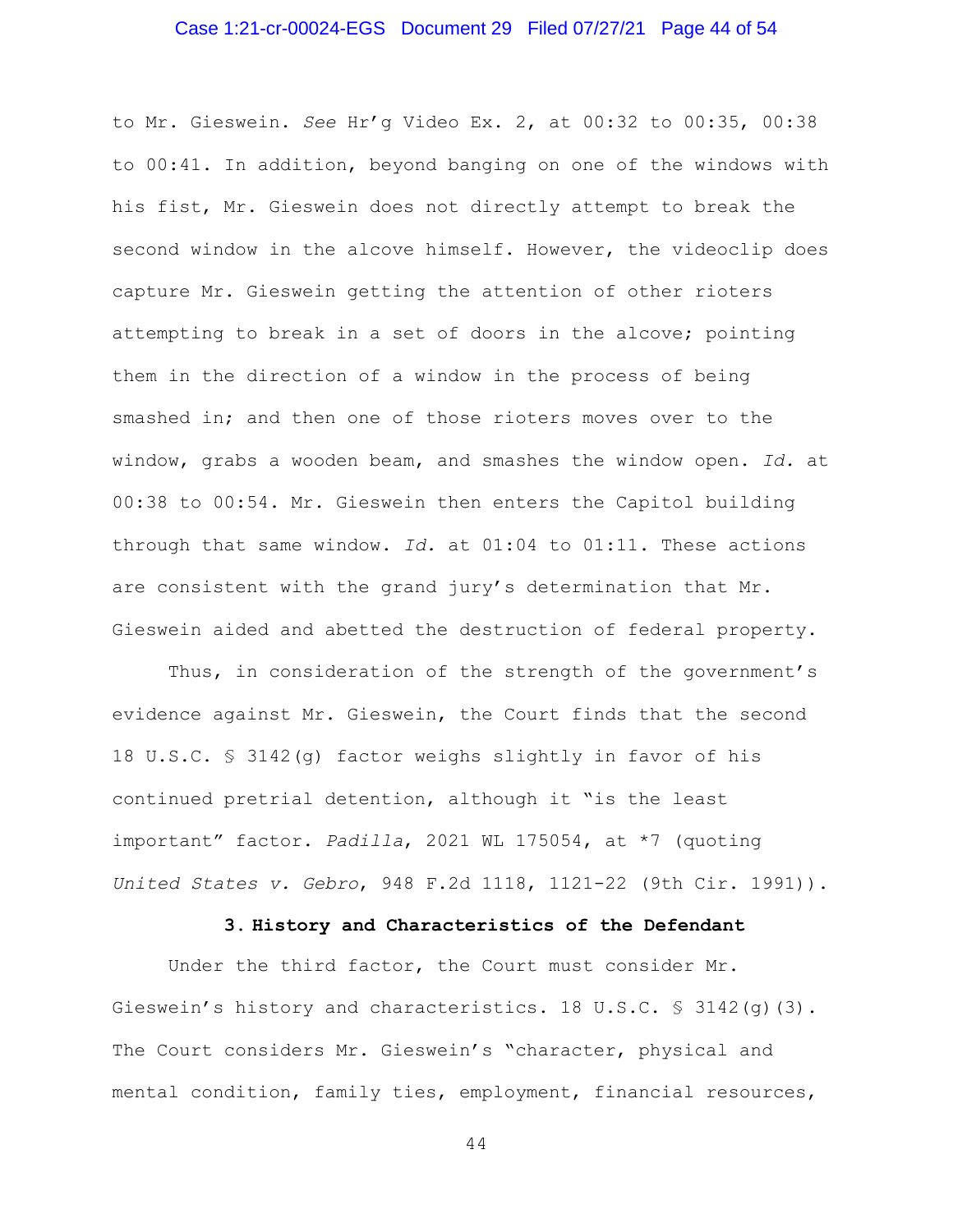## Case 1:21-cr-00024-EGS Document 29 Filed 07/27/21 Page 45 of 54

length of residence in the community, community ties, past conduct, history relating to drug or alcohol abuse, criminal history, and record concerning appearance at court proceedings," *id.* § 3142(g)(3)(A); and "whether, at the time of the current offense or arrest, [Mr. Gieswein] was on probation, on parole, or on other release," *id.* § 3142(g)(3)(B).

Here, there are several factors in Mr. Gieswein's favor. He is 24 years old and has no criminal history. Def.'s Mot., ECF No. 18 at 29. He has also received support from friends and family, who have either sent in letters or have signed declarations under penalty of perjury on Mr. Gieswein's behalf. *See* Rockel Decl., ECF No. 18-1; Fellhauer Decl., ECF No. 18-2; Character Letters, ECF No. 18-4. The letters and declarations describe Mr. Gieswein as a nonviolent supporter of law enforcement and the military, *see* Rockel Decl., ECF No. 18-1 at 2; Fellhauer Decl., ECF No. 18-2 at 2; who is "loving, honest, caring, and hard[-]working," Character Letters, ECF No. 18-4 at 1; *see also id.* at 6-7; and who acts as a mentor figure to his younger sister, *see id.* at 4. Mr. Gieswein has also had steady employment since he was 14, until he recently lost his job in the fall of 2020 for reasons related to the COVID-19 pandemic. Def.'s Mot., ECF No. 18 at 29.

The government acknowledges that Mr. Gieswein does not have a criminal history and that he voluntarily turned himself in to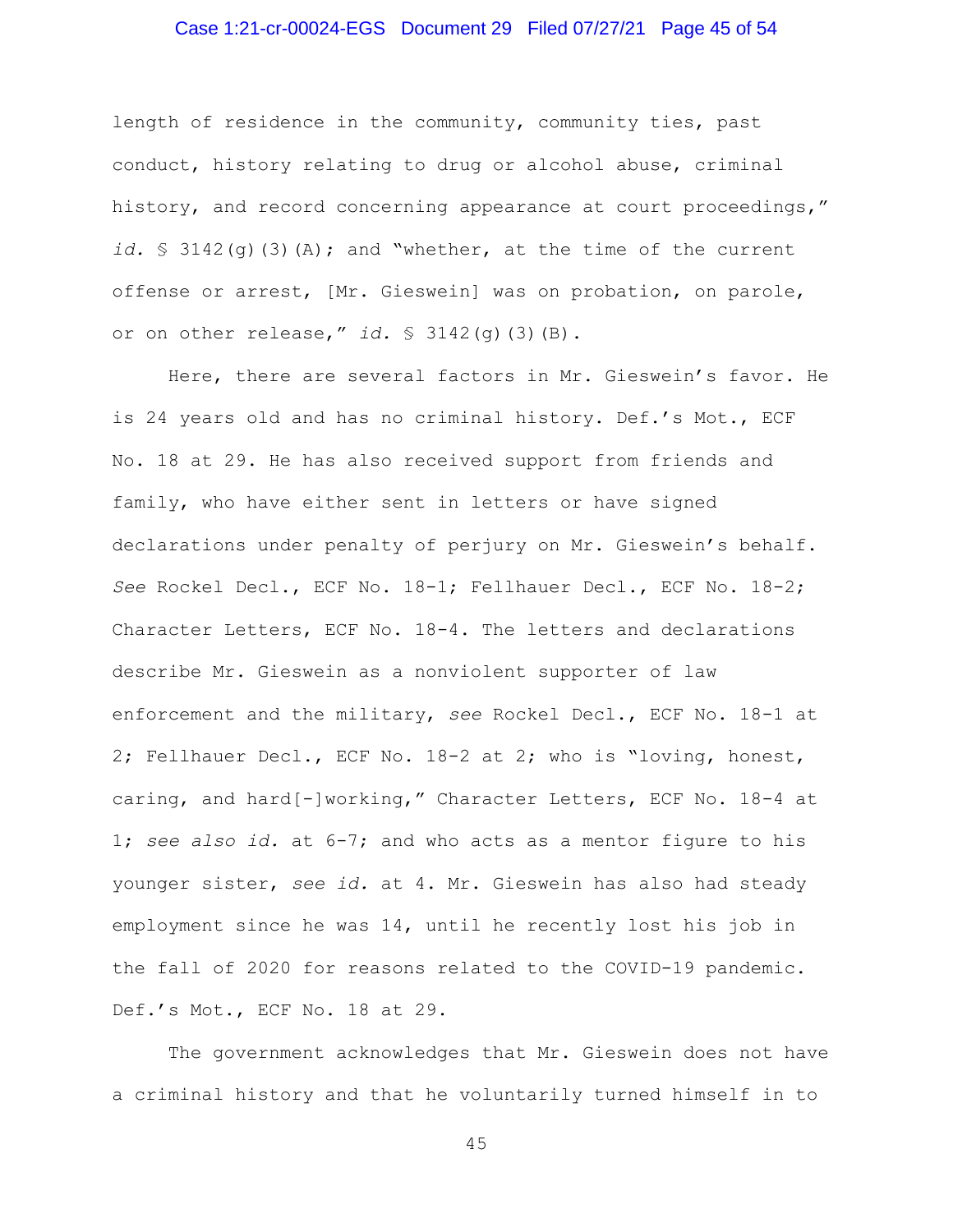## Case 1:21-cr-00024-EGS Document 29 Filed 07/27/21 Page 46 of 54

local authorities in connection with this case. Gov't's Opp'n, ECF No. 19 at 26. The government also acknowledges that there is no evidence indicating that Mr. Gieswein is connected with the Proud Boys or Oath Keepers. *Id.* But the government returns to Mr. Gieswein's actions on January 6, 2021, which resulted in Mr. Gieswein being charged with what the government characterizes as "three separate counts of a crime classified by Congress as crimes of violence and one classified by that same body as a federal crime of terrorism." *Id.* In the government's view, "[w]hatever motivated the defendant on January 6, it was strong enough to overcome the respect he appears to have had for law enforcement prior to traveling to Washington, D.C., and to cause him to chemically assault officers who were trying to prevent a mob from taking over the Capitol." *Id.* at 27. The government also points out that according to an FBI report of an interview with a "character witness," Mr. Gieswein subscribes to the QAnon conspiracy theory, which includes a belief that "a cabal of Satanic, cannibalistic pedophiles run a global sex trafficking ring, and that President Trump was planning to have many members of the cabal arrested." *Id.* In addition, the government argues that Mr. Gieswein's statements on January 5—including that he believed that certain politicians have "completely destroyed our country and sold them to the Rothschilds and the Rockefellers" indicated a belief in an "anti-Semitic conspiracy theor[y]  $\ldots$ .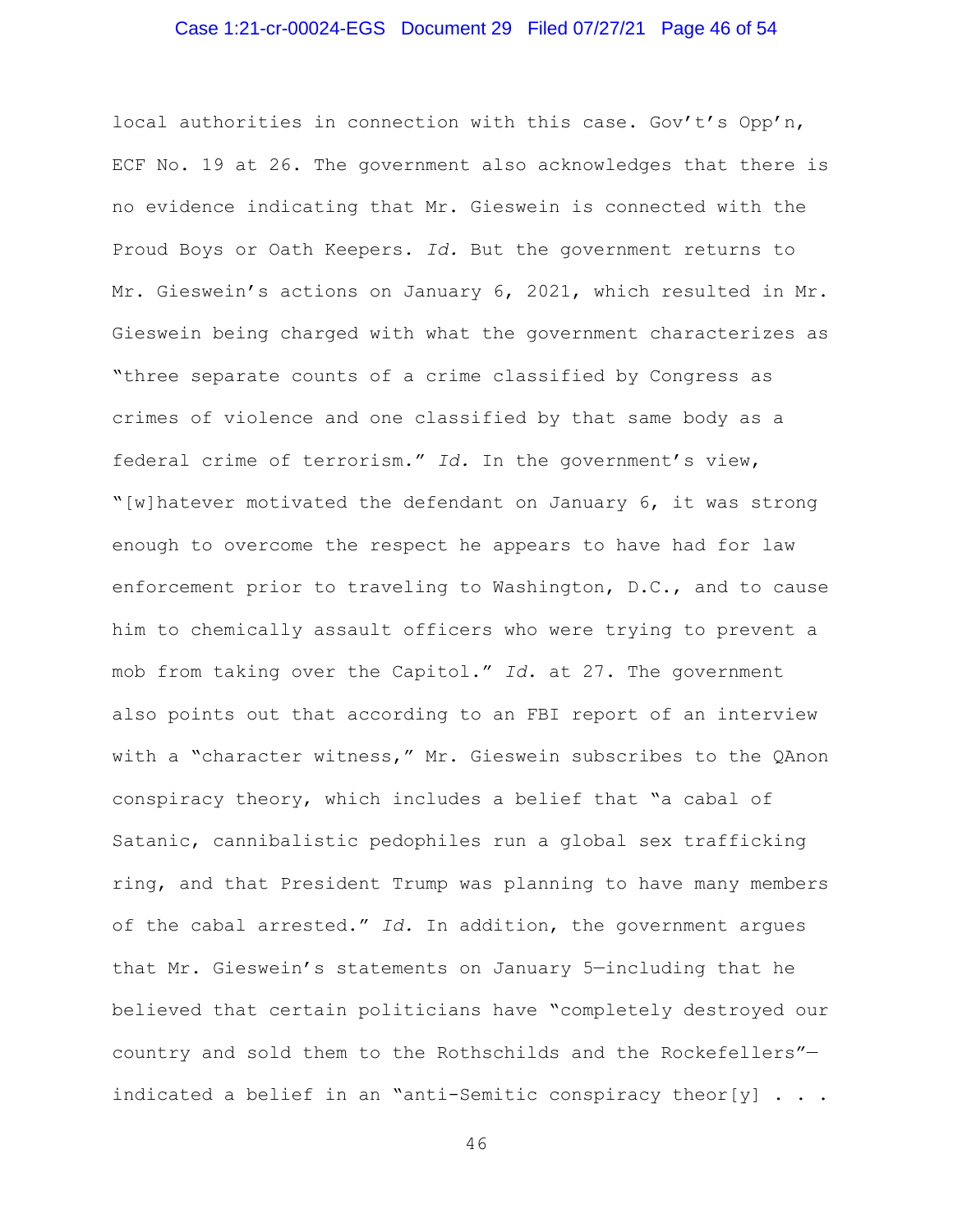## Case 1:21-cr-00024-EGS Document 29 Filed 07/27/21 Page 47 of 54

that shadow forces . . . secretly control global currency." *Id.* at 27 & n.11.

The Court agrees that Mr. Gieswein's decisions on January 6, 2021 "show that he is willing to allow his own personal beliefs to override the rule of law, which reflects poorly on his character." *Klein*, 2021 WL 1377128, at \*10 (quotation omitted); *see also Sabol*, 2021 WL 1405945, at \*15 ("That [the defendant] acted violently against law enforcement protecting the peaceful transition of power based on a belief that the 2020 Presidential Election was stolen is also very alarming [and] indeed raises concerns about [his] character and the danger [he] may present to the community if he were released."). In addition, Mr. Gieswein's alleged belief in conspiracy theories is concerning when considered in the context of this case—a political protest that turned into a violent riot at the Capitol. However, the Court ultimately finds that Mr. Gieswein's history and characteristics reflect an ability to abide by the law. It is true that Mr. Gieswein's actions on January 6, 2021 stand in direct conflict with his history and the substance of the letters submitted on his behalf. But Mr. Gieswein's age, lack of criminal history, family and community ties, and history of steady employment overall weigh in favor of his pretrial release. *See United States v. Cua*, No. 21-107 (RDM), 2021 WL 918255, at \*4-5 (D.D.C. Mar. 10, 2021) (finding that, despite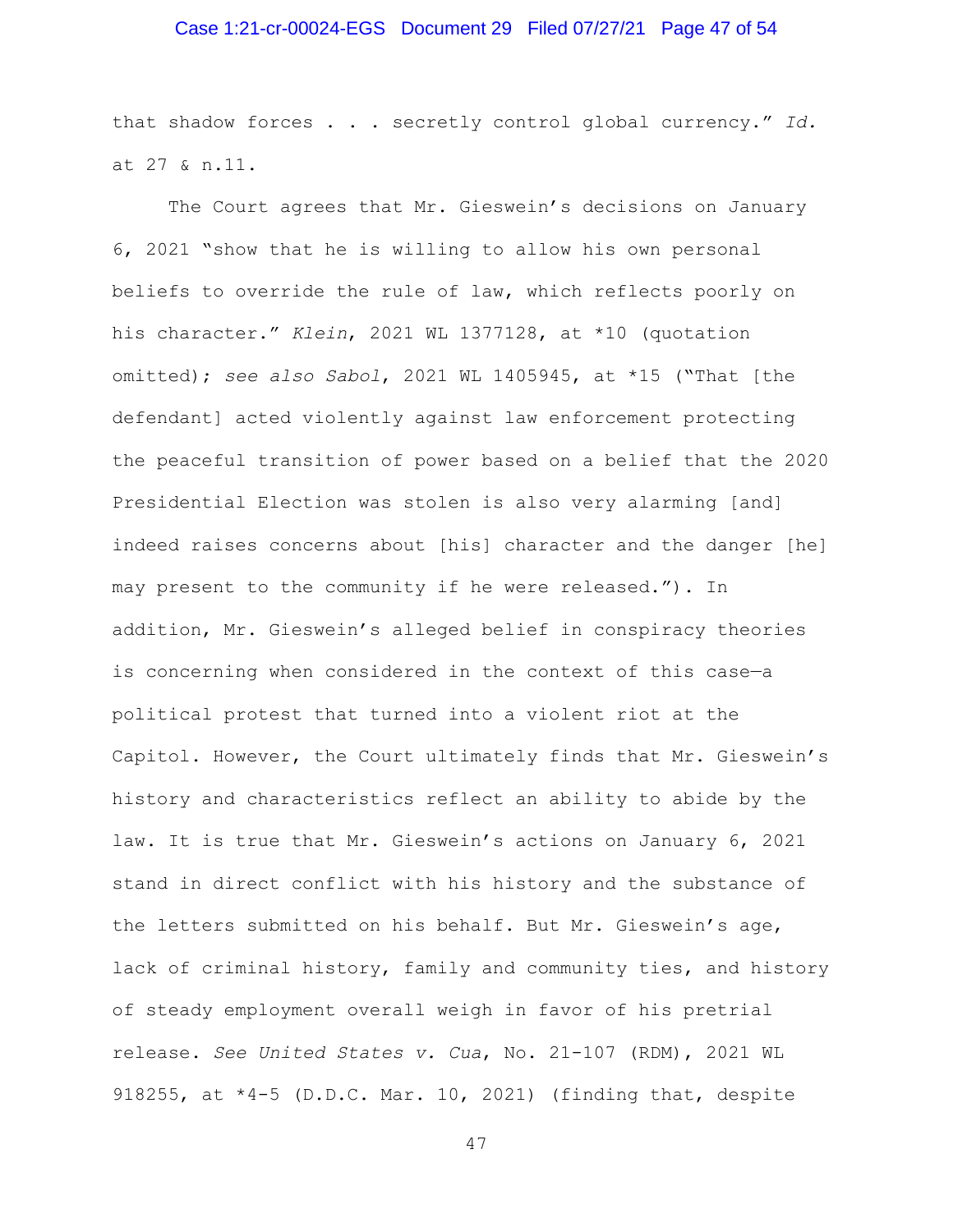#### Case 1:21-cr-00024-EGS Document 29 Filed 07/27/21 Page 48 of 54

the defendant's criminal history, his "young age, family and community ties, expressed remorse, and lack of a significant criminal history weigh in favor of his pretrial release").

# **4. Nature and Seriousness of the Danger Posed by the Defendant's Release**

The final factor the Court must consider is the "nature and seriousness of the danger to any person or the community that would be posed by the person's release." 18 U.S.C.  $\frac{1}{5}$  3142(q)(4).

For many of the reasons already addressed above, the Court finds that this factor also weighs against Mr. Gieswein and in favor of his continued pretrial detention. "Consideration of this factor encompasses much of the analysis set forth above, but it is broader in scope," requiring an "open-ended assessment of the 'seriousness' of the risk to public safety." *Cua*, 2021 WL 918255, at \*5 (quoting *United States v. Taylor*, 289 F. Supp. 3d 55, 70 (D.D.C. 2018)). "Because this factor substantially overlaps with the ultimate question whether any conditions of release 'will reasonably assure [the appearance of the person as required] and the safety of any other person and the community,' 18 U.S.C. § 3142(e), it bears heavily on the Court's analysis." *Id.*

As discussed above, the nature and circumstances of Mr. Gieswein's offenses evince a clear disregard for the safety of others, and of law enforcement in particular. *See supra* Section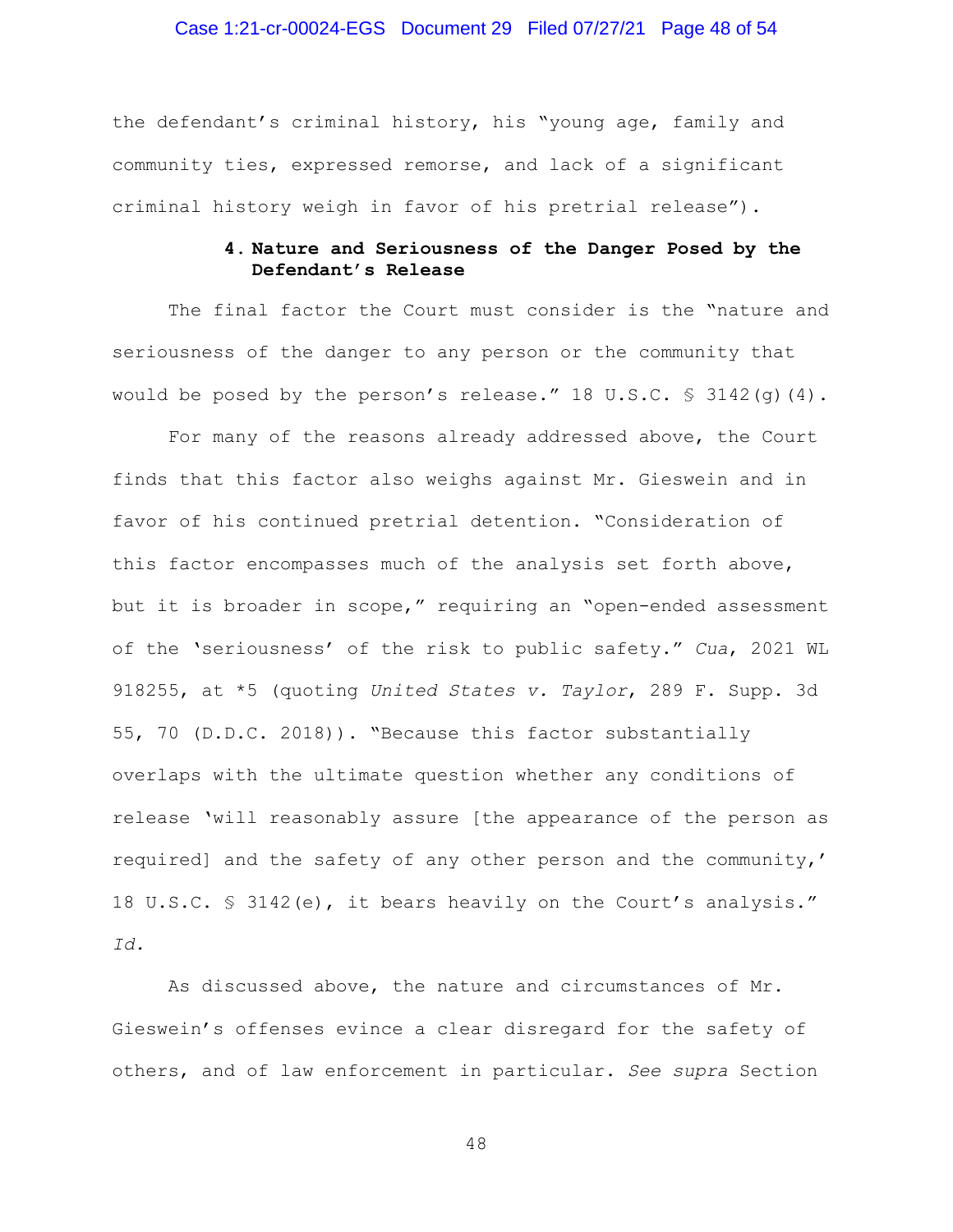# Case 1:21-cr-00024-EGS Document 29 Filed 07/27/21 Page 49 of 54

III, Part C.1; *see also Chrestman*, 2021 WL 765662, at \*9. The government has shown that Mr. Gieswein intentionally deployed chemical spray against multiple Capitol Police officers throughout the day on January 6, 2021. And though Mr. Gieswein argues that deploying a chemical spray does not "indicate actual intent to cause lasting pain and injury [or] an especially high tolerance for risk," Def.'s Reply, ECF No. 21 at 13 (citing cases); the Court disagrees, *see Fairlamb*, 2021 WL 1614821, at \*8 ("[T]he defendant's willingness to assault a police officer on January 6—in the full view of other officers, scores of bystanders, and many cameras—confirms that, when enraged, he poses a danger to the community."). As another judge in this District has put it, "[p]epper spray would hardly serve its purpose if it did not cause the sprayee pain." *United States v. Moore*, 149 F. Supp. 3d 177, 182 (D.D.C. 2016). Furthermore, during at least one of the instances in which Mr. Gieswein deployed his chemical spray in the direction of law enforcement officers, Mr. Gieswein was surrounded by individuals—including one person with red, watery eyes, calling out for water—clearly in distress after being hit with a chemical spray. *See* Hr'g Video Ex. 1 at 02:30 to 02:57. The Court also is not persuaded that choosing to spray a chemical substance directly at police does not show a "high tolerance for risk." Def.'s Reply, ECF No. 21 at 13. There is evidence that, rather than being carried away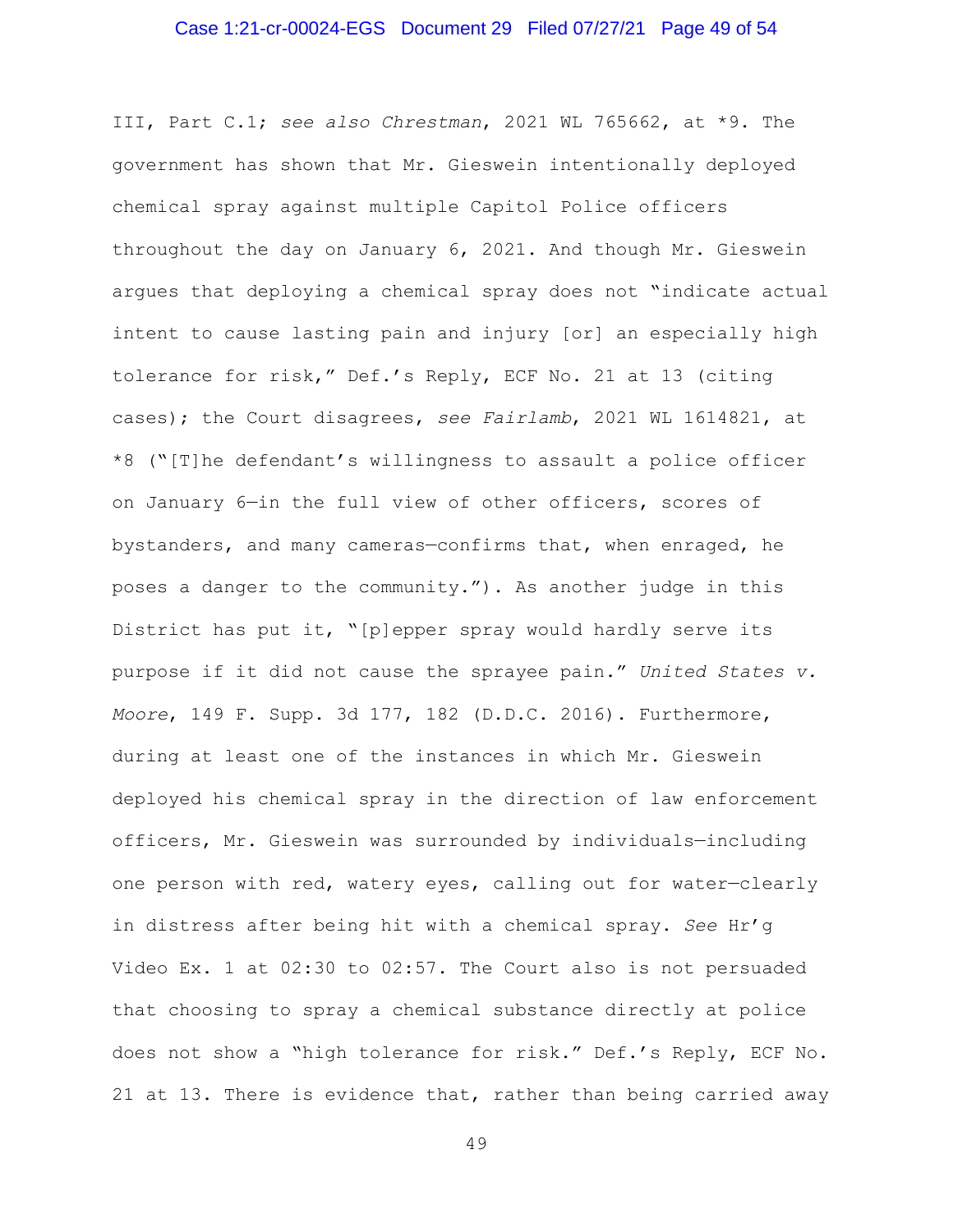#### Case 1:21-cr-00024-EGS Document 29 Filed 07/27/21 Page 50 of 54

in the excitement of the moment, Mr. Gieswein instead arrived at the Capitol on January 6, 2021 prepared to engage in such behavior by bringing the chemical spray with him, along with goggles to keep the spray from getting into his own eyes. *See*  Gov't's Opp'n, ECF No. 19 at 3, Figure 1; *id.* at 21, Figure 10.

Mr. Gieswein was also equipped with a baseball bat, helmet, tactical vest, and camouflage fatigues, and is pictured standing near the front line of protestors confronting police officers both on the West Plaza and on the staircase leading up to the Capitol. *Id.* at 4-5. Videoclips capture Mr. Gieswein using his body to shove a metal police barricade against police officers who were trying to keep the rioters at bay,  $\text{Hr/g}$  Video Ex. 3, at 01:25 to 01:45; Hr'g Video Ex. 4, at 00:06 to 00:15; and he is one of the first rioters to enter the Capitol through a smashed window, with the baseball bat and chemical spray, after appearing to encourage others to enter the Capitol through the same window, Hr'g Video Ex. 2, at 00:56 to 01:12; Gov't's Opp'n, ECF No. 19 at 7. Altogether, "[t]his evidence suggests that [Mr. Geiswein] was not a passive observer, but an active aggressor." *United States v. Caldwell*, No. 21-181, 2021 WL 2036667, at \*10 (D.D.C. May 21, 2021).

Mr. Gieswein's statements also demonstrate that a willingness to "take matters into his own hands to defend the country against perceived corruption in democratic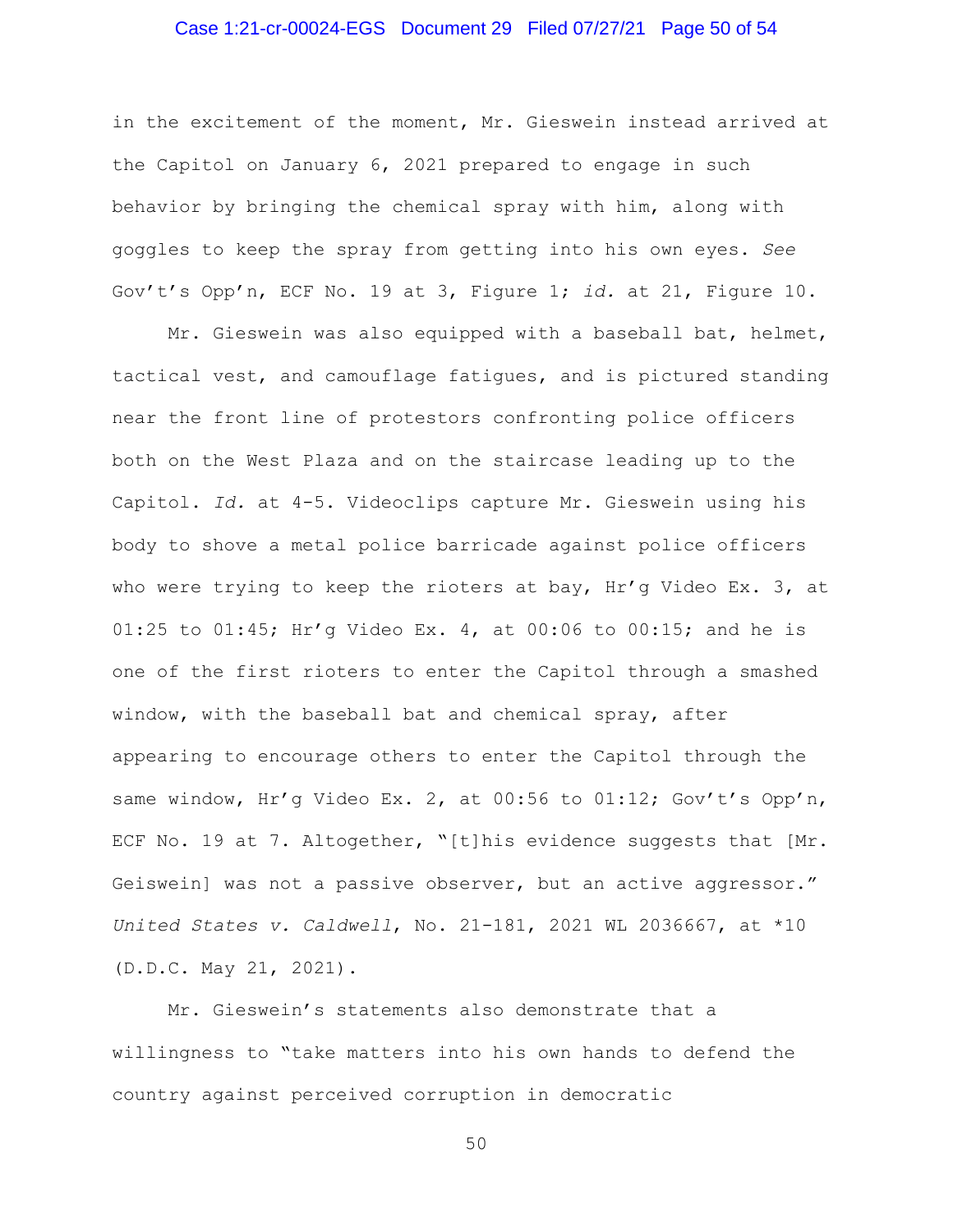#### Case 1:21-cr-00024-EGS Document 29 Filed 07/27/21 Page 51 of 54

institutions." *United States v. DeGrave*, No. 21-90, 2021 WL 1940536, at \*17 (D.D.C. May 14, 2021). On January 5, 2021, the government represents that Mr. Gieswein is recorded as saying that Congress "need[ed] to get the corrupt politicians out of office. Pelosi, the Clintons, all of . . . every single one of them, Biden, Kamala . . . they have completely destroyed our country and sold them to the Rothschilds and Rockefellers." Gov't's Opp'n, ECF No. 19 at 27; *see also* Aff., ECF No. 1-1 at 11. He is also reported as saying: "What we need to do, is we need to get the corrupt politicians that have been in office for 50-60 years, that have been destroying our country and selling it to the Middle East and Israel out of office and they need to be imprisoned." Aff., ECF No. 1-1 at 11. And, as described above, Mr. Gieswein "did not simply hold these misguided beliefs; he acted on them." *Sabol*, 2021 WL 1405945, at \*17. The Court does acknowledge Mr. Gieswein's lack of a criminal record and the supportive letters friends and family submitted on his behalf. Def.'s Mot., ECF No. 18 at 29; *See* Rockel Decl., ECF No. 18-1; Fellhauer Decl., ECF No. 18-2; Character Letters, ECF No. 18-4. The Court also acknowledges Mr. Gieswein's statement on January 5 that he wished for "both sides [to] stay peaceful." *Id.* at 2-3. Nonetheless, his history and wish for peace did not prevent him from committing acts of violence against police officers, nor from actively resisting arrest and fleeing the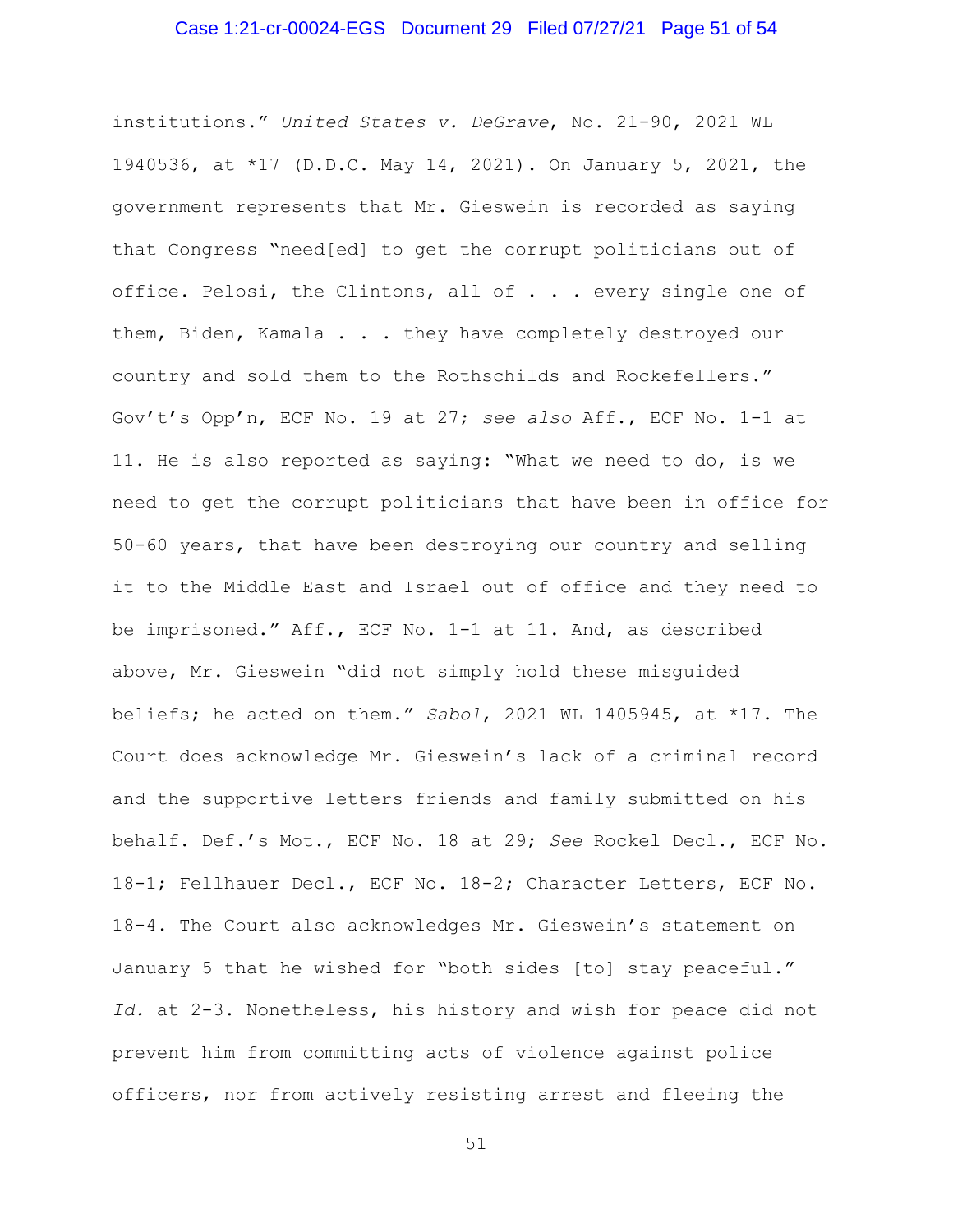#### Case 1:21-cr-00024-EGS Document 29 Filed 07/27/21 Page 52 of 54

scene, $12$  and they do little to dissuade the Court from finding that Mr. Gieswein poses a serious danger to his community.

The Court is similarly unpersuaded by Mr. Gieswein's argument that he does not pose a danger to anyone in the community because there have not been any similar events carried out by former President Trump supporters since January 6, 2021. Def.'s Mot., ECF No. 18 at 31. "While the circumstances of January 6, 2021 were unique, and the day has passed, it cannot be said that every Capitol Riot defendant is no longer a danger because those exact circumstances are unlikely to arise again." *Sabol*, 2021 WL 1405945, at \*18. And as this Court stated in *Whitton*, "even if the exact circumstances of the January 6 attacks are not 'continuing in nature' or 'likely to be repeated in the future,' the violent offenses [the defendant] committed that day are serious enough on their own to militate against pretrial release." *Whitton*, 2021 WL 1546931, at \*9. The Court is further troubled by Mr. Gieswein's unsolicited statement to police—made several days after the events of January 6, 2021 unfolded—that he had turned himself in because he believed he "did nothing wrong." Gov't's Opp'n, ECF No. 19 at 11; *see also* 

<sup>12</sup> As stated above, while the entire incident within the Capitol Visitor Center is not captured on video or photographic evidence, the government has represented that video surveillance shows Mr. Gieswein and officers on the ground, and Mr. Gieswein "fleeing." Gov't's Opp'n, ECF No. 19 at 10.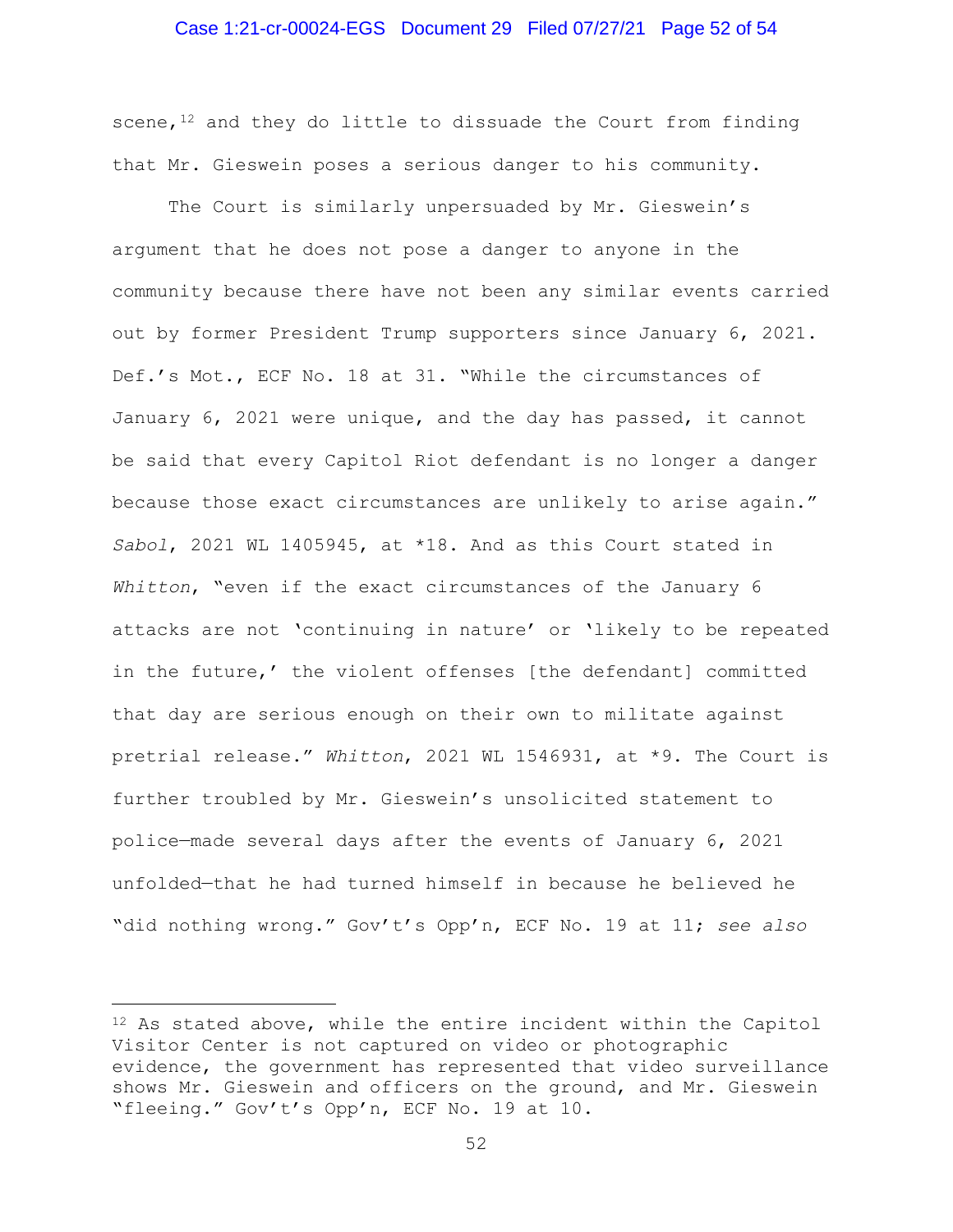#### Case 1:21-cr-00024-EGS Document 29 Filed 07/27/21 Page 53 of 54

*id.* (alleging that Mr. Gieswein "described himself as a 'constitutionalist' who wants the military to take back over the country and restore the Constitution"). Like Mr. Whitton, Mr. Gieswein is thus "distinguishable from other Capitol Riot defendants who displayed a dangerous distain for democracy and the rule of law on January 6, 2021, but who did not engage in violence, *see, e.g.*, *Munchel*, 991 F.3d at 1283-84, or who did not direct their 'forceful conduct' toward inflicting injury, *see United States v. Klein*, No. CR 21-236 (JDB), ECF No. 29 at 24, (D.D.C. Apr. 12, 2021)." *Whitton*, 2021 WL 1546931, at \*12.

In consideration of these factors and noting the D.C. Circuit's observation that "[i]t cannot be gainsaid that the violent breach of the [U.S.] Capitol on January 6 was a grave danger to our democracy, and that those who participated could rightly be subject to detention to safeguard the community," *Munchel*, 991 F.3d at 1284-85; the Court is persuaded that Mr. Gieswein poses a danger to his community and the broader community of American citizens if he were to be released pending trial, and he "cannot be trusted to abide by any conditions of release that might be imposed instead of pretrial detention." *Chrestman*, 2021 WL 765662, at \*16.

#### **IV. Conclusion**

After considering the factors set forth in 18 U.S.C. § 3142(g), the Court finds, by clear and convincing evidence, that